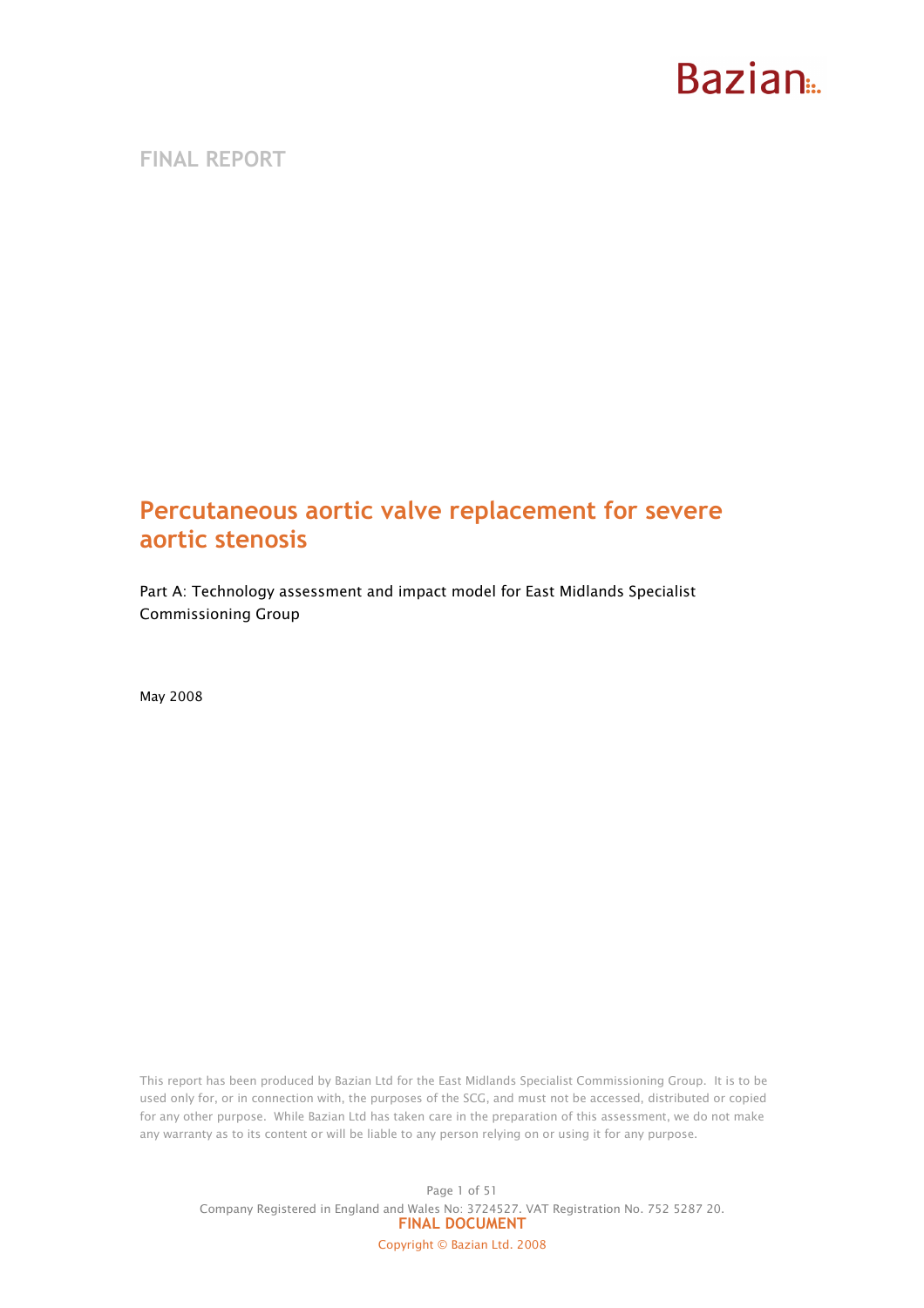# Bazian...

### **Contents**

### Section 1 – The Briefing

| 1.1 Policy background      | Page 4 |
|----------------------------|--------|
| 1.2 The briefing questions | Page 5 |
| 1.3 Topline statements     | Page 6 |
| 1.4 Supporting statements  | Page 7 |
| 1.5 Future developments    | Page 9 |

### Section 2 – The Evidence

| 2.1 Background to the evidence | Page 12 |
|--------------------------------|---------|
| 2.2 Evidence details           | Page 16 |
| 2.3 Evidence summary           | Page 21 |
| 2.4 Data extraction tables     | Page 23 |
| 2.5 Table of excluded studies  | Page 33 |

### Section 3 – The Impact

| 3.1 Demand                    | Page 37 |
|-------------------------------|---------|
| 3.2 Economics                 | Page 38 |
| 3.3 Caveats and sensitivities | Page 39 |

### Section 4 – Appendix

| 4.1 Methods      | Page 42 |
|------------------|---------|
| 4.2 Terms of use | Page 46 |
| 4.3 References   | Page 47 |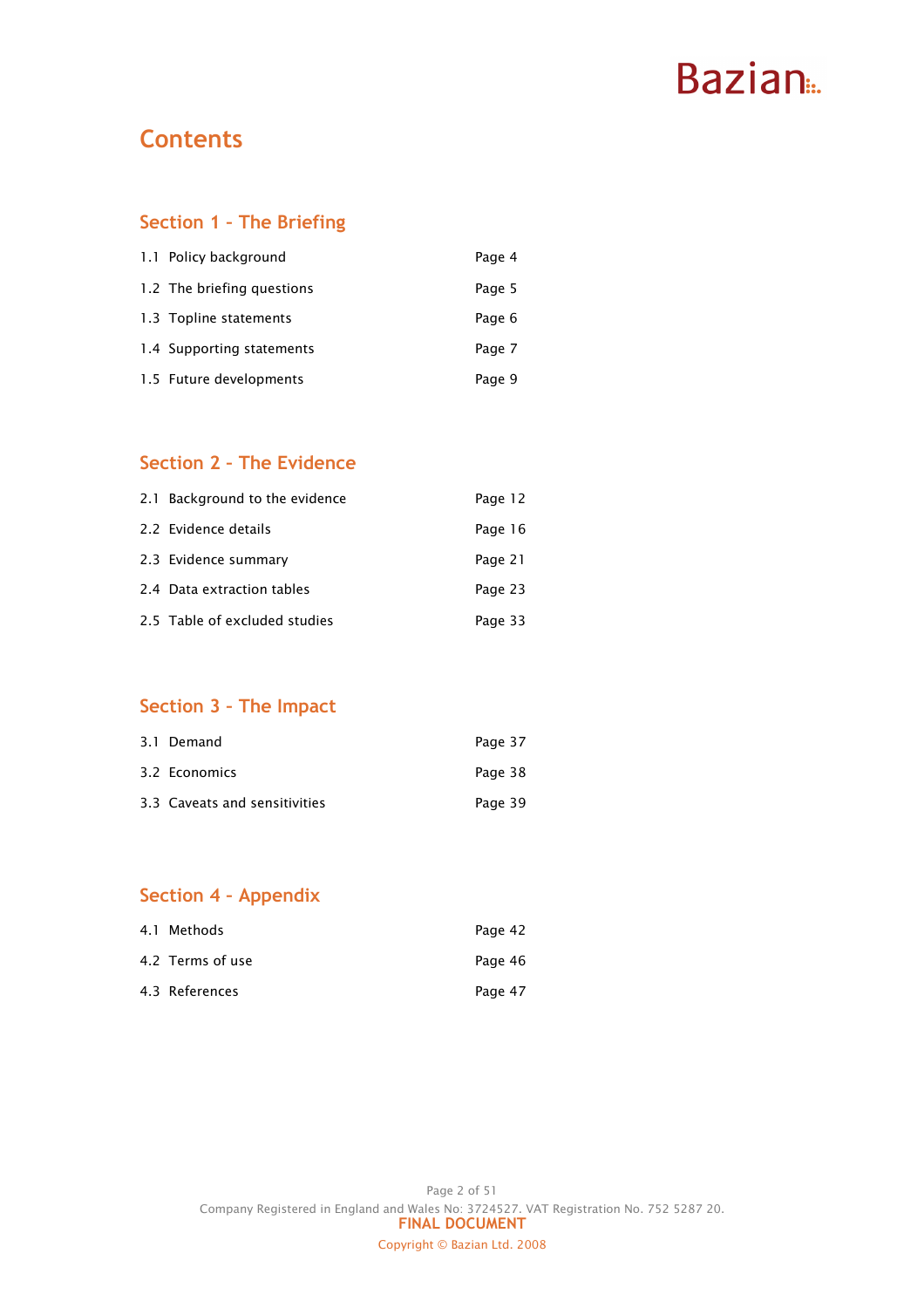Section 1 – The Briefing

Page 3 of 51 Company Registered in England and Wales No: 3724527. VAT Registration No. 752 5287 20. FINAL DOCUMENT Copyright © Bazian Ltd. 2008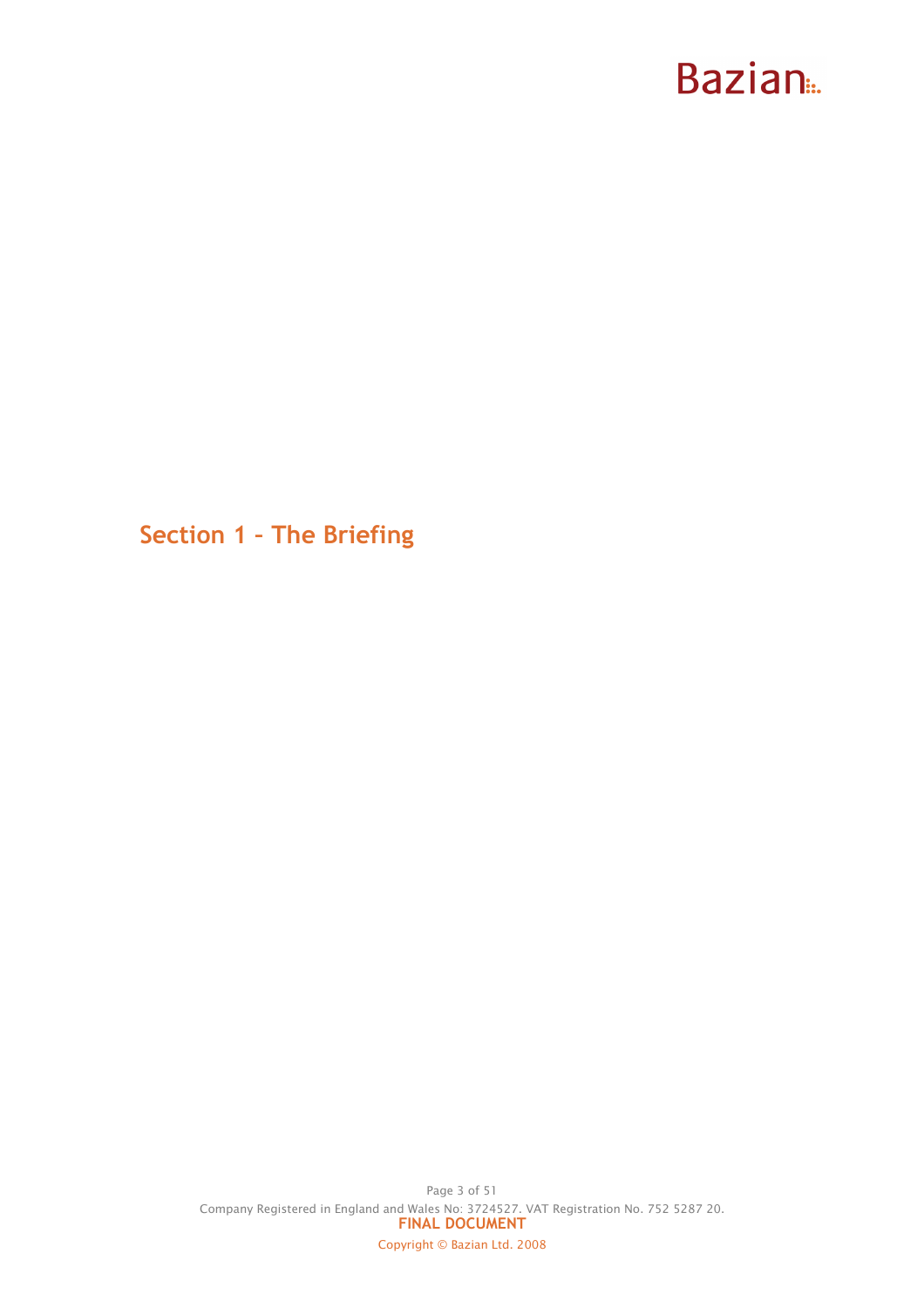### 1.1 Policy background

Percutaneous aortic valve replacement (PAVR) procedures are increasingly being used as alternatives to open heart surgery for people with severe aortic stenosis. So far, the technology has been used for severely symptomatic adults who are unfit for conventional valve replacement through open heart surgery. East Midlands SCG has commissioned Bazian to conduct an independent, evidencebased analysis of the likely local clinical and cost impact of PAVR in the region. This is in response to requests for funding to provide these procedures and will contribute in part to formulation of local policy around the technology.

Aortic stenosis is common in the elderly and prevalence is increasing. In 2005-2006 there were 10,396 hospital diagnoses of aortic stenosis in England, the majority in people aged over 60 years. For those with severe symptomatic disease, the gold standard treatment is aortic valve replacement, which is a major surgical procedure.<sup>1</sup> However, about a third of people requiring surgery are not referred for this procedure because of the operative risks associated with advanced age and comorbidities.2 Untreated, severe symptomatic aortic stenosis has a high mortality rate. Medical alternatives can be used to manage symptoms, but are not effective in the long term. PAVR procedures, which can be carried out in the cardiac catheter lab, are minimally invasive. They are therefore advocated by some as an attractive treatment option, both for people in whom open surgery is currently considered too risky, and as a potentially safer and more cost effective substitute to open surgery.

Percutaneous procedures are, however, not without associated risks to patients and costs to the healthcare system. The technique is relatively new (first human case in 2002) and is highly specialised. The consumables alone (prosthetic valve and delivery system) currently cost over £11,000. In addition, the patient group in which the procedure has so far been tried is older adults who are unsuitable for major surgery. Their survival and quality of life will be limited by their comorbidities.

To date, little is known about the comparative effectiveness of percutaneous valve replacement and medical treatment in those unfit for major surgery. Further evidence is also required on the effectiveness of the percutaneous therapy when compared to open heart aortic valve replacement for people who are fit for both.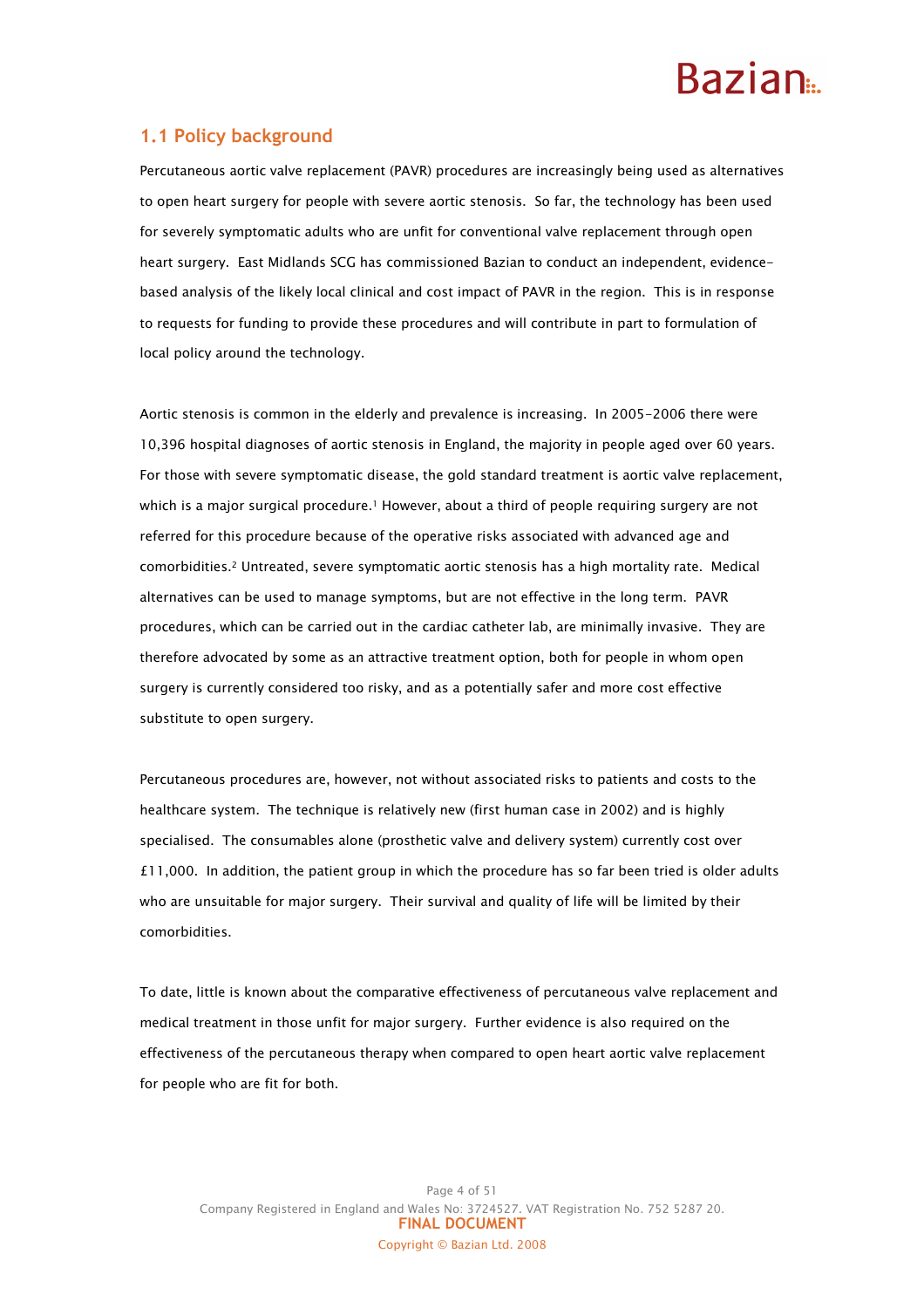### 1.2 The briefing questions

Against this policy background, Bazian conducted a broad literature search to review the evidence base for percutaneous aortic valve replacement (PAVR) technologies to address the following questions:

- What is the efficacy of percutaneous aortic valve implantation using either CoreValve or Edwards valves compared to other therapies in adults with aortic stenosis who are unsuitable for open heart surgery?
- What is the efficacy of percutaneous aortic valve implantation using either CoreValve or Edwards valves compared to open heart valve replacement in adults with aortic stenosis who are suitable for open surgery?
- What does the literature say regarding issues of likely cost effectiveness, patient prioritisation and future potential for this technology?

#### Key note:

In common usage, the term percutaneous aortic valve replacement (PAVR) is used to refer to both 1) the retrograde (transarterial) approach, and 2) the antegrade (transvenous) approach. The antegrade approach, however, is no longer favoured because of the risks incurred by the anatomical approach (crossing the interatrial septum). Therefore, only studies that examined the retrograde approach or both approaches are included in this assessment.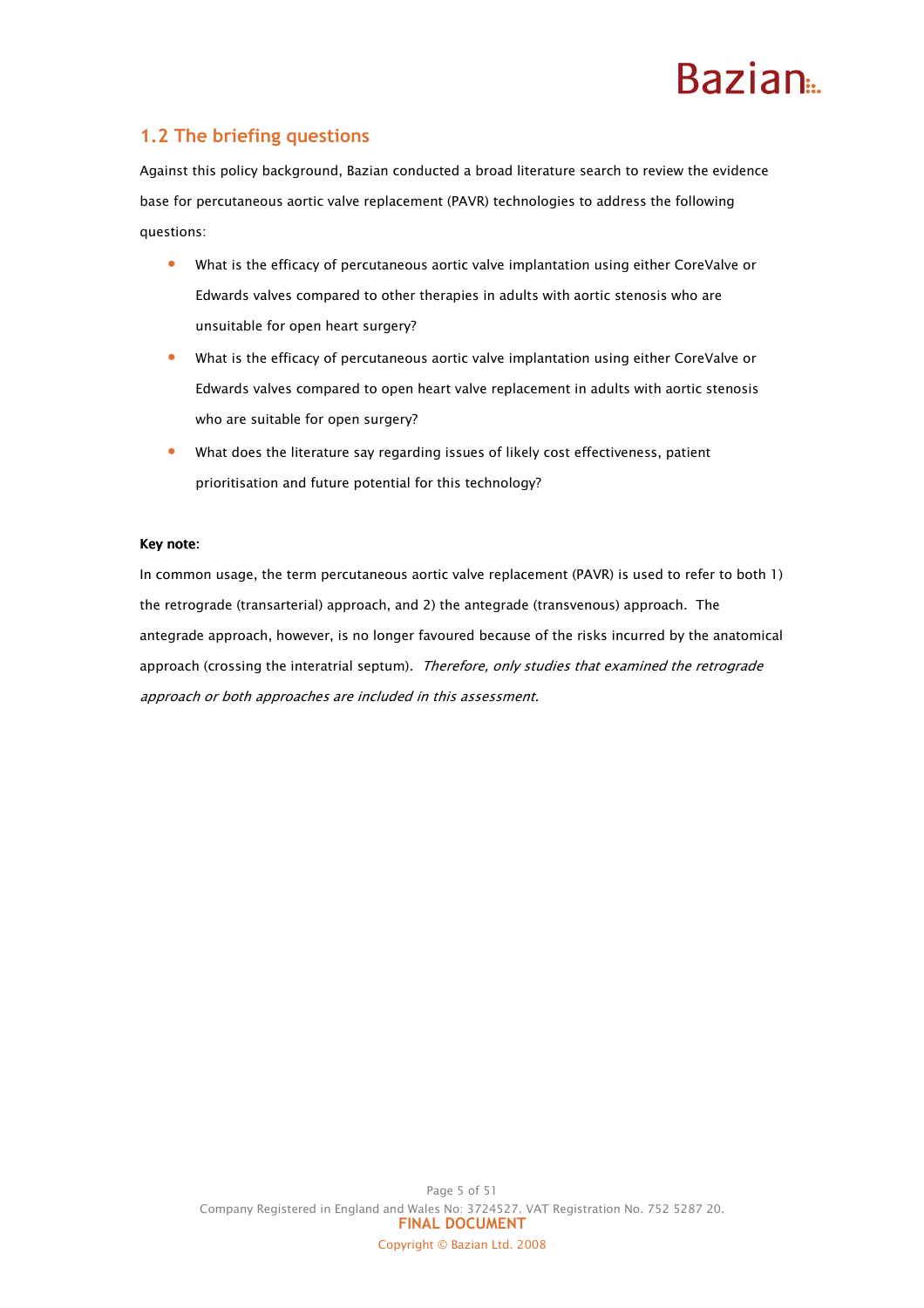### 1.3 Topline statements

#### Applicability of PAVR for current nonsurgical candidates

The best evidence comes from early uncontrolled case series. This kind of evidence for new technologies often suggests a promising outlook, which may or may not be borne out by later, more robust trials. In the case of percutaneous aortic valve replacement (PAVR) for this population of patients, there are grounds for cautious optimism. These patients have no substantively effective alternatives. Also, while the procedure carries significant and life-threatening risks, the condition itself is associated with a very poor prognosis and severe functional limitation. Studies demonstrate that PAVR has substantially improved symptoms, at least in the short term, in some patients. Many patients and professionals might, therefore, regard the procedure as a risk worth taking.

From a population perspective, there are additional considerations. Costs are substantial, with inadequate data to compare with costs of conventional management, or to compare how those costs will be distributed among stakeholder budgets. Longer term clinical benefits have yet to be assessed, and it may turn out that such benefits are marginal or even absent. These facts, and opportunity costs of favouring this procedure over competing calls on resources, should be borne in mind when formulating policy.

Given these considerations, a possible approach to adoption is to prioritise the procedure for nonsurgical candidates using an agreed risk stratification tool which balances the benefits and risks in this population. This should be done under conditions of careful and thorough informed consent and documented in a registry that permits ongoing assessment of case mix, effectiveness, costs and cost distribution. Demand in East Midlands SCG under these circumstances is unlikely to exceed 50 patients over 75 years old per annum, at a modelled total cost of £900,000 per year.

Any policy should be revisited in light of forthcoming research data, technological refinements and procedural experience.

#### Applicability of PAVR for surgical candidates

The situation in this population, including those with borderline eligibility for open procedures, is different. There is not yet enough evidence to support PAVR with this group. We found no published data (uncontrolled or otherwise) on PAVR specifically in this group for whom, by definition, an established alternative exists (open heart surgery). In our opinion, adoption in this population should only take place in the context of, or pending positive clinical results from, a

Page 6 of 51 Company Registered in England and Wales No: 3724527. VAT Registration No. 752 5287 20. FINAL DOCUMENT Copyright © Bazian Ltd. 2008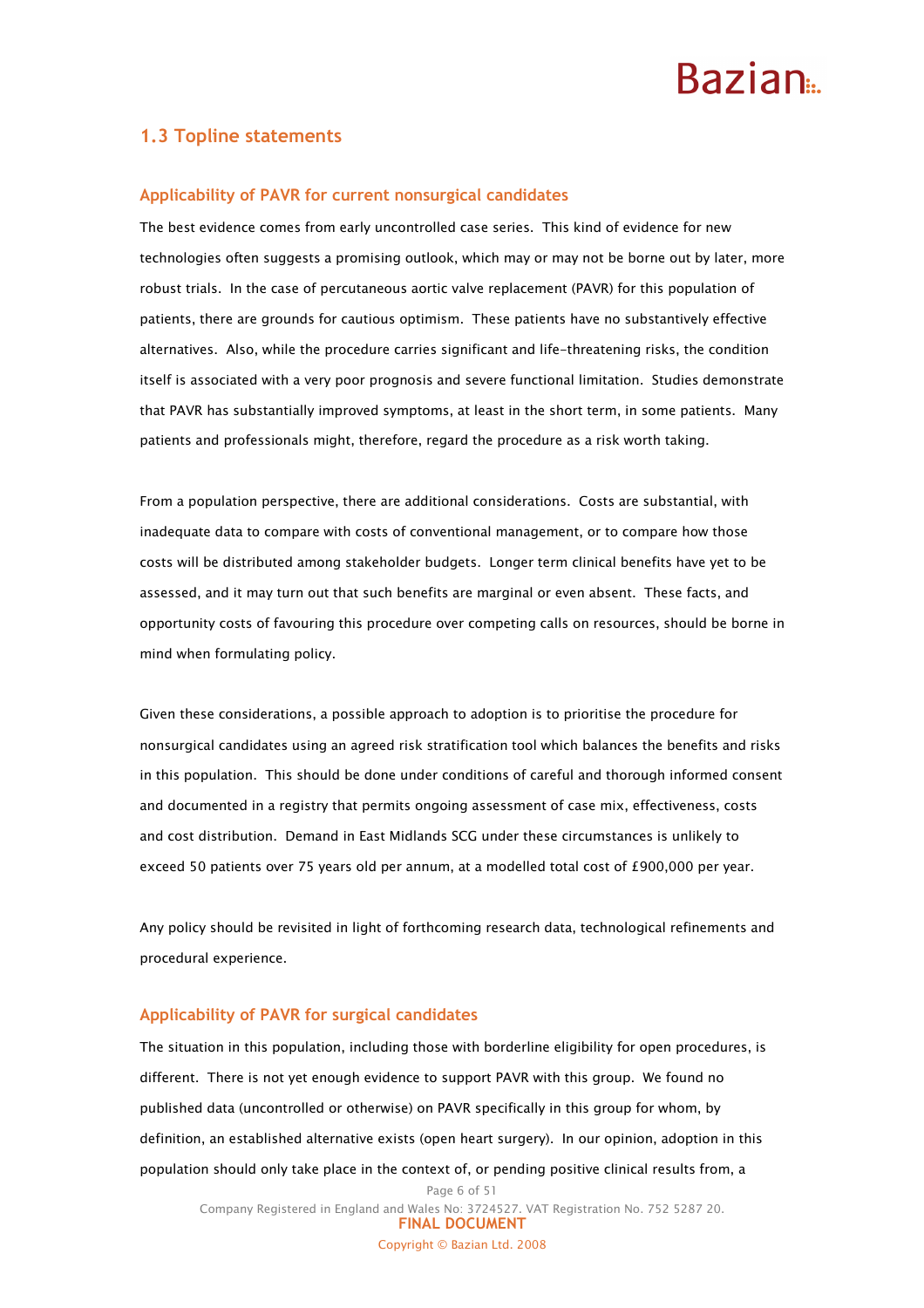### **Razian**

robust (preferably multicentre) randomised controlled clinical trial. One such trial is underway and will be completed in 2014. Preliminary results may be available sooner (see section 1.5).

Again, any policy will need to be revisited in light of developments in technology and the evidence base.

### 1.4 Supporting statements

### Current nonsurgical candidates

#### **Effectiveness**

- We found low level evidence from case series regarding the use of percutaneous aortic valve replacement (PAVR) for people with severe aortic stenosis who are refused open heart surgery. More robust evidence will be available when the results of an ongoing RCT are available towards the end of 2008.
- These patients have a poor prognosis and high mortality with conventional management, including medical therapy (62% survival at one year<sup>3,4</sup>) or alternatives such as balloon valvuloplasty. In this population, retrograde PAVR improves haemodynamics (valvular dimensions and transaortic pressure gradient) and clinical symptoms from pre-procedural levels. In those who survive, these improvements are maintained in the medium term. Thirty day mortality ranges from 12 to 20%. Longer term results are not available, but given the thirty day statistics, one year survival in these series will not exceed 80 to 88%.
- PAVR is associated with risks, some of which are life threatening. At this stage it is difficult to reliably quantify these risks, but the rates are significant. The risks are likely to decline with increasing surgical skills and refinements in the device and insertion techniques.

#### Demand

• If limited to current nonsurgical candidates, about 50 patients aged over 75 years will be eligible for PAVR each year in the East Midlands SCG region. Across the whole of England there will be approximately 600 eligible cases each year. This demand will be shared between providers in the North and South. There are caveats associated with these estimates due to the assumptions that underpin them (see section 3).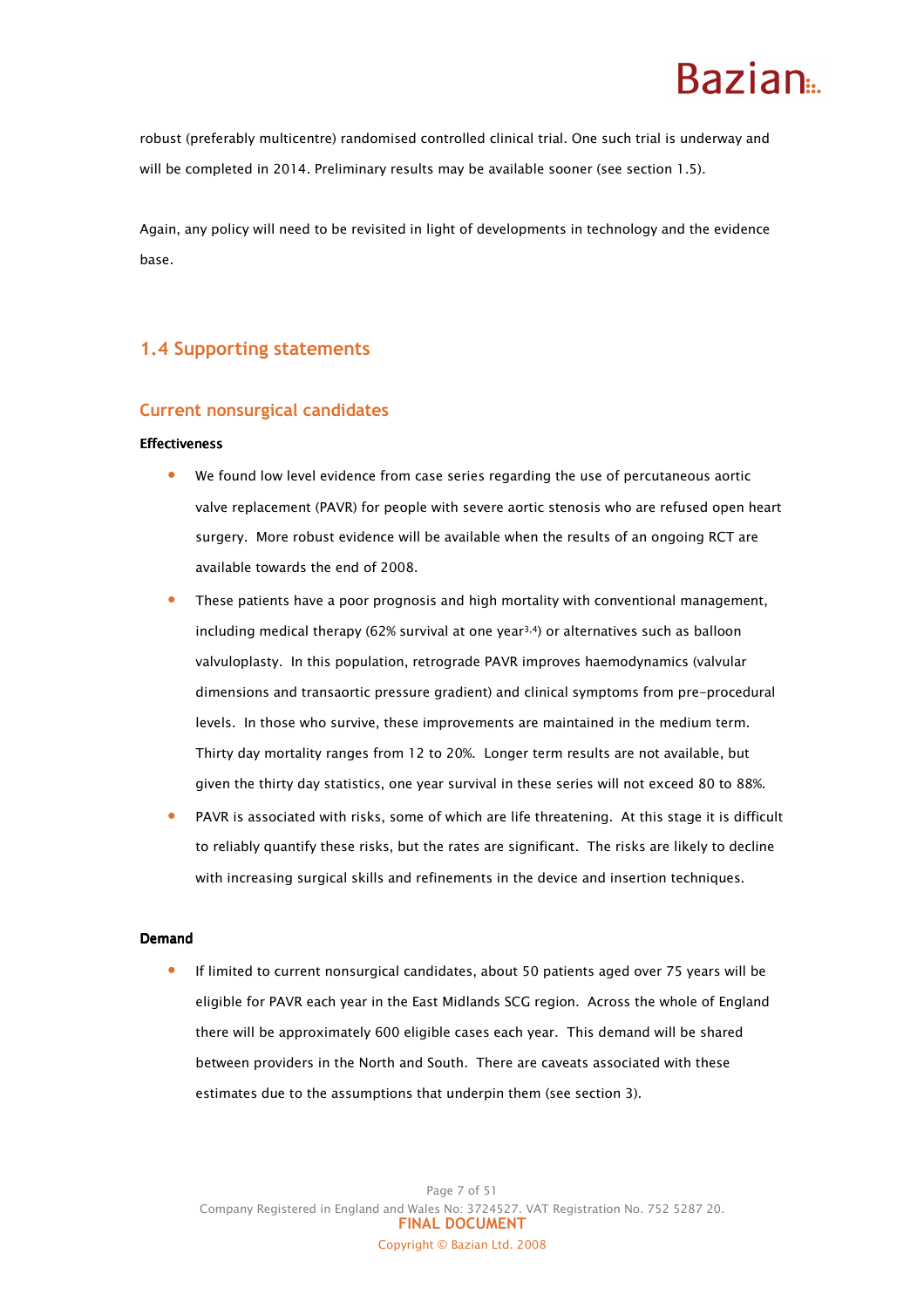#### Cost effectiveness

We found no cost effectiveness studies of this technology. In any case, effectiveness data are not yet robust enough to lend credibility to any cost-effectiveness models, were they available.

#### **Cost**

• Based on our estimates of annual demand, we estimate that the cost of providing PAVR in the East Midlands regions to current nonsurgical candidates over age 75 years will be £900,000 each year. There are caveats associated with this model (see section 3).

#### Patient prioritisation

It should be noted that there are different ways to define "nonsurgical candidates." There are also different ways of stratifying risk among those with aortic stenosis, in order to prioritise them for PAVR. One widely used system is the EuroSCORE (logistic or additive). However there are limitations to its use as it has not been validated specifically for this procedure. In addition, it does not take into account practical factors such as femoral atherosclerosis or vessel tortuosity which make some patients unsuitable.

#### Current surgical candidates

#### **Effectiveness**

• To date there are no studies investigating PAVR in patients who are candidates for open heart surgery.

#### Demand

• If in future PAVR is also indicated for those who are currently offered surgery, then in total approximately 1,800 patients (which includes current nonsurgical candidates) aged over 75 years will be eligible each year across England. 155 of them are from the East Midlands SCG region. It is unlikely that this will be the case in the medium term. There are caveats associated with this model (see section 3).

#### Cost effectiveness

We found no cost effectiveness studies of this technology.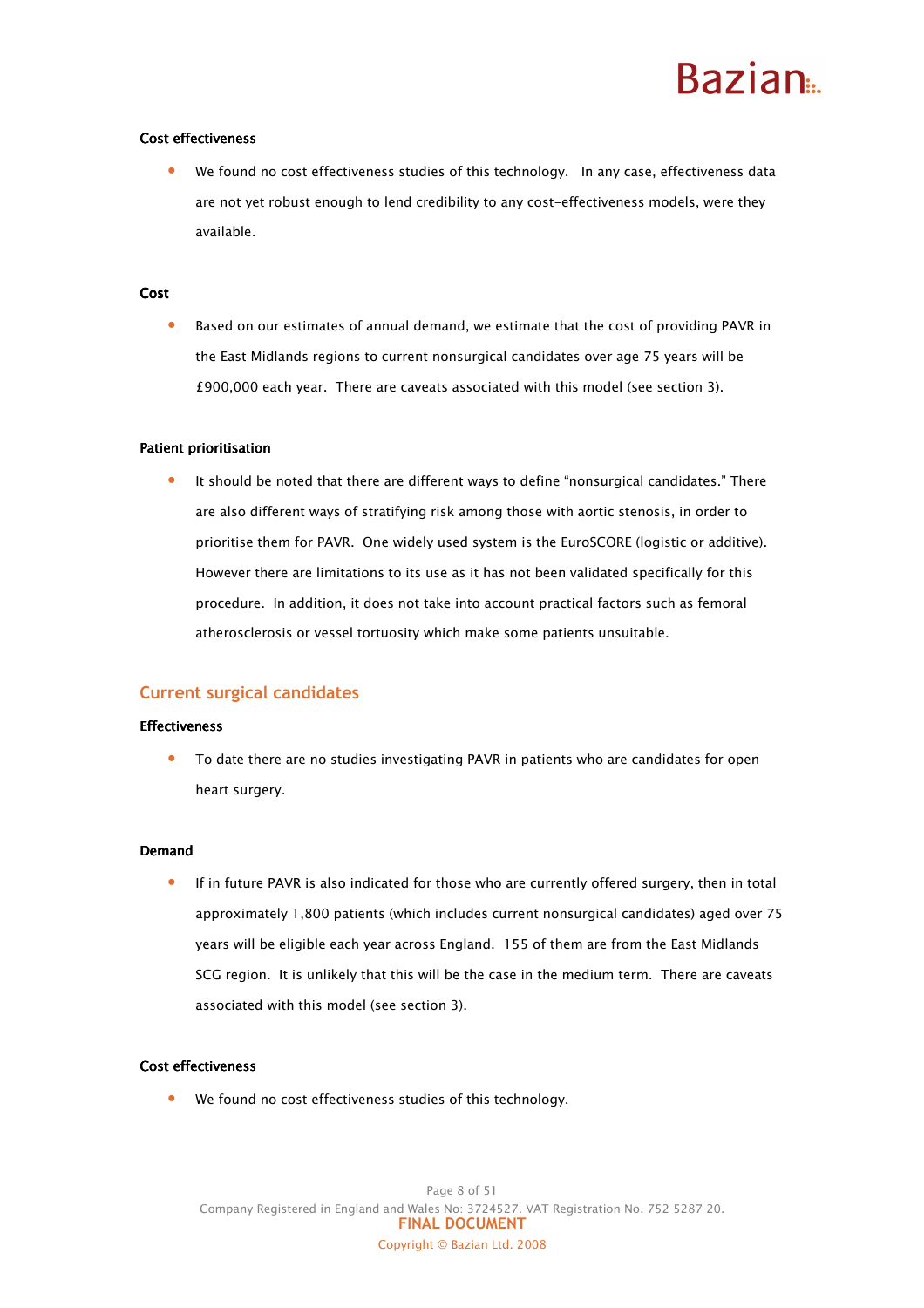## **Razian**

Cost

We have not modelled cost for patients who are currently referred for surgery.

### 1.5 Future developments - what to watch

The field of PAVR is in a phase of rapid research and development. We are aware of several initiatives that may be triggers to revisit policy:

1. NICE: An interventional procedures overview of transcatheter aortic valve implantation for aortic stenosis has been out for public consultation and is currently being finalised by NICE. It will be published this summer.<sup>5</sup>

2. The PARTNER-US trial (ClinicalTrials.gov identifier: NCT00530894): A randomised controlled trial has begun in the USA (also including a German centre) and is currently recruiting patients with severe symptomatic aortic stenosis who are a) at high risk for open heart surgery and b) not surgical candidates. The study will compare the Edwards Valve with open surgery for the first group and with best supportive care for the second. The original plan for this study was to recruit 600 participants, though this has recently been increased to 1040 with the addition of the Ascendra system (a transapical valve) to the list of interventions. The study will be completed in September 2014 though preliminary results may be available sooner as there are follow ups for participants at 30 days, 6 months and 1 year. It will provide the only evidence to date on:

- The differences between the Edwards valve and surgical valve replacement in people at high risk
- How percutaneous transplant with the Edwards valve compares to medical treatment in non surgical candidates

The details of this study have changed since our original draft of this report so it is advisable to keep up to date with the entry at http://clinicaltrials.gov/ct2/show/NCT00530894

3. Longer term follow up of the initial patient series will provide more information on the durability and long term efficacy of the percutaneous devices.

4. New technologies are in development. Manufactures will learn from the experience of the Edwards and CoreValves and make refinements to their devices and delivery methods that will no

Page 9 of 51 Company Registered in England and Wales No: 3724527. VAT Registration No. 752 5287 20. FINAL DOCUMENT Copyright © Bazian Ltd. 2008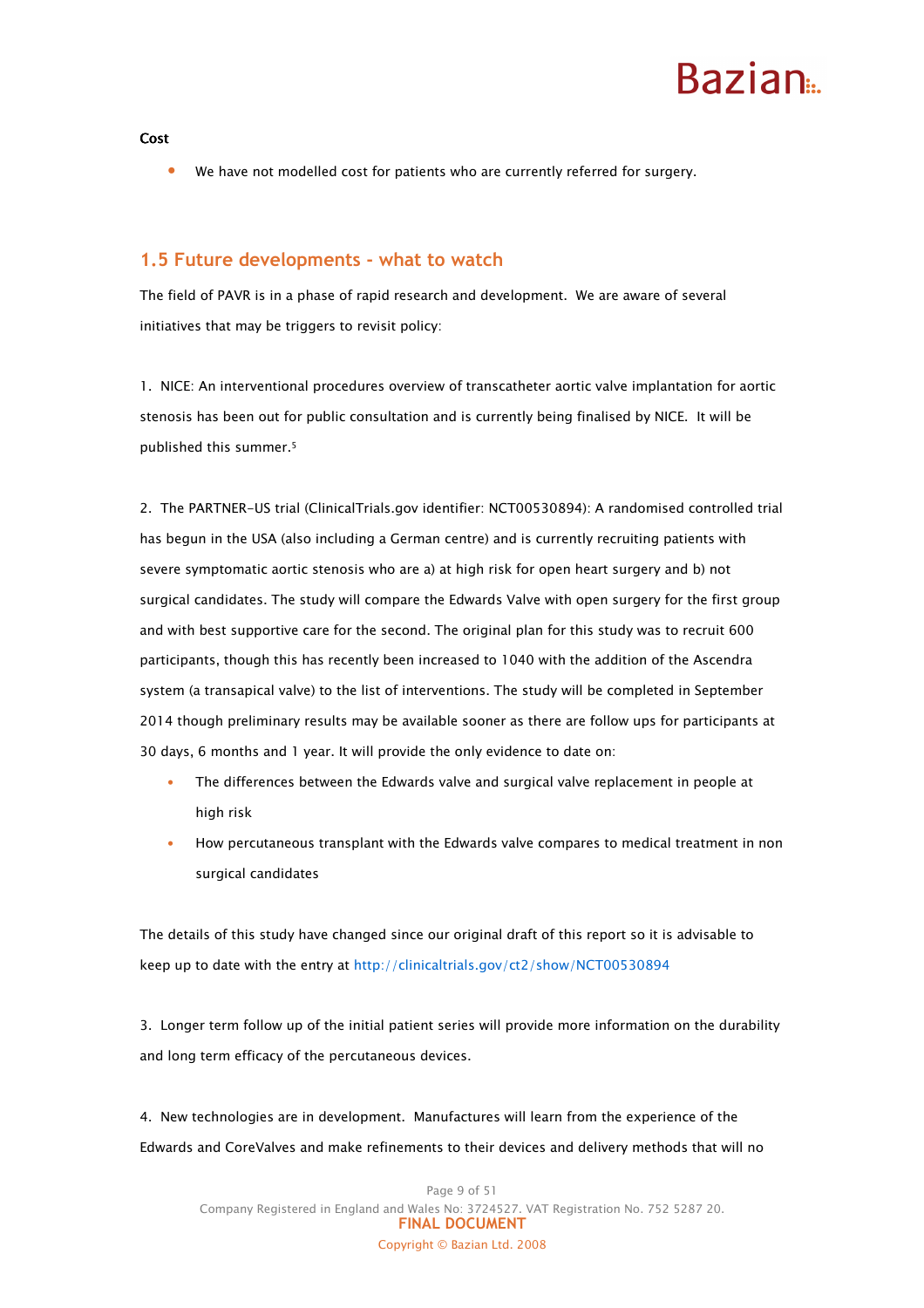doubt improve clinical outcomes for patients. Examples include Direct Flow device (Santa Rosa), Lotus device (Sadra Medical), and Paniagua Heart Valve (Endoluminal Technology Research).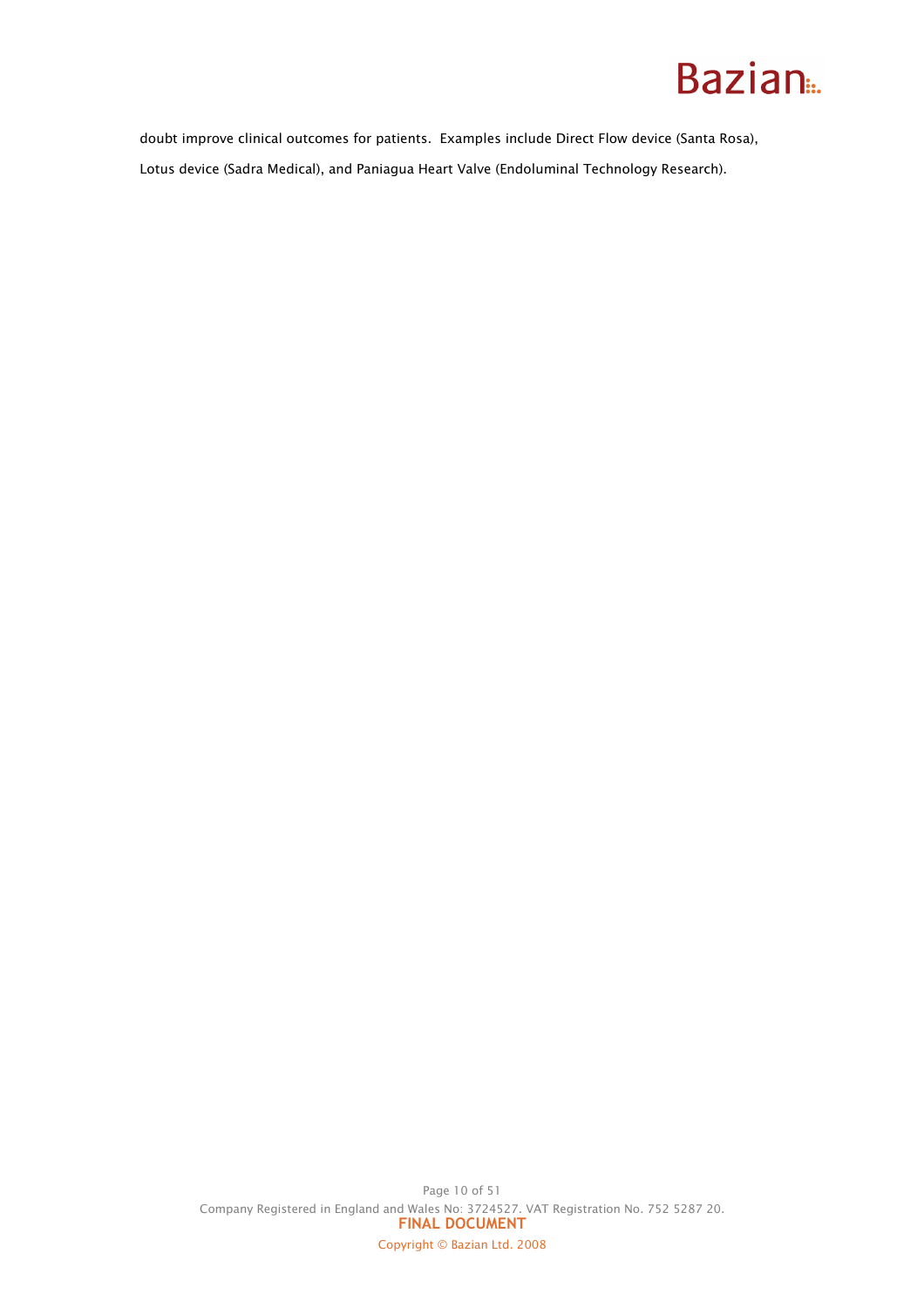Section 2 – The Evidence

Page 11 of 51 Company Registered in England and Wales No: 3724527. VAT Registration No. 752 5287 20. FINAL DOCUMENT Copyright © Bazian Ltd. 2008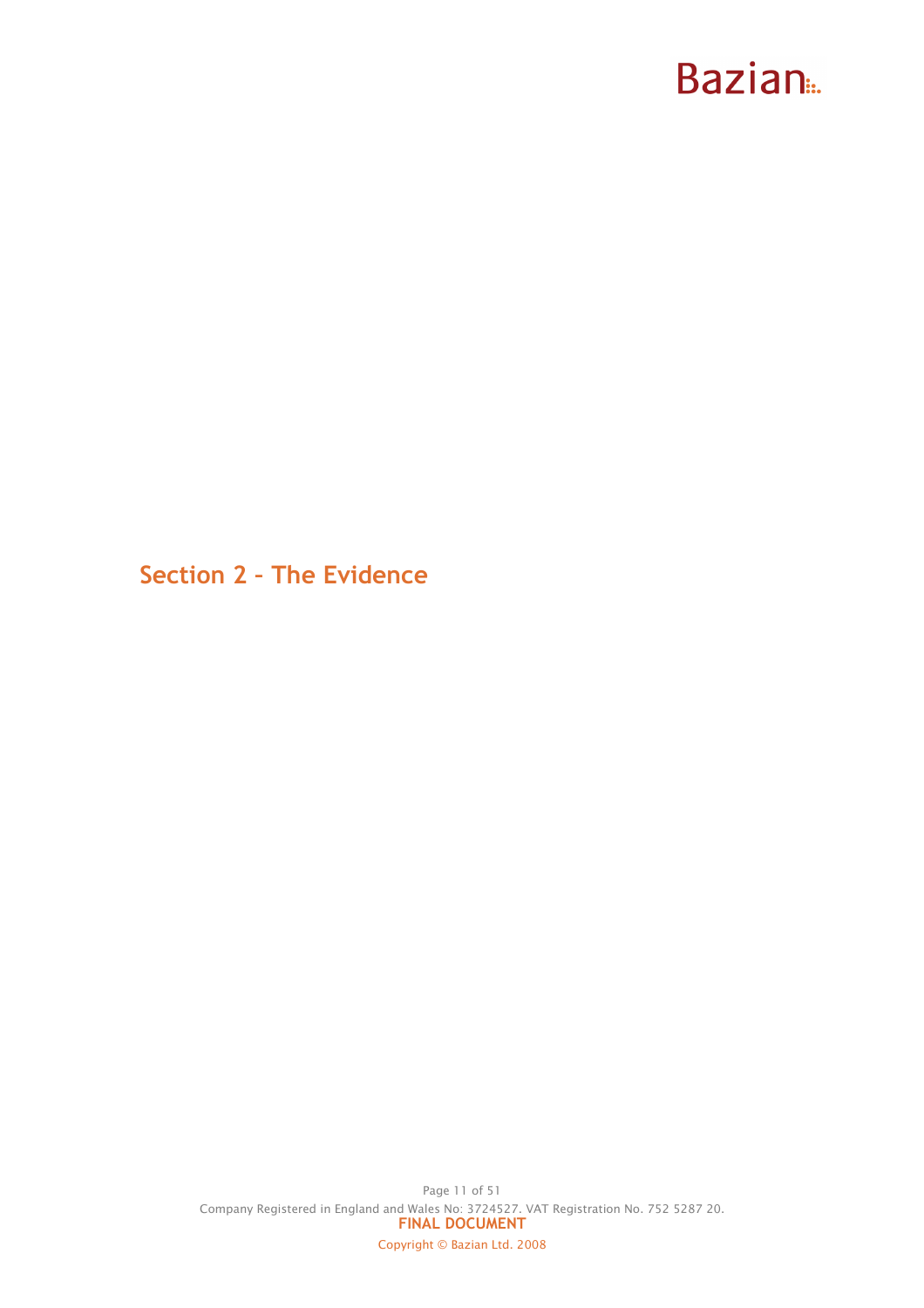### 2.1 Background to the evidence

### Clinical context

Calcific aortic stenosis is common in older people and prevalence is increasing with the ageing population. In 2005-2006 there were 10,396 diagnoses of aortic stenosis; 37% of these in patients aged between 60 and 74 years and 50% of these in patients aged over 75 years, in whom the overwhelming majority will be for calcific aortic stenosis.<sup>6</sup>



#### Figure 1: Diagnoses of aortic stenosis in England<sup>6</sup>

Measures of disease severity (jet velocity, LV function, valve area) and physical symptoms are not well correlated.1,3 Adults with haemodynamically 'severe' disease can be asymptomatic with a good prognosis.3 However, the onset of symptoms, which include angina, syncope and breathlessness associated with heart failure, is an important point in the natural history of the disease. Onset of angina and syncope is associated with an average survival of 2 to 3 years, and congestive heart failure with an average survival of 1.5 to 2 years.<sup>3</sup> As a result of the correlation between symptoms and prognosis, therapeutic decisions, particularly related to surgery, are based on the presence or absence of symptoms.

#### Treatments for aortic stenosis

Guidelines suggest that open aortic valve replacement (AVR) should be considered in virtually all symptomatic patients with severe aortic stenosis.1 AVR is also indicated for patients with moderatesevere aortic stenosis undergoing coronary artery bypass graft (CABG) or other cardiovascular

Page 12 of 51 Company Registered in England and Wales No: 3724527. VAT Registration No. 752 5287 20. FINAL DOCUMENT Copyright © Bazian Ltd. 2008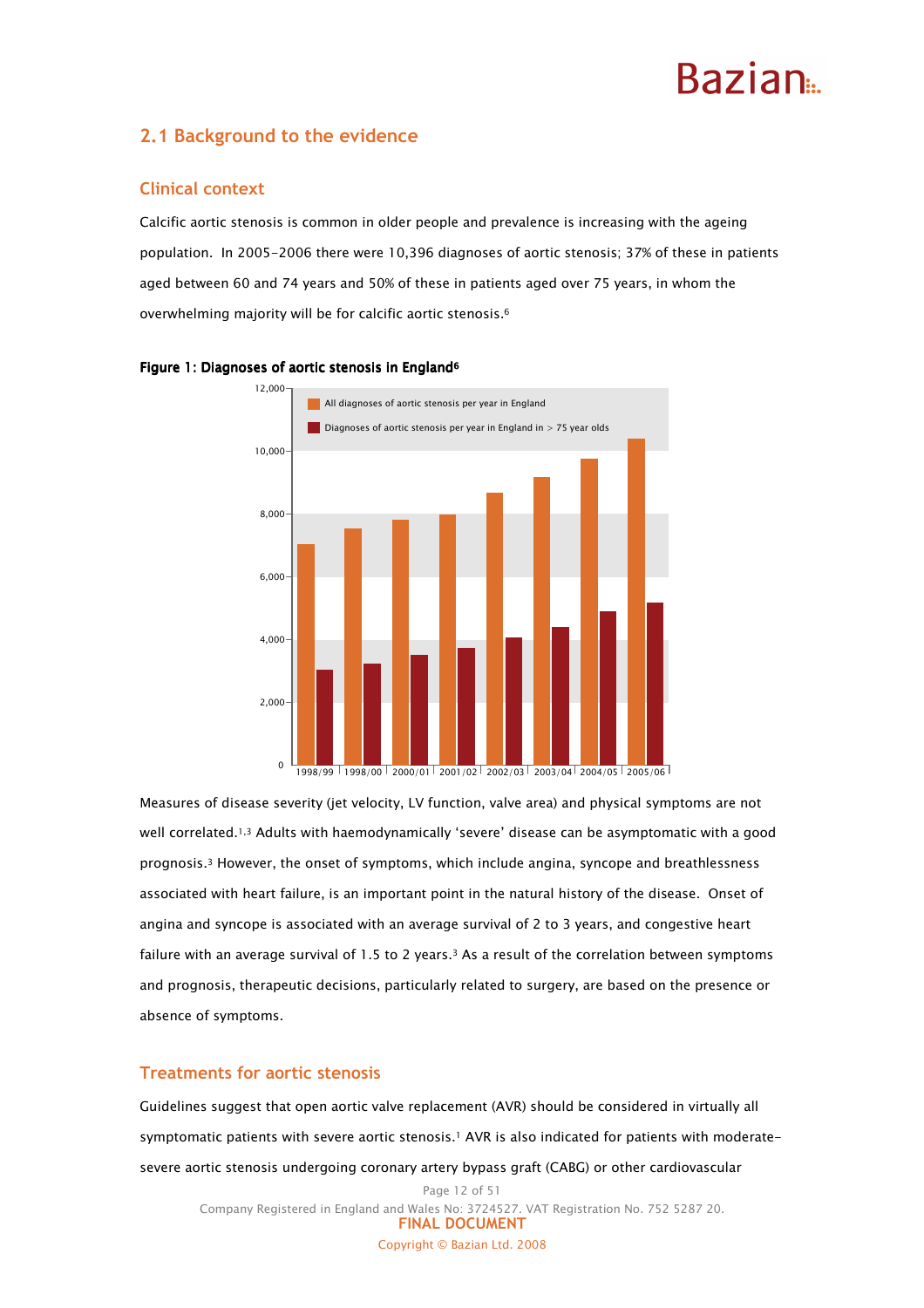### Razian<sub>a</sub>

surgery or in some cases if replacement is seen as appropriate after exercise testing. Without valve replacement, symptomatic patients with severe aortic stenosis are unlikely to survive beyond three years.<sup>3</sup>

Operative mortality with open heart aortic valve replacement is about 3-6%, and is higher (8 to 15%) in octogenarians.7-10 A UK heart valve registry study found that 30 day mortality with AVR was 6.6%.3 Mortality is likely to be greater in patients with more severe disease. Medical therapy is not very effective and balloon valvuloplasty, though offering transient palliative benefits has a high intra-operative mortality and poor survival at one year.3 Considering the prognosis of symptomatic disease, conventional open heart aortic valve replacement is a reliable treatment.9 Some patients will not be suitable candidates as it involves major surgery (lasting around two to four hours) and cardiopulmonary bypass which poses an unacceptable risk in those with advanced age and significant comorbidities. The Euro Heart Survey on valvular disease, carried out across 25 European countries on 5,000 people, found that 32% of people requiring surgery for severe valve disease were not referred.2 This is likely to be because of their high peri-operative risk. The study confirms that the decision not to operate was associated with older age, lower ejection fraction and with neurological comorbidity.<sup>2,11</sup>

The EuroSCORE is a risk stratification tool that is often used to assess patients for valve replacements. It was originally designed to predict operative mortality in people undergoing coronary artery bypass surgery. There are additive and logistic versions that assign weights to seventeen adverse risk factors, such as age, left ventricular dysfunction, creatinine level. It has been validated in several countries and predicts long term outcome following open heart surgery and open heart valve procedures.<sup>12</sup> There is some doubt as to whether it is calibrated accurately enough to predict mortality in the high risk groups considered for PAVR.12 In a subset of high risk patients offered isolated surgical valve replacement with a predicted hospital mortality of 17.2%, the actual hospital mortality was 7.8%.<sup>12</sup>

In patients currently denied surgery, less invasive valve replacement procedures such as those using percutaneous delivery may provide a safer alternative. The procedures can be carried out under general anaesthesia or local anaesthesia with or without sedation. Patients do not require open heart surgery, though haemodynamic support (femoro-femoral bypass or ventricular assist device) may be used. Rapid ventricular pacing is required during the procedure to reduce cardiac output while the implant is stabilised. The percutaneous replacement involves imaging-guided insertion of

Page 13 of 51 Company Registered in England and Wales No: 3724527. VAT Registration No. 752 5287 20. FINAL DOCUMENT Copyright © Bazian Ltd. 2008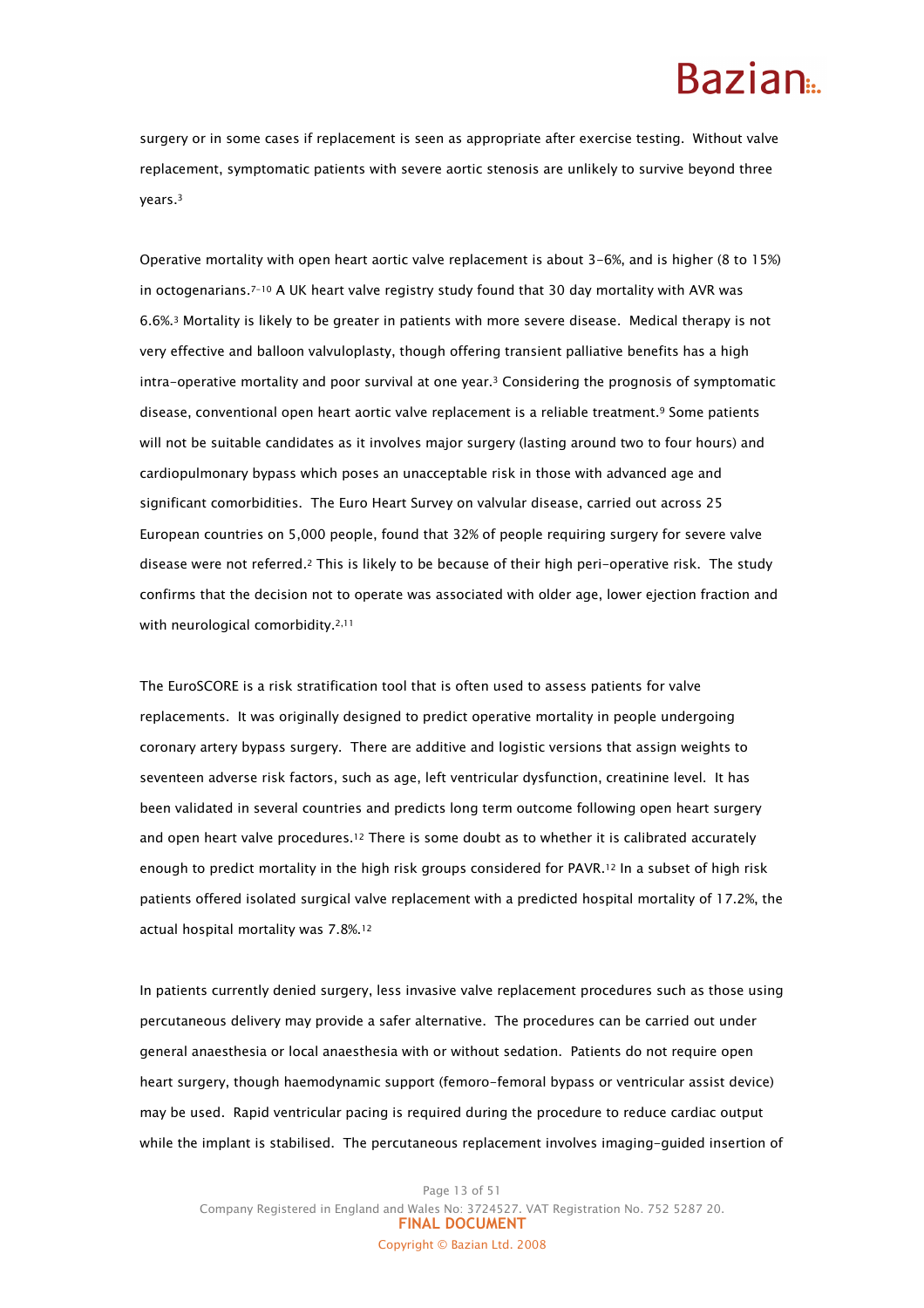a catheter through the femoral artery (retrograde/transluminal) or vein (antegrade). The retrograde approach is considered less complex as it does not require puncture of the interatrial septum. The retrograde approach is the more popular delivery method, and is the sole focus of this report. Prior to valve placement, it is common to advance a balloon catheter into the left ventricle over a guidewire to pre-dilate the opening of the aortic valve to make room for the prosthesis. The delivery catheter carries a bioprosthetic aortic valve to the site which, when deployed, replaces the diseased native valve. The deployment method depends on which prosthesis is used; CoreValve is self-expanding while the Edwards valve is inflated using a large balloon.

### Current percutaneous devices

The two most widely used devices are the CoreValve Revalving System and the Edwards (Cribier-Edwards) valve. In these early days of the technology and in the absence of data comparing the two, selection between them is likely to depend on a centre's preference and experience of the interventional cardiologist. The table below describes their key features.

| Device name           | <b>Manufacturer</b> |                                  | Insertion                                           |
|-----------------------|---------------------|----------------------------------|-----------------------------------------------------|
| Edwards valve (first  | Edwards             |                                  | Either retrograde or antegrade delivery possible;   |
| generation: Cribier-  | Lifesciences,       |                                  | device is balloon-expandable; antegrade surgery     |
| Edwards equine        | Irvine,             |                                  | is more risky as it involves puncture of the        |
| valve, second         | California          | First generation equine valve on | interatrial septum. First generation used equine    |
| generation: Edwards-  |                     | stainless steel frame            | valve tissue, second generation uses bovine         |
| Sapien bovine valve)  |                     |                                  | tissue. Temporary rapid ventricular pacing          |
|                       |                     |                                  | (>200bpm) may be used to provide                    |
|                       |                     |                                  | haemodynamic stability during placement.            |
|                       |                     |                                  |                                                     |
|                       |                     | Second generation bovine valve   |                                                     |
|                       |                     | on stainless steel frame         |                                                     |
| CoreValve's Revalving | CoreValve, Inc.,    |                                  | Retrograde delivery; self-expanding from nitinol    |
| System (first         | Irvine,             |                                  | frame; first generation bovine trileaflet valve     |
| generation: bovine    | California          |                                  | delivered through 25French (F) catheter; second     |
| valve, second         |                     |                                  | generation porcine trileaflet valve delivered       |
| generation: porcine   |                     | Self-expanding valve (tissue on  | through 21F catheter; third generation porcine      |
| valve)                |                     | nitinol frame)                   | trileaflet delivered through 18F catheter. Clinical |
|                       |                     |                                  | protocol requires some form of cardiac              |
|                       |                     |                                  | assistance, usually femoro-femoral                  |
|                       |                     |                                  | cardiopulmonary bypass or a percutaneous left       |
|                       |                     |                                  | ventricular assist device (e.g. Tandem Heart).      |

#### Table 1: Devices for percutaneous aortic valve replacement

Page 14 of 51 Company Registered in England and Wales No: 3724527. VAT Registration No. 752 5287 20. FINAL DOCUMENT Copyright © Bazian Ltd. 2008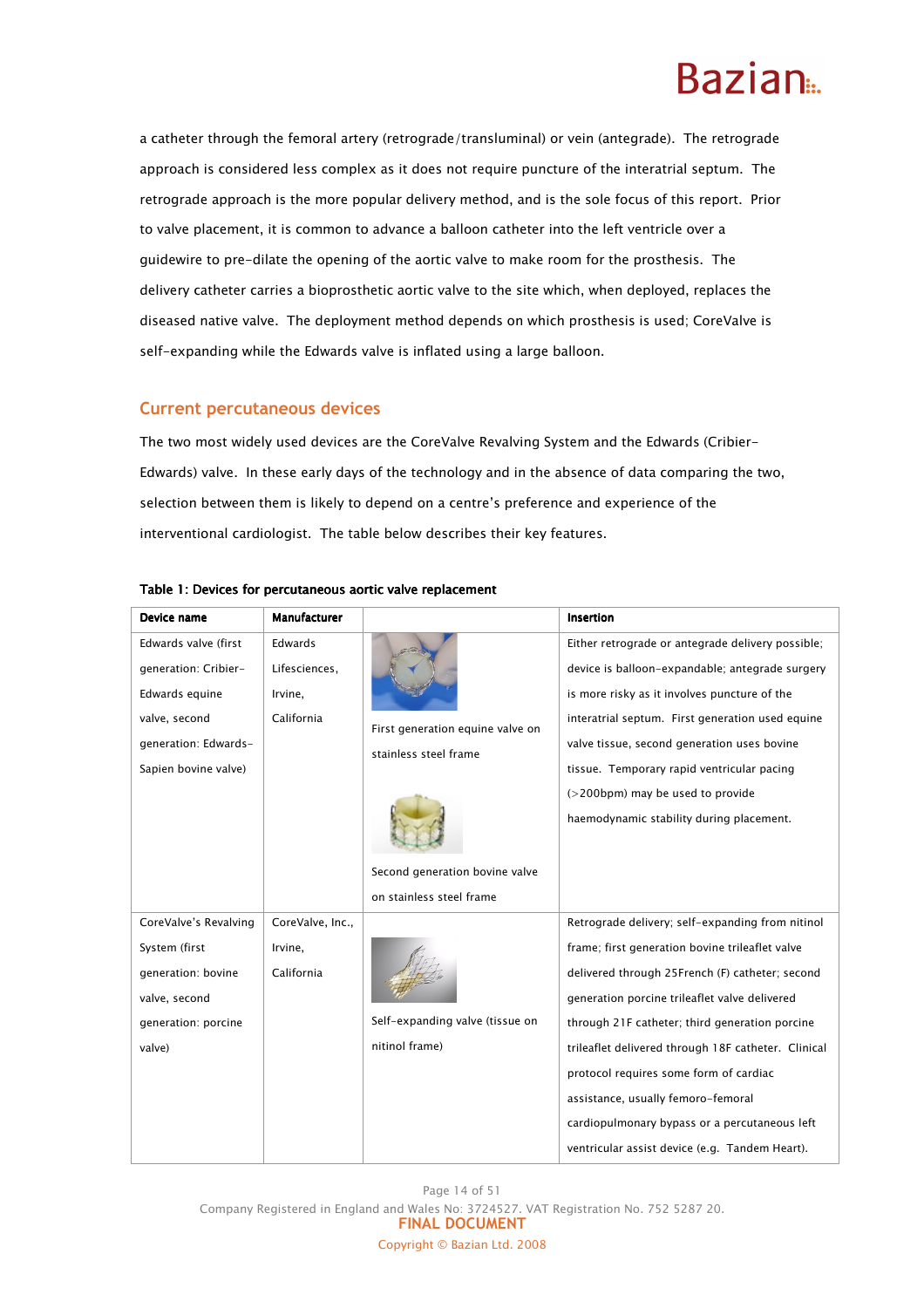Several other devices are in development and manufacturers will learn from the experience so far with the Edwards and CoreValves. Examples include Direct Flow device (Santa Rosa), Lotus device (Sadra Medical), and Paniagua Heart Valve (Endoluminal Technology Research). These devices are at a much earlier stage of research and development, with negligible human data. This review is therefore limited to the Edwards and CoreValves devices. Refinements to existing devices and improvements in design and delivery methods will aim to improve clinical outcomes for patients. It will be important for commissioners to keep up to date with these developments.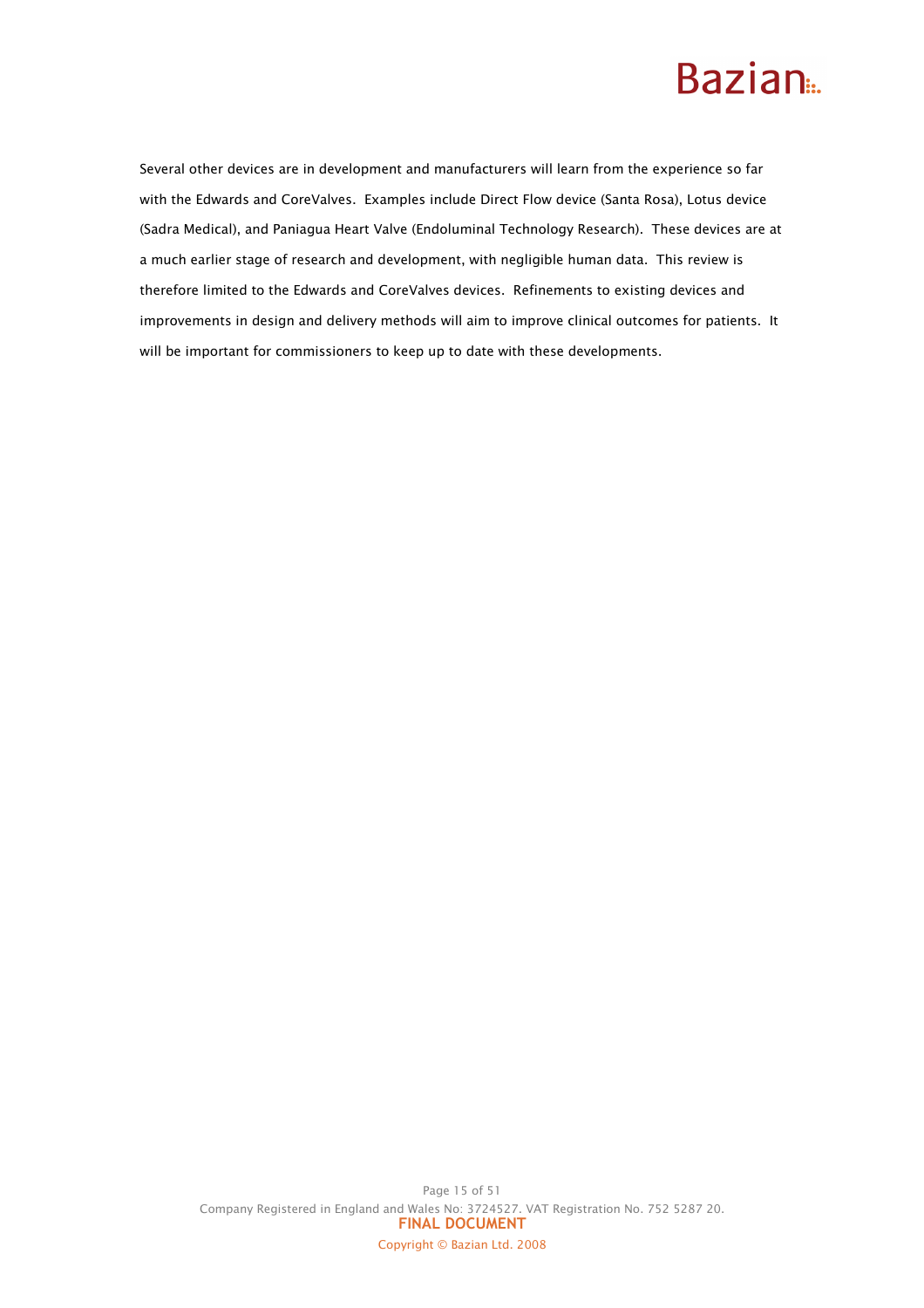### **Razian**

### 2.2 Evidence details

We searched for all studies of percutaneous valve replacements in people with aortic stenosis. As the technology is still in development we did not exclude any studies on the basis of study design. We limited our analysis to the retrograde delivery method. We found:

- Five case studies13-17
- Seven case series (9 publications)<sup>18-26</sup>

The results are discussed separately for the Edwards valve and the CoreValve. See data extraction tables (section 2.4) for further details.

#### 2.2.1 The Edwards valve

Our review identified two case studies<sup>13,15</sup> and two case series<sup>21,25</sup> of the Edwards valve, a total of 88 patients.

#### Evidence about short term effectiveness:

Insertion success (case series only): Two of two case series reported this outcome.<sup>21,25</sup> The device was inserted successfully in  $4/7$  [57%], and  $43/50$  [86%] in two case series.<sup>21,25</sup> In the three failures in the first series, the stent-mounted catheter was too short to reach the valve in one, and extensive calcification prevented retrograde implantation in the other two failures.21 In the second series, reasons for the seven failures were: inability to pass the iliac artery in one, inability to cross the native valve in three, a defective catheter in one and malpositioning in 2 patients.<sup>25</sup>

Haemodynamic improvement: Two of two case series and both case studies reported this outcome.13,15,21,25

The first series did not provide echocardiography results separately for those patients who underwent a retrograde delivery, though notes that in those who had successful implants and survived to 2 years, haemodynamic improvements were sustained.<sup>21</sup> In the second series, there was an immediate overall reduction in mean transaortic gradient (46 v 11mmHg; p<0.001) and an increase in mean valve area (0.6cm<sup>2</sup> v 1.7cm<sup>2</sup>; p<0.0001).<sup>25</sup> LVEF improved significantly within days (53% to 57%) and all haemodynamic improvements were maintained up to one year in survivors. Immediate postoperative haemodynamic improvements were also noted in the two additional case reports.13,15

Improvement in symptoms: Two of two case series reported this outcome.<sup>21,25</sup> There was limited information from the case studies.13,15 The first series did not report results separately for the

Page 16 of 51 Company Registered in England and Wales No: 3724527. VAT Registration No. 752 5287 20. FINAL DOCUMENT Copyright © Bazian Ltd. 2008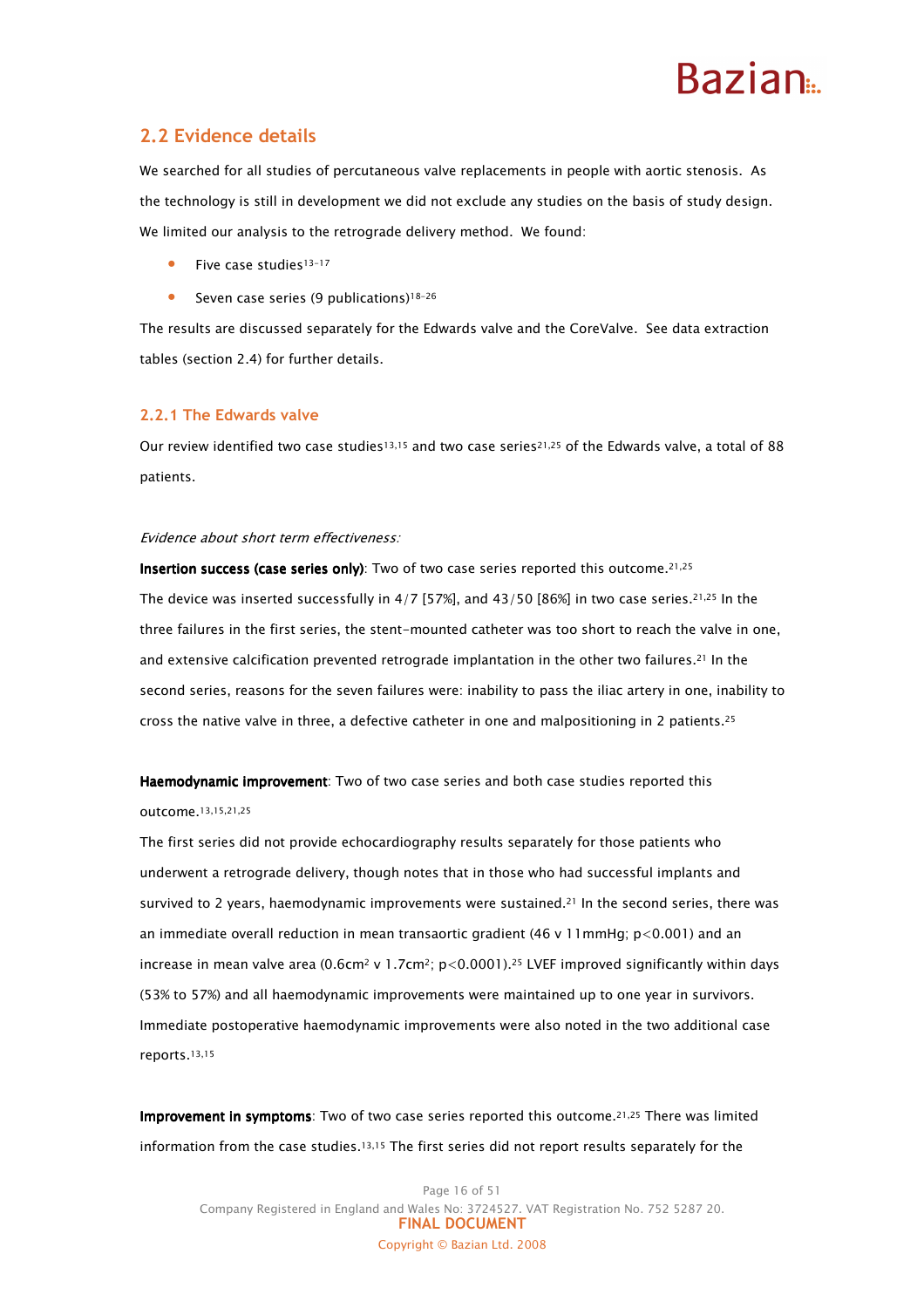retrograde delivery; however, it says that in those with successful implantation there was 'remarkable amelioration of symptoms'.21 This persisted in those (11/27) who survived to nine or more months.21 In the second series, 50% of successful placements had improved by ≥1 NYHA class after 30 days.25 This improvement was maintained at 6 and 12 months follow-up, however the time trend was not significant.25 In the first case study a peri-procedural complication resulted in respiratory failure and cardiac arrest and ultimately death on day five.15 The second case report, though providing limited results of follow-up, states that the patient remained symptom free at 12 months.<sup>13</sup>

Mortality at 30 days: All studies reported on this outcome.<sup>13,15,21,25</sup> The first series did not report on results separately for those receiving retrograde delivery, though reports 26% MACCE (including death) at 30 days.21 In the second case series of the Edwards valve, 6/50 [12%] of patients had died by 30 days.25 In one case study, the patient died at five days due to complications related to previous attempt at antegrade delivery.15 In the second case report, the patient was 'symptom free' at 12 months.<sup>13</sup>

#### Long term clinical outcomes:

We found no studies that reported clinical outcomes beyond two years.

#### Procedural learning curve:

The largest case series (50 patients) compared the outcomes of the first 25 patients with the second 25 patients. It found that the rates of procedural success increased (76% v 96%; p=0.10), malpositioning fell (8% v 0%) and fewer people died during the procedure in the later half of the series (4% v 0%). 30-day mortality was also reduced (16% v 8%; p=0.39).<sup>25</sup> This pattern of results suggests an improvement in outcomes over with procedural experience.

#### Evidence about safety:

Procedure-related complications: Two of two case series<sup>21,25</sup> and one case study reported this outcome.15 The first series did not provide results on complications for retrograde delivery separately from antegrade, however reports that 6 of 27 patients experienced a complication during the procedure (two died as a result of cardiac tamponade, one with a trans-septal puncture, one with a perforated ventricle).<sup>21</sup> In the second series (50 patients), there was one intra-procedural death due to aortic injury.25 There were five post-procedural deaths within 30 days of the operation, due to: ventricular arrhythmia, left main occlusion, iliac injury, stroke, and multiorgan failure.25

Page 17 of 51 Company Registered in England and Wales No: 3724527. VAT Registration No. 752 5287 20. FINAL DOCUMENT Copyright © Bazian Ltd. 2008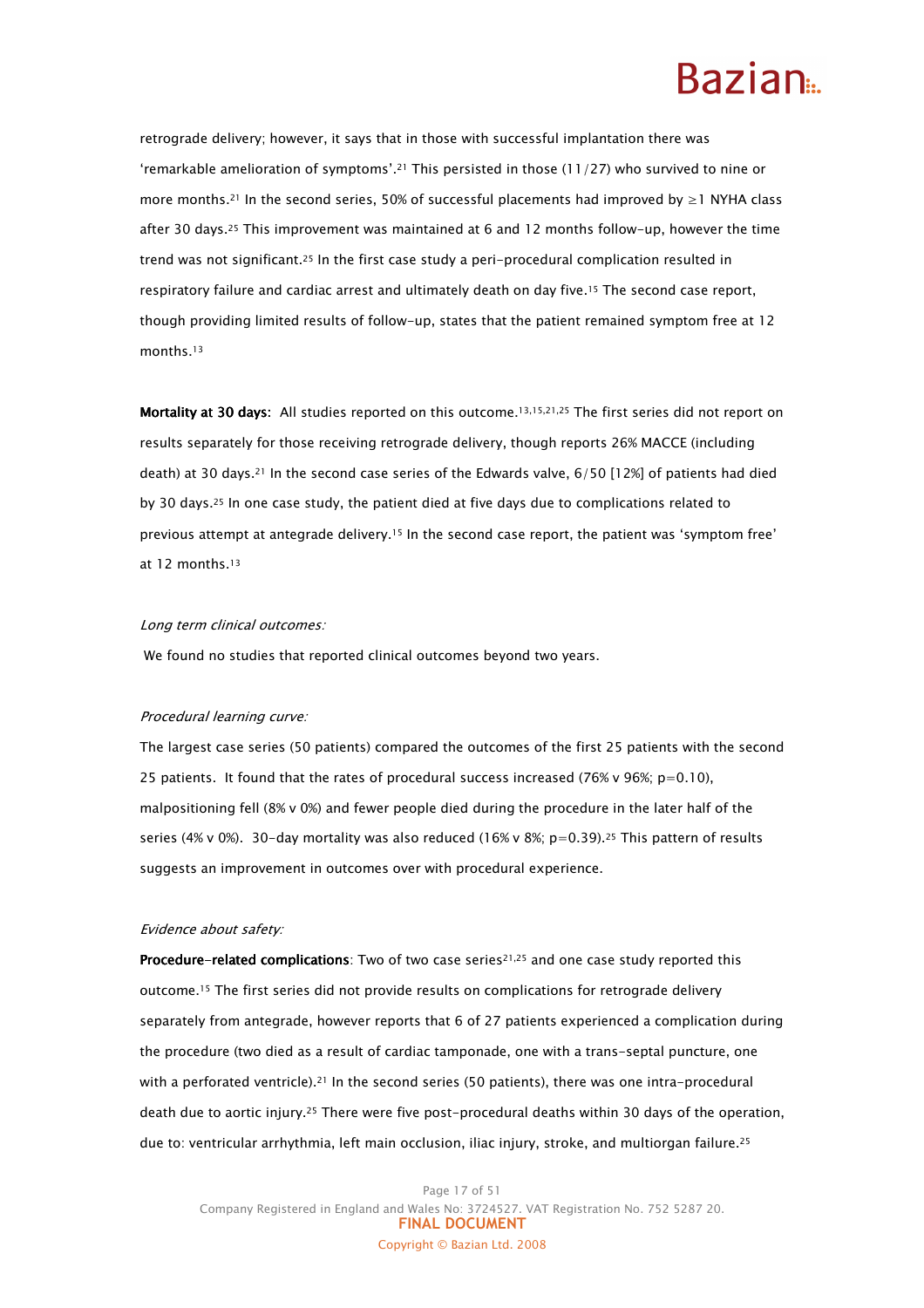### Razian<sub>a</sub>

Some of these complications were related to the procedure.25 Iliac injury requiring major vascular repair occurred in three patients, one resulting in death.25 In a third patient, the abdominal aorta was perforated resulting in mortality.<sup>25</sup> Access site infections occurred in two patients after complex vascular closure and they were treated with antibiotics. Peri-procedural stroke occurred in two patients; one died at 29 days, the other completely recovered.<sup>25</sup>

In the first case report, the antegrade approach was attempted first. During the procedure, the guidewire became snared in the left iliac artery and tethered the anterior mitral valve leaflet during attempts to externalise the guidewire through the common femoral artery.15 Despite a successful subsequent retrograde insertion, the patient rapidly declined, experiencing respiratory failure, cardiac arrest, hypotension, aortic regurgitation, sever mitral regurgitation and occluded coronary arteries. He died on day five.15 Autopsy revealed a guidewire-induced laceration on the anterior mitral valve leaflet.<sup>15</sup>

#### 2.2.2 The CoreValve

Our review identified three case studies14,16,17, five case series (six publications).18-20,22-24,26 In total 139 patients were included.

#### Evidence about short term effectiveness:

Insertion success (case series only): Three of five case series reported this outcome clearly.<sup>20,22,24,26</sup> In one series, the device was inserted successfully in 22/25 [88%] <sup>22</sup> of patients and in two series insertion was 100% successful.<sup>20,24</sup> In another the device was implanted successfully in 76/86  $[88\%]^{26}$  of patients. One case series (four patients) did not provide insertion success results.<sup>23</sup>

Haemodynamic improvement: All case series and case studies reported this outcome.<sup>14,16,17,20,22-24,26</sup> Improvement in valve area and transaortic pressure gradient was immediate and significant in all cases (results were unclear for 3 of 4 patients in one series<sup>23</sup>). Two case series (25 patients and 11 patients) found that these improvements were sustained 30 days after discharge in those who were available for follow up (60% in first study, unclear in second).20,22 The other series did not report on haemodynamic variables other than those encountered intra-operatively.<sup>23,24,26</sup>

Page 18 of 51 Improvement in symptoms: Four of five case series<sup>20,22,24,26</sup> and two of three case studies reported this outcome.14,17 The third case study stated that the patient 'felt well'.16 Four of five case series reported improved symptoms at 30 days in survivors.20,22,24,26 The improvement in symptoms

Company Registered in England and Wales No: 3724527. VAT Registration No. 752 5287 20. FINAL DOCUMENT Copyright © Bazian Ltd. 2008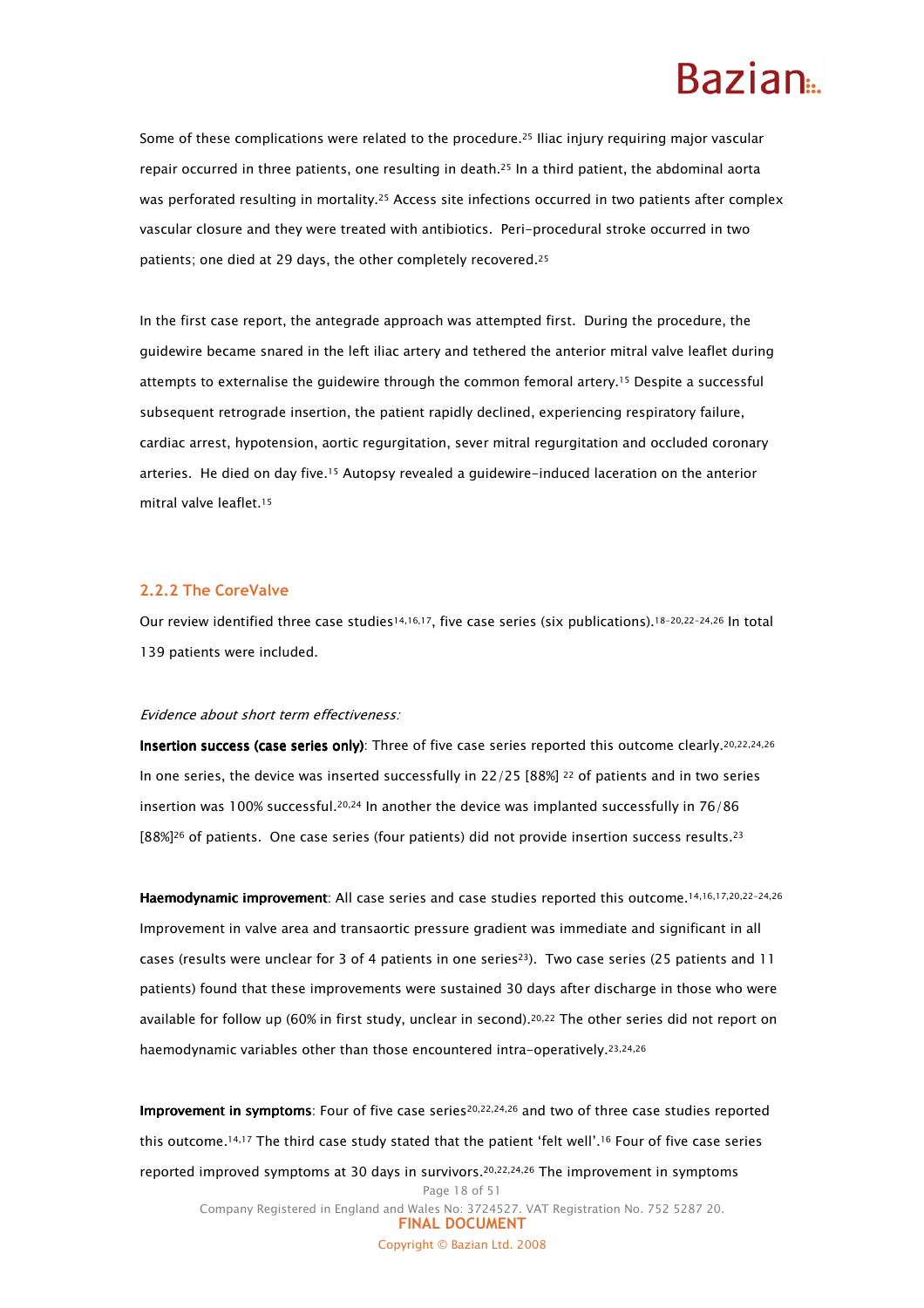### Razian<sub>a</sub>

amounted to at least one grade on the New York Heart Association scale in most of the surviving patients. The three case studies indicate that symptom improvement remained at 14 days,<sup>14</sup> 3 months,17 and one with unclear follow up.<sup>16</sup>

Mortality at 30 days: Three of five case series reported this outcome.<sup>20,24,26</sup> 30 day mortality in one series was 18% overall.20 The largest case series of this valve (86 patients) found that 30 day mortality was 12% (combined rate of death, stroke and MI 22%).26 In a third series, 30 day mortality was 20% and 3 month mortality was 30%.24 The case studies had limited or unclear follow up, though one reports on a live patient at 30 days.<sup>17</sup>

#### Long term outcomes:

We found no studies that reported clinical outcomes beyond two years.

#### Technological improvements:

The largest case series of the CoreValve (86 patients) compared use of 21F v 18F delivery catheter and found significantly improved outcomes with the latter. This analysis, though it may have been confounded by learning curve effects, raises the point that device refinement will likely improve outcomes for patients.

#### Evidence about safety:

Procedure-related complications: Four of five case series reported on complications. 20,22,24,26 There were placement problems in 2/25 [8%] of patients in one case series (device not deployed deeply enough), both requiring open heart surgery to retrieve the device and replace the valve conventionally. Both patients were then event free at 30 days.22 In one patient the device could not be inserted despite successful predilation with a 23mm balloon and sudden death followed 12 hours later.22 Perforation of the left ventricle resulted in death in another patient in this series.22 All patients in this series developed thrombocytopenia.22 Postprocedural complications in one series (of 11 patients) were limited to left bundle branch block and thrombocytopenia in one patient and access site infection in another.20 In this series one patient suffered a fatal procedure-related stroke due to displacement of vascular tissue that led to occlusion of the left subclavian artery.<sup>20</sup> Reasons for failure in another series included failure to cross heavily calcified valves, and suboptimal placement.26 Some studies report aortic regurgitation following placement, though overall rates are difficult to determine.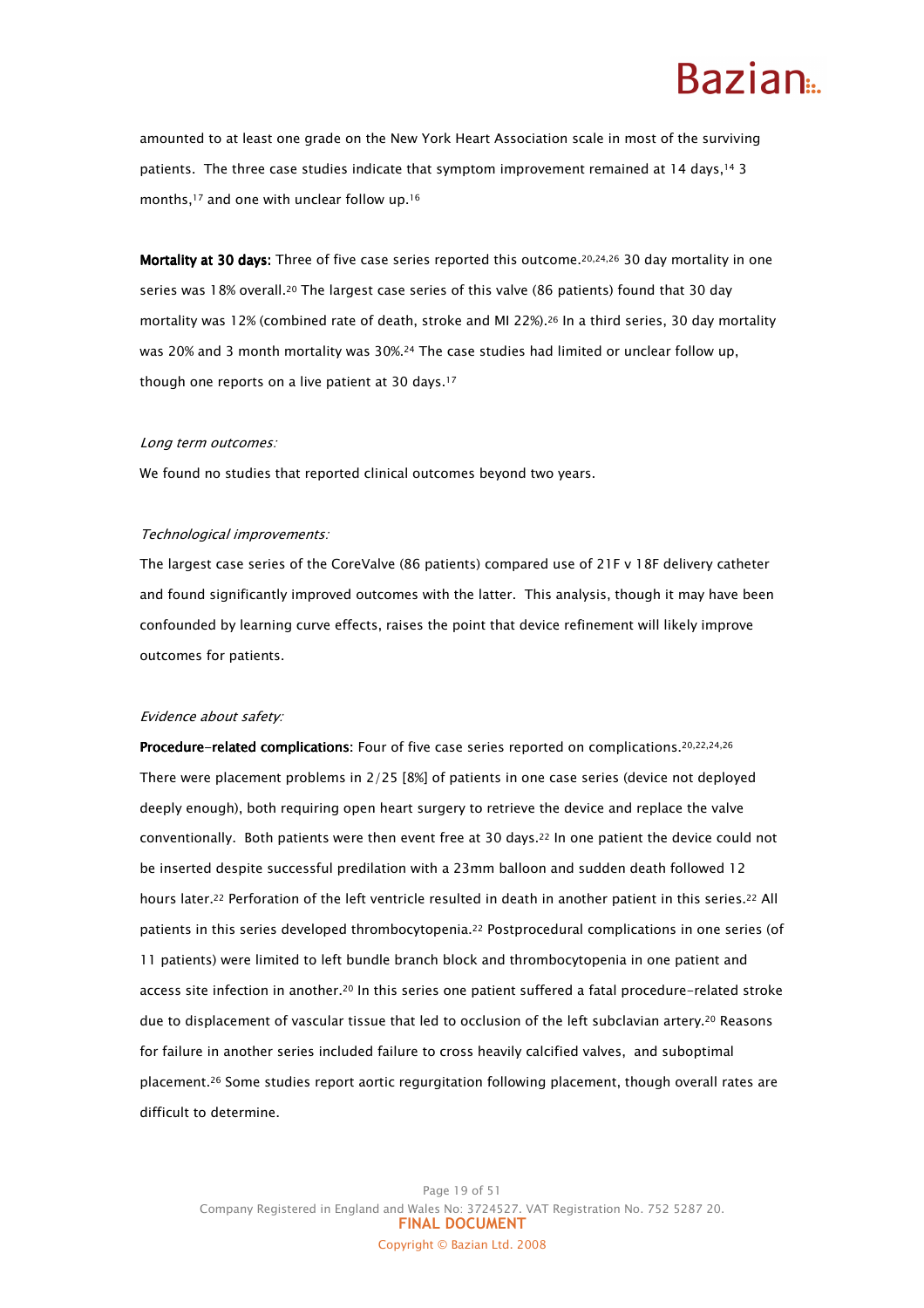One series provided very limited results about patients and no results about complications.<sup>23</sup> In one series (10 patients), two patients required percutaneous angioplasty of the common iliac artery to allow sheath progression. In a third, vascular tissue was displaced by catheter advancement resulting in subsequent haemorrhagic shock.24

Page 20 of 51 Company Registered in England and Wales No: 3724527. VAT Registration No. 752 5287 20. FINAL DOCUMENT Copyright © Bazian Ltd. 2008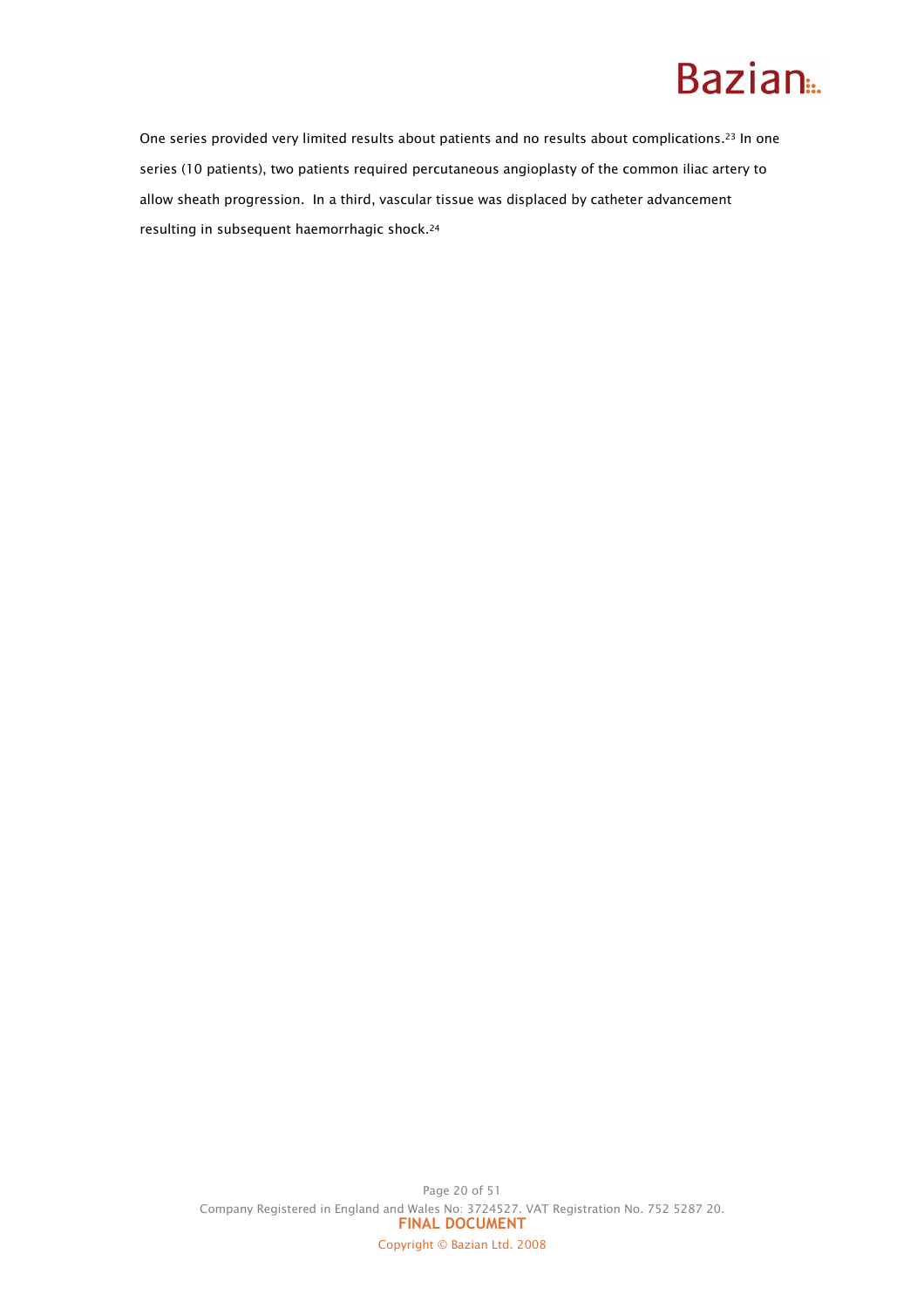## **Razian**

### 2.3 Evidence summary

#### 2.3.1 Effectiveness

#### Current nonsurgical candidates

- We found seven case series that consistently showed immediate haemodynamic improvement (increased effective valve area, reduced transaortic pressure gradient) in people in whom the device was inserted successfully and who did not die during surgery. The improvements in most were maintained up to 30 days after valve replacement.
- Symptomatic relief was associated with haemodynamic improvement in most studies (by an average of one class on the NYHA scale). Improvements were maintained at 30 days and in some cases up to 12 months after intervention.
- Almost all clinical data (morbidity, mortality) was limited to 30 days. There are no outcomes reported beyond 2 years.
- The procedure is associated with placement problems that may require rescue open heart surgery and harms including vascular injury, access site infections, thrombocytopenia, paravalvular insufficiency and stroke. At this stage it is difficult to reliably quantify these risks, but the rates are significant.
- In the five case series that assessed this outcome, 30-day mortality rates ranged from 12 to 20%. In these series, patients had a pre procedure EuroSCORE suggesting that their hospital mortality from open heart AVR could be up to 36% (ranged from 22% to 36%, with one reporting mean additive score of 12).
- We found no studies comparing percutaneous aortic valve replacement with alternatives (e.g. medical therapy, balloon valvuloplasty) in patients with severe symptomatic aortic stenosis who are unsuitable for surgery.
- There is evidence from one series that patient outcomes improve in a centre with procedural experience and from another that device refinements (reduced catheter diameter) improve clinical outcomes.

Page 21 of 51 Company Registered in England and Wales No: 3724527. VAT Registration No. 752 5287 20. FINAL DOCUMENT Copyright © Bazian Ltd. 2008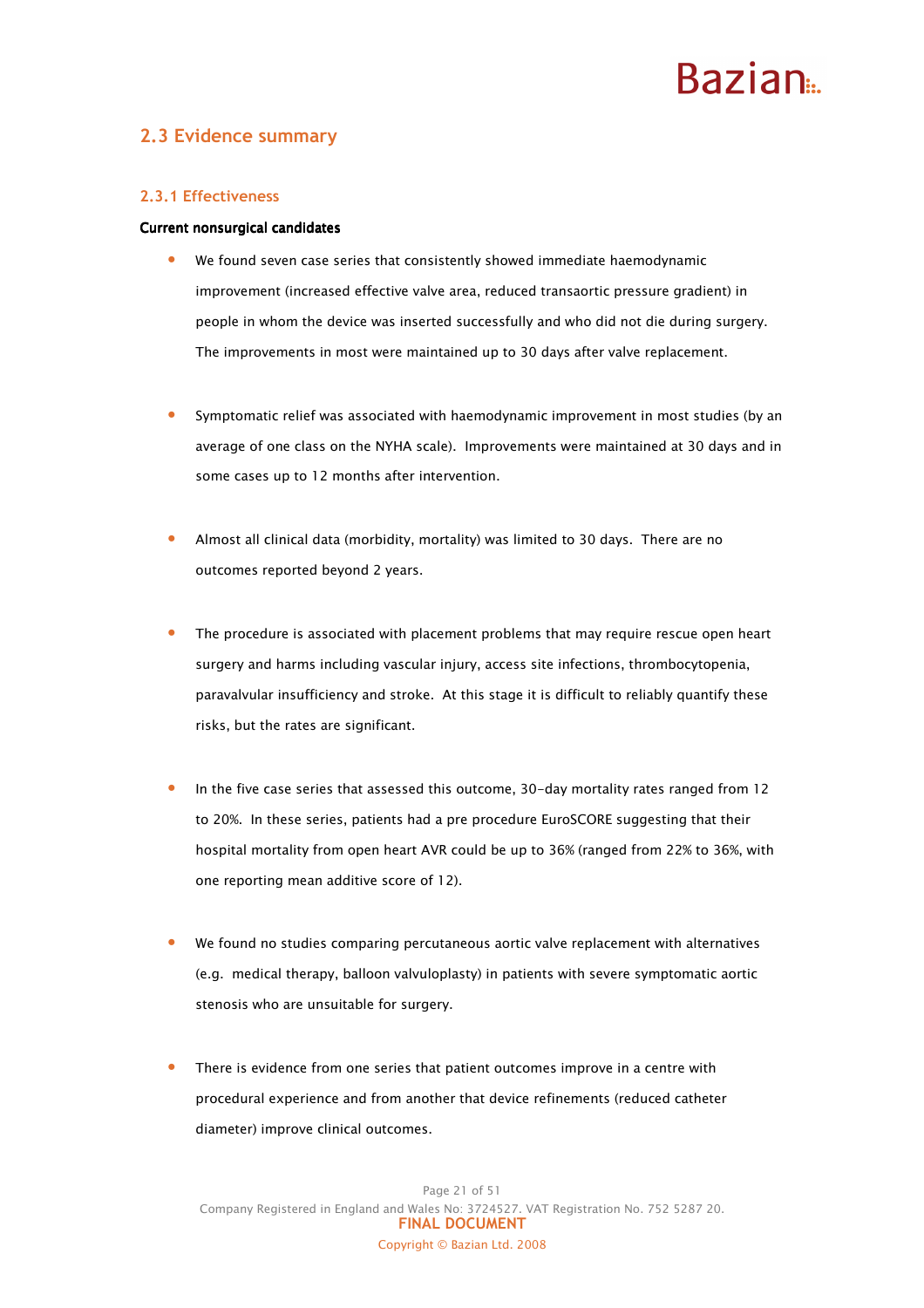#### Those currently offered surgery:

• We found no evidence from published literature on the use of percutaneous valve replacements in people who are currently considered suitable for open heart surgery.

#### 2.3.2 Cost effectiveness

• We found no cost effectiveness studies.

#### 2.3.3 Patient prioritisation

- All study participants were described as being 'unfit for surgery' though the definition of this varied. Overall, all patients were extremely high risk with severe heart failure symptoms (NYHA III or IV), significant comorbidities (commonly coronary artery disease), with logistic EuroSCOREs ranging from 11% to 36%.
- The logistic EuroSCORE which includes age as an input might be used as a basis for prioritising patients for this procedure. However there are limitations to its use as it has not been validated specifically for PAVR. In addition, it does not take into account practical factors such as femoral atherosclerosis or vessel tortuosity, which make some patients unsuitable.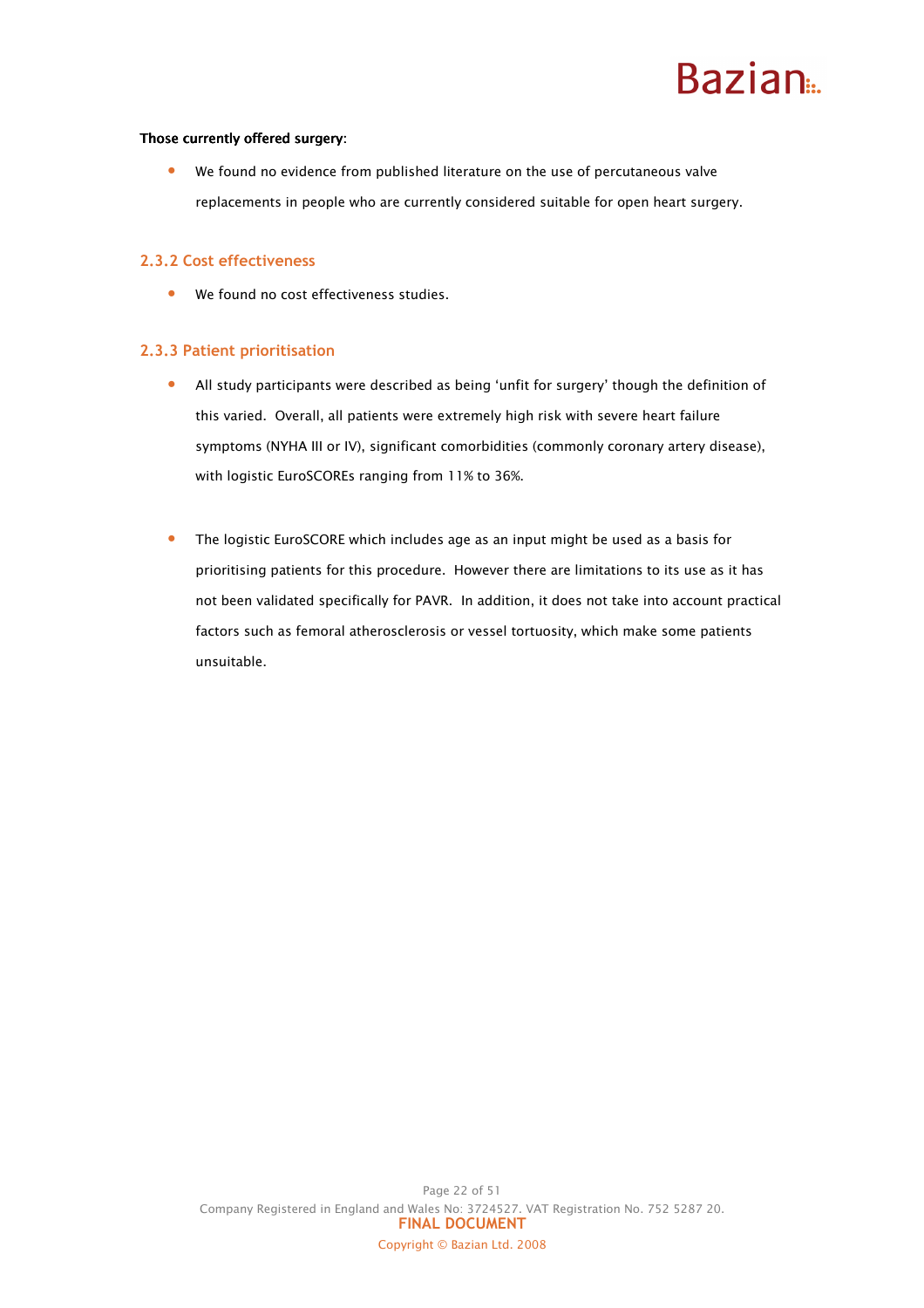

### 2.4 Data extraction tables

| Reference and        | Population                                                          | Procedure                                   | <b>Outcomes and follow</b> | <b>Findings</b>                                                                                    | <b>Notes</b>                    |
|----------------------|---------------------------------------------------------------------|---------------------------------------------|----------------------------|----------------------------------------------------------------------------------------------------|---------------------------------|
| study design         |                                                                     |                                             | up (% followed up)         |                                                                                                    |                                 |
| <b>Edwards valve</b> |                                                                     |                                             |                            |                                                                                                    |                                 |
| Hanzel et al,        | Case study: 84 year old man with critical aortic                    | Antegrade approach attempted first          | i. aortic valve area       | i. aortic valve area: increased immediately post-deployment                                        | Interpretation by authors:      |
| 200515               | stenosis, severe symptoms (NYHA class IV heart                      | (abandoned after mitral valve became        | ii. transvalvular          | (0.55cm <sup>2</sup> before v 1.7cm <sup>2</sup> after), maintained at day 1 (1.7cm <sup>2</sup> ) | technically successful          |
| Case study           | failure), mean transvalvular pressure gradient                      | tethered in guidewire resulting in          | pressure gradient          | ii. <b>pressure gradient</b> : reduced (45mmHg before v 4mmHg after),                              | retrograde implantation.        |
| (Edwards valve:      | 29mmHg, aortic valve area 0.64cm <sup>2</sup> , left                | pulseless electrical activity and requiring | iii. regurgitation         | maintained at day 1 (no pressure gradient)                                                         | Death was likely due to         |
| first retrograde     | ventricular ejection fraction (LVEF) 20%,                           | resuscitation).                             |                            | iii. requrgitation: mild paravalvular aortic requrgitation, moderate                               | complications associated with   |
| implantation)        | ventricular tachycardia (implantable cardiac                        | Retrograde approach via iliac artery using  | Follow-up:                 | mitral regurgitation (worsening from baseline)                                                     | initial antegrade approach.     |
|                      | defibrillator in situ). Unfit for surgery.                          | 22mm balloon. Rapid right ventricular       | Immediately post-          |                                                                                                    |                                 |
|                      |                                                                     | pacing was used to decrease cardiac         | procedure, 1 day, 2day,    | Day 2: respiratory failure and cardiac arrest following extubation.                                |                                 |
|                      | Significant comorbidities including coronary                        | output.                                     | 3 day, 4 day               | Intra-aortic balloon pump was inserted                                                             |                                 |
|                      | artery disease (CAD), CABG surgery, multiple                        |                                             |                            | Day 3: ventricular tachycardia, electrically cardioverted                                          |                                 |
|                      | PCIs, paroxysmal atrial fibrillation, left                          |                                             |                            | Day 4: worsening hypotension, moderate paravalvular aortic                                         |                                 |
|                      | nephrectomy (renal cell carcinoma), end-stage                       |                                             |                            | regurgitation, severe mitral regurgitation, LVEF 10%, occluded                                     |                                 |
|                      | renal disease, renal tubular acidosis,                              |                                             |                            | coronary arteries (left anterior descending and right)                                             |                                 |
|                      | hypertension, hyperlipidemia, chronic anaemia,                      |                                             |                            | Day 5: pulseless electrical activity and death                                                     |                                 |
|                      | hypothyroidism, gout.                                               |                                             |                            |                                                                                                    |                                 |
| Cribier et al,       | Case series: 36 elderly patients with severe,                       | Retrograde approach (attempted in 7/33      | i. insertion success       | i. <b>insertion success rate</b> : 4/7 [57%] successful implantations in                           | Description of study            |
| 200621               | symptomatic (NYHA class IV) aortic stenosis,                        | patients) via femoral artery (predilated)   | ii. complications          | retrograde procedure (in the three failures: stent-mounted                                         | population and most of the      |
| Case series          | aortic valve area $\leq$ 0.7cm <sup>2</sup> , average age 80 years, | using 22mm balloon. Rapid ventricular       | iii. MACCE*                | catheter was too short to reach valve in one, and in remaining two,                                | results were not separated by   |
| (Edwards valve:      | 57% male, majority with LVEF 31-50%, significant                    | pacing used during procedure.               | at 30 days and 6           | extensive calcification prevented retrograde implantation)                                         | the type of procedure (i.e.     |
| mid-term follow-     | comorbidities (76% had CAD). Unfit for surgery.                     |                                             | months (overall)           | ii. complications (no separate results for retrograde): during the                                 | antegrade or retrograde).       |
| up from initial      | The specific characteristics of those who                           |                                             | iv. symptoms               | procedure, 6 of 27 patients with successful antegrade or                                           | Researchers conclude that it    |
| feasibility studies  | subsequently underwent the retrograde                               |                                             | v. survival                | retrograde implantation had a complication (two died from cardiac                                  | was 'easier to cross the native |
| in Rouen, France;    | procedure are not separated from a description                      |                                             | vi. echocardiographic      | tamponade, one - taking long term steroids - developed                                             | valve with the [prosthesis] in  |

<sup>♥</sup> MACCE: major adverse coronary and cardiovascular events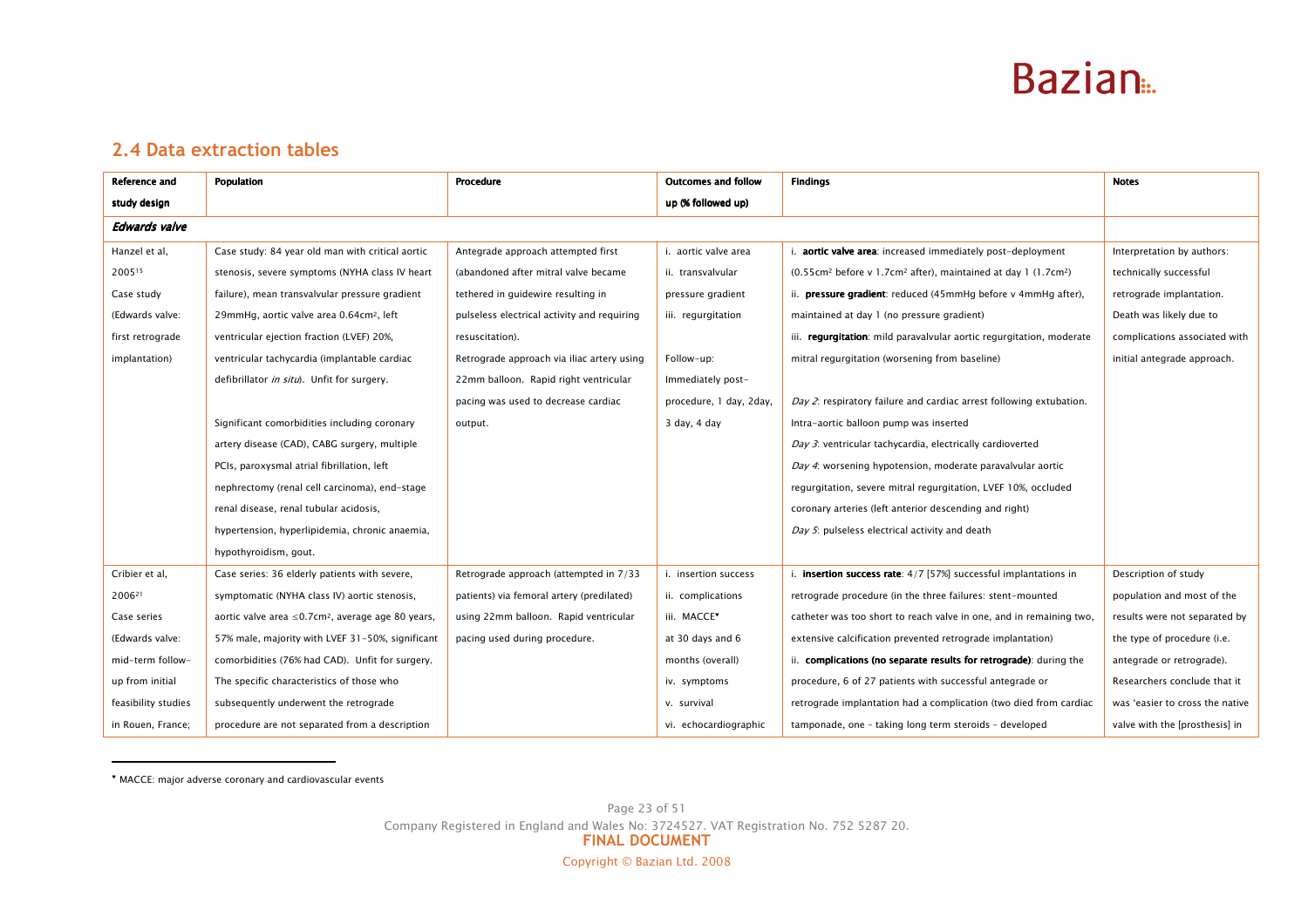| Reference and      | Population                                          | <b>Procedure</b>                         | <b>Outcomes and follow</b> | <b>Findings</b>                                                                              | <b>Notes</b>                  |
|--------------------|-----------------------------------------------------|------------------------------------------|----------------------------|----------------------------------------------------------------------------------------------|-------------------------------|
| study design       |                                                     |                                          | up (% followed up)         |                                                                                              |                               |
| the I-             | of the entire series. Mean EuroSCORE $12(+/-2)$ ;   |                                          | results                    | urosepsis, one with complete heart block and prolonged                                       | the antegrade rather than the |
| REVIVE/RECAST      | mean Parsonet's score $49 + (-7)$ .                 |                                          |                            | resuscitation leading to brain damage, one developed a stroke and                            | retrograde direction,         |
| trials)            |                                                     |                                          |                            | later died at 33 days due to multi-organ failure, one had                                    | particularly in patients with |
| Most results do    |                                                     |                                          | Follow-up:                 | intractable hypotension following removal of the 24F sheath)                                 | excessive calcification.' The |
| not separate out   |                                                     |                                          | 1, 3, 6 and 12 months      | iii. MACCE at 30 days and 6 months (no separate results for                                  | retrograde approach was       |
| retrograde and     |                                                     |                                          | (then 6 monthly            | <b>retrograde</b> ): 7/27 [26%] at 30 days (some deaths were related to                      | reportedly quicker and less   |
| antegrade          |                                                     |                                          | thereafter)                | complications from the procedure, but not to device failure);                                | technically demanding.        |
|                    |                                                     |                                          |                            | 10/27 [37%] MACCE at 6 months (excluding MACCE at 30 days).                                  | However, many patients were   |
|                    |                                                     |                                          |                            | None of the deaths between 30days and 6 months were due to                                   | not suitable candidates for   |
|                    |                                                     |                                          |                            | device related complications.                                                                | this approach because of      |
|                    |                                                     |                                          |                            | iv. symptoms (no separate results for retrograde): in 21 patients                            | diseased femoral arteries.    |
|                    |                                                     |                                          |                            | with successful implantation, there was 'remarkable amelioration                             |                               |
|                    |                                                     |                                          |                            | of symptoms' which persisted in those who survived to 9 or more                              |                               |
|                    |                                                     |                                          |                            | months (longest follow up is 26 months)                                                      |                               |
|                    |                                                     |                                          |                            | v. survival (no separate results for retrograde): $11/21$ [52%] at end                       |                               |
|                    |                                                     |                                          |                            | of study (follow up ranged from 9-26 months)                                                 |                               |
|                    |                                                     |                                          |                            | vi. echocardiographic results (no separate results for retrograde):                          |                               |
|                    |                                                     |                                          |                            | no significant change in valve area and mean transvalvular                                   |                               |
|                    |                                                     |                                          |                            | gradient at 3 to 24 months in the 11 who had successful implants                             |                               |
|                    |                                                     |                                          |                            | (valve area: 1.72cm <sup>2</sup> before v 1.69cm <sup>2</sup> after; transvalvular gradient: |                               |
|                    |                                                     |                                          |                            | 9mmHg before v 11mmHg after)                                                                 |                               |
| Chandavimol et al, | Case study: 85 year old man with severe             | Retrograde approach through femoral      | i. valve area              | i. <b>aortic valve area</b> : improved at 1 month (1.8cm <sup>2</sup> )                      | Very limited results in this  |
| 200613             | symptomatic (NYHA class III) aortic stenosis,       | artery. Rapid pacing (200bpm) used to    | ii. transvalvular          | ii. <b>pressure gradient</b> : reduced at 1 month (58mmHg before v                           | study                         |
| Case study         | mean transvalvular pressure gradient 58mmHg,        | decrease cardiac output while prosthesis | pressure gradient          | 16mmHg after)                                                                                |                               |
| (Edwards valve:    | valve diameter 25mm, mild mitral regurgitation,     | was being stabilized.                    | iii. symptoms              | iii. symptoms: patient remained symptom free after 12 months of                              |                               |
| first successful   | left ventricular hypertrophy, normal left           |                                          |                            | clinical follow-up                                                                           |                               |
| North American     | ventricular systolic function, at unacceptable risk |                                          | Follow-up:                 |                                                                                              |                               |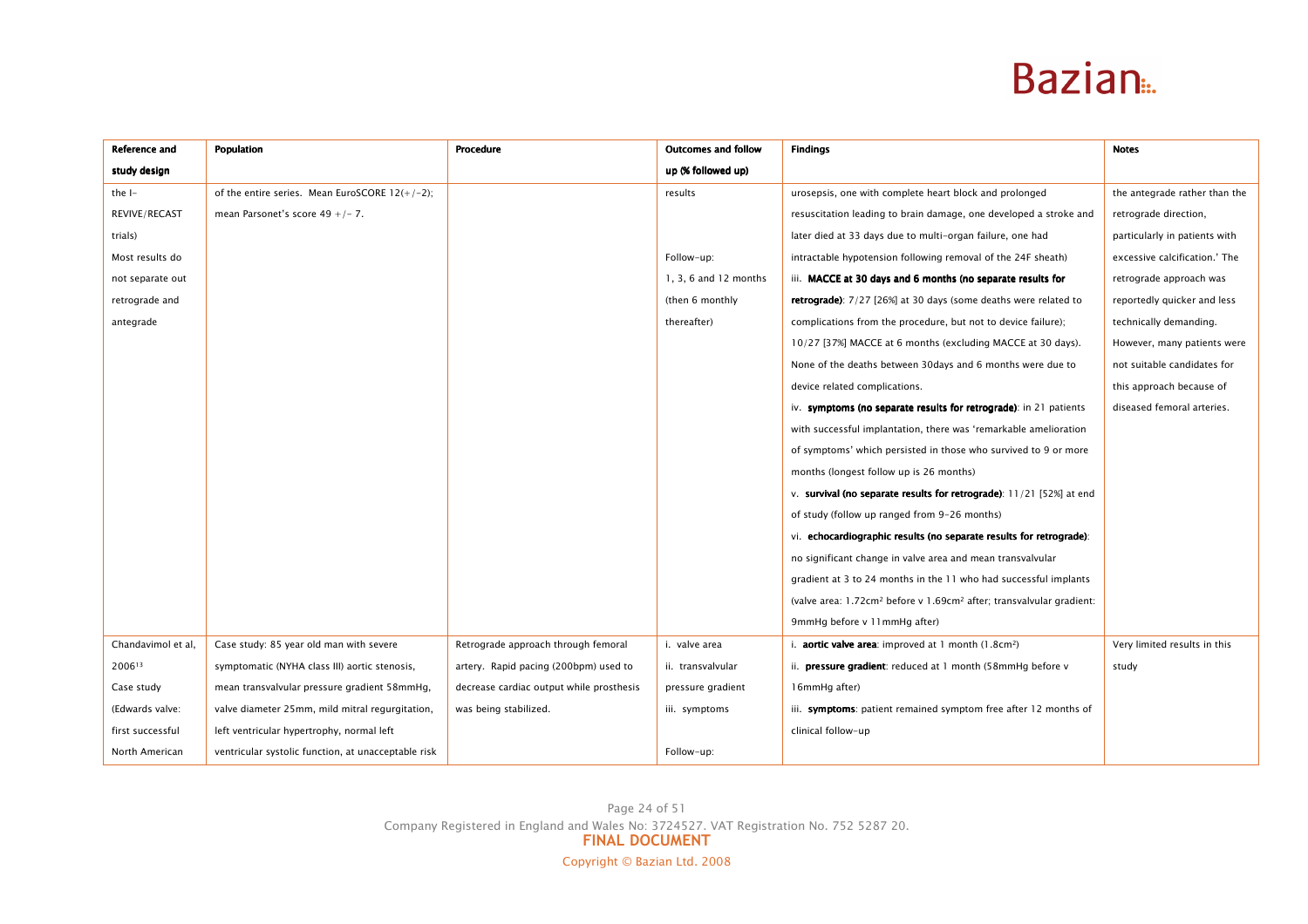| Reference and                  | <b>Population</b>                                  | Procedure                                  | <b>Outcomes and follow</b> | <b>Findings</b>                                                            | <b>Notes</b>                    |
|--------------------------------|----------------------------------------------------|--------------------------------------------|----------------------------|----------------------------------------------------------------------------|---------------------------------|
| study design                   |                                                    |                                            | up (% followed up)         |                                                                            |                                 |
| procedure)                     | with traditional surgical valve replacement.       |                                            | 1 month, 12 months         |                                                                            |                                 |
|                                |                                                    |                                            |                            |                                                                            |                                 |
| Very limited                   | Significant comorbidities including CABG (repeat   |                                            |                            |                                                                            |                                 |
| results in this                | five years previously), coronary stenting,         |                                            |                            |                                                                            |                                 |
| study                          | hypertension, smoking, hypercholesterolemia,       |                                            |                            |                                                                            |                                 |
|                                | chronic myelomonocytic leukemia,                   |                                            |                            |                                                                            |                                 |
|                                | hypothyroidism.                                    |                                            |                            |                                                                            |                                 |
| Webb et al, 2007 <sup>25</sup> | Case series: 50 symptomatic patients at            | Cribier-Edwards valve (23mm or 26mm);      | i. insertion success       | i. insertion success: 43/50 [86%], failure due to inability to pass        | First 25 patients in the series |
| Case series                    | 'excessively high risk' for conventional surgery;  | transcatheter implantation through         | ii. mortality rate         | the iliac artery in one, inability to cross the native valve in 3, a       | had worse outcomes than         |
| Edwards valve                  | mean age 82.7years, comorbidities included         | femoral artery (retrograde) 'usually under | iii. survival rate         | defective catheter in one and malpositioning in remaining 2                | next 25 (success rates: 76% v   |
| (Early results of              | CAD, moderate/severe mitral regurgitation, lung    | general anaesthetic with endotracheal      | iv. functional             | patients                                                                   | 96%, $p=0.10$ ; malposition 8%  |
| first 18 patients in           | disease, severe debility. Mean logistic            | intubation'. Cardiopulmonary bypass not    | improvement (NYHA          | ii. mortality rate (30 days): 12%                                          | v 0%, intraprocedural           |
| series were                    | EuroSCORE 28%.                                     | used. Fluoroscopy, aortography, and        | class)                     | iii. survival rate (as a proportion of successful procedures): 38/43       | mortality at 30 days: 4% v      |
| published                      |                                                    | transoesophageal echocardiographic         | v. echocardiographic       | [88%] at 1 month, 35/43 [81%] at 6 months, 17/43 [40%] at 12               | $0\%$ ).                        |
| separately, Webb               | Exclusions: diameter of aortic annulus <18 or      | imaging (TOE) used to confirm position.    | results                    | months                                                                     | Improvement in LVEF was         |
| et al, 2006 <sup>27</sup> and  | >26mm, iliofemoral arterial disease,               |                                            | vi. complications          | iv. functional improvement: 50% of successful replacements had             | mainly due to that seen in      |
| are not reported               | comorbidities likely to reduce quality of duration |                                            |                            | improved by $\geq$ 1 NYHA class after 30 days                              | patients with                   |
| here)                          | of life despite AVR.                               |                                            | Follow-up:                 | improvement maintained at 6 and 12 months (non-significant time            | moderate/severe LV              |
|                                |                                                    |                                            | 1 month, 6 months          | trend; $p=0.59$ )                                                          | dysfunction.                    |
|                                |                                                    |                                            | (100%), 12 months          | v. echocardiographic results:                                              | Two authors (Webb and Munt)     |
|                                |                                                    |                                            | $(>50\%)$                  | - immediate reduction in mean transvalvular pressure gradient              | are consultants to Edwards      |
|                                |                                                    |                                            |                            | (46 mmHg before $v$ 11 mmHg after; $p < 0.001$ )                           | Lifesciences Inc.               |
|                                |                                                    |                                            |                            | - immediate increase in mean valve area (0.6 before v $1.7 \text{ cm}^2$ ) |                                 |
|                                |                                                    |                                            |                            | after; $p < 0.0001$ )                                                      |                                 |
|                                |                                                    |                                            |                            | - improvements maintained up to 1 year                                     |                                 |
|                                |                                                    |                                            |                            | - increase in LVEF 'within days' (53% to 57%; $p < 0.0001$ )               |                                 |
|                                |                                                    |                                            |                            | - improvement in LVEF sustained up to 1 year (non-significant              |                                 |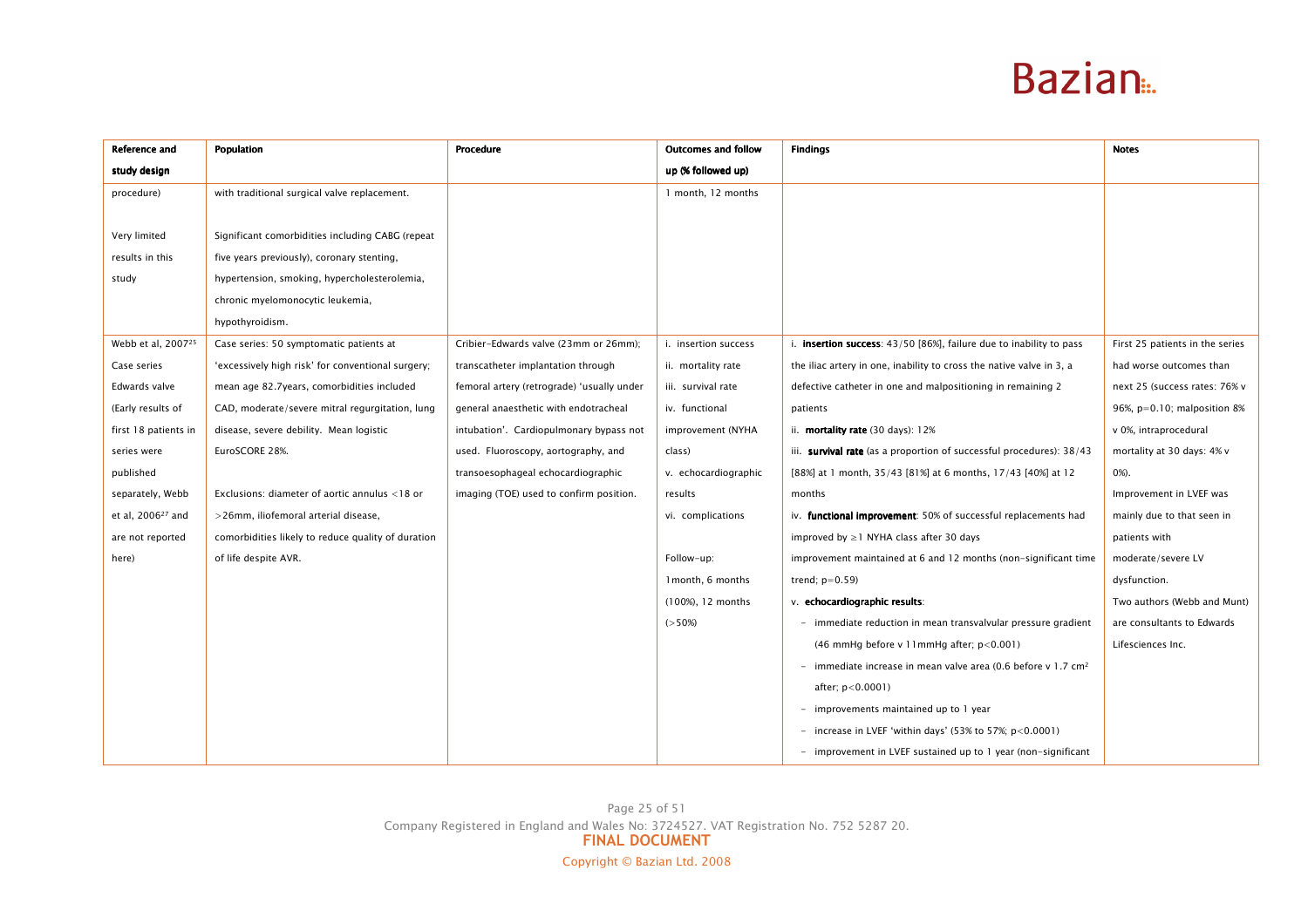| <b>Reference and</b> | Population | Procedure | <b>Outcomes and follow</b> | <b>Findings</b>                                                | <b>Notes</b> |
|----------------------|------------|-----------|----------------------------|----------------------------------------------------------------|--------------|
| study design         |            |           | up (% followed up)         |                                                                |              |
|                      |            |           |                            | time trend; $p=0.80$ )                                         |              |
|                      |            |           |                            | - sustained improvement in mitral regurgitation (non-          |              |
|                      |            |           |                            | significant time trend; p=0.52 up to 12 months)                |              |
|                      |            |           |                            | vi. complications:                                             |              |
|                      |            |           |                            | - one intraprocedural death (aortic injury)                    |              |
|                      |            |           |                            | - five postprocedural deaths within 30 days (ventricular       |              |
|                      |            |           |                            | arrhythmia, left main coronary artery occlusion, iliac injury, |              |
|                      |            |           |                            | stroke, multiorgan failure)                                    |              |
|                      |            |           |                            | - three post-procedural deaths after 30 days (day 56:          |              |
|                      |            |           |                            | respiratory failure, day 71: MI, day 98: renal failure)        |              |
|                      |            |           |                            | - aortic insufficiency: non-significant increase in mean grade |              |
|                      |            |           |                            | $(0/none, trivial to 1/mild; p=0.57)$                          |              |
|                      |            |           |                            | - no patient with prosthesis had more than mild aortic         |              |
|                      |            |           |                            | insufficiency                                                  |              |
|                      |            |           |                            | - 'most patients did have some degree of paravalvular          |              |
|                      |            |           |                            | insufficiency' (mainly mild, three with moderate)              |              |
|                      |            |           |                            | - subsequent reattempt at valve procedure: 3/50 (following     |              |
|                      |            |           |                            | unsuccessful transcatheter approaches and continued            |              |
|                      |            |           |                            | symptomatic stenosis), one by conventional surgery, one        |              |
|                      |            |           |                            | transapical approach and one repeat transfemoral               |              |

| <b>CoreValve</b> |                                                              |                                           |                      |                                                               |  |
|------------------|--------------------------------------------------------------|-------------------------------------------|----------------------|---------------------------------------------------------------|--|
| Grube et al,     | Case study: 73 year old woman with severe                    | Retrograde via common iliac artery,       | . transvalvular      | . pressure gradient: immediate reduction (mean: 45mmHg before |  |
| 200514           | symptomatic (NYHA class IV) aortic valve                     | following surgical cut-down, using first- | pressure gradient    | v 8mmHq after), which persisted at 48 hours (mean: 9.5mmHq,   |  |
| Case study       | stenosis, mean transvalvular gradient 45mmHg,                | generation CoreValve (bovine leaflet, 25F | (mean and max)       | max: 14.5mmHg) and 14 days (mean: 10mmHg, max: 21mmHg)        |  |
| (CoreValve 25F)  | valve area 0.7cm <sup>2</sup> , LVEF 45%. Unfit for surgery. | catheter). Extracorporal circulation      | ii. symptoms         | ii. symptoms: by day 8, patient was discharged and NYHA       |  |
|                  |                                                              | (femoro-femoral bypass).                  | ii. left ventricular | improved (grade IV before surgery to grade II after surgery)  |  |

Page 26 of 51 Company Registered in England and Wales No: 3724527. VAT Registration No. 752 5287 20.<br>FINAL DOCUMENT Copyright © Bazian Ltd. 2008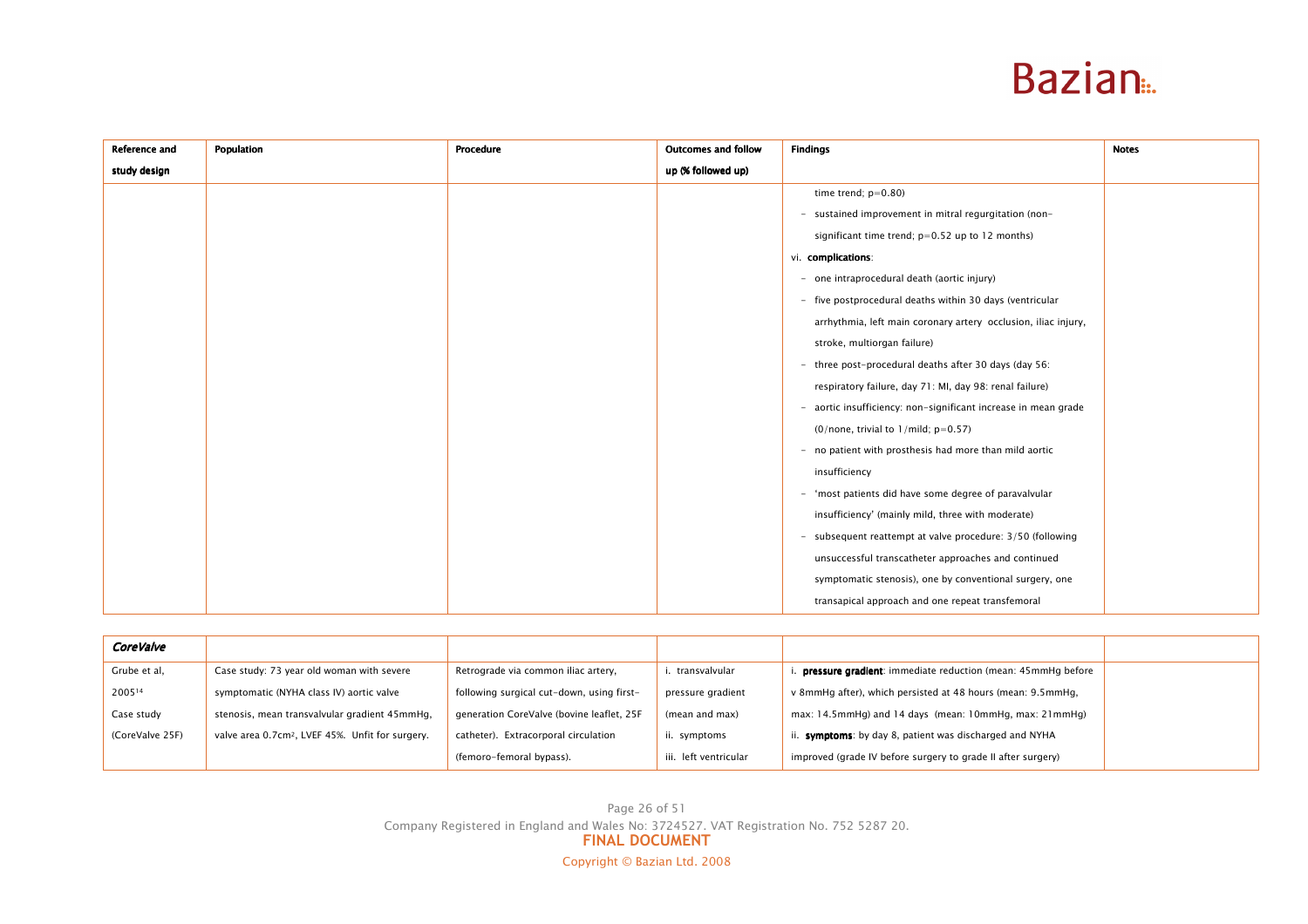|                   | Significant comorbidities, including previous             |                                           | function                | By day 14, patient reported significantly improved quality of life.  |                               |
|-------------------|-----------------------------------------------------------|-------------------------------------------|-------------------------|----------------------------------------------------------------------|-------------------------------|
|                   | CABG, prior MI, renal insufficiency, breast cancer.       |                                           |                         | iii. left ventricular function: increase in LVEF at 48 hours (45% to |                               |
|                   |                                                           |                                           | Follow-up:              | 76%); normalized at day 14.                                          |                               |
|                   |                                                           |                                           | Immediately post-       |                                                                      |                               |
|                   |                                                           |                                           | procedure, 1, 2, and 14 | No evidence of valvular or paravalvular regurgitation.               |                               |
|                   |                                                           |                                           | days                    |                                                                      |                               |
| Grube et al,      | Case series: 25 symptomatic patients, mean age            | Retrograde approach via common femoral    | i. insertion success    | i. insertion success: 22/25 [88%]                                    | High insertion success rate.  |
| 200622            | 80.3 years, mean (SD) transvalvular pressure              | artery in 13 patients using second-       | ii. haemodynamic valve  | ii. haemodynamic valve performance:                                  | Non-significant improvement   |
| Case series       | gradient $44.2+/-10.8$ mmHg, mean aortic valve            | generation CoreValve (porcine, 21F        | performance             | aortic regurgitation: (grade $0.86+/-0.73$ before v $0.71+/-$        | in aortic regurgitation grade |
| (CoreValve: the   | area $0.72+/-0.13$ cm <sup>2</sup> , aortic regurgitation | catheter); via common iliac artery,       | iii. complications      | 0.78 after procedure; $p > 0.05$ )                                   |                               |
| Sieberg First-in- | present in 68%, 96% with severe symptoms                  | following surgical cut-down, in nine      | iv. MACCE <sup>*</sup>  | mean pressure gradient: $(44.24+/-10.79$ mmHg before                 |                               |
| Man study)        | (NYHA class III or IV), median logistic EuroSCORE         | patients; via subclavian artery in three  | v. clinical symptoms    | surgery v $12.38+/-3.03$ mmHg after v $11.82+/-3.42$ mmHg            |                               |
|                   | was 11% (interquartile range 9.2% to 19.9%),              | patients. Iliac and subclavian approaches |                         | at 30 day follow up; $p < 0.0001$ for pre v post surgery; p          |                               |
|                   | mean additive EuroSCORE $9.0 (+/- 2.3)$ .                 | used first generation valves (bovine, 24F | Follow-up:              | $=0.83$ for post-surgery v 30 days)                                  |                               |
|                   |                                                           | catheter) in ten patients and second      | 30 days post-discharge  | peak pressure gradient: (69.90+/-22.96mmHg before                    |                               |
|                   |                                                           | generation valves in two. Performed       | (60%)                   | surgery v 21.31+/-5.05mmHg after v 22.10+/-3.61mmHg                  |                               |
|                   |                                                           | under TOE guidance and with               | 180 days (7/30)         | at 30 days; $p=0.30$ for post-surgery v 30 days)                     |                               |
|                   |                                                           | extracorporal circulation (femoro-femoral | 365(2/30)               | iii. complications:                                                  |                               |
|                   |                                                           | bypass).                                  |                         | placement problems: in 2/25 [8%], there was significant              |                               |
|                   |                                                           |                                           |                         | paravalvular leakage (due to incorrect deployment in                 |                               |
|                   |                                                           |                                           |                         | relation to the native valve) and urgent open heart surgery          |                               |
|                   |                                                           |                                           |                         | ensued with successful device retrieval and implantation             |                               |
|                   |                                                           |                                           |                         | with conventional mechanical valve. Both patients were               |                               |
|                   |                                                           |                                           |                         | event-free at 30 days                                                |                               |
|                   |                                                           |                                           |                         | device could not be inserted in 1/25 patients despite                |                               |
|                   |                                                           |                                           |                         | successful prior balloon valvuloplasty; sudden death                 |                               |
|                   |                                                           |                                           |                         | followed 12 hours after the procedure                                |                               |

♥ MACCE: major adverse coronary and cardiovascular events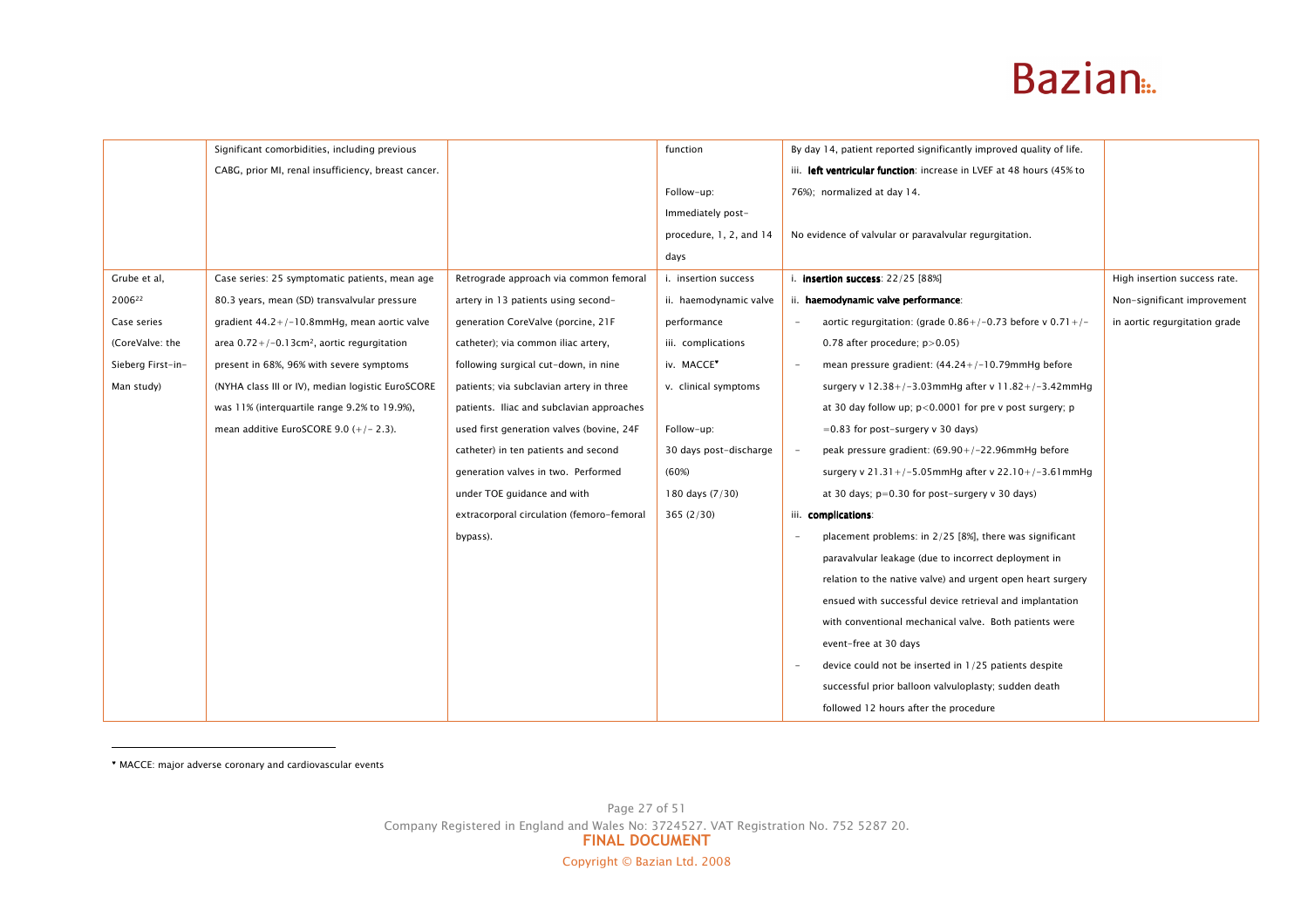|                   |                                                      |                                                                                                         |                  | 1/25 additional patient died 12 hours after the procedure                       |  |
|-------------------|------------------------------------------------------|---------------------------------------------------------------------------------------------------------|------------------|---------------------------------------------------------------------------------|--|
|                   |                                                      |                                                                                                         |                  | from wire perforation of the left ventricle                                     |  |
|                   |                                                      |                                                                                                         |                  | thrombocytopenia: all patients developed                                        |  |
|                   |                                                      |                                                                                                         |                  | thrombocytopenia, fatal disseminated coagulation in 1 of 3                      |  |
|                   |                                                      |                                                                                                         |                  | patients with severe thrombocytopenia (in whom loading                          |  |
|                   |                                                      |                                                                                                         |                  | dose of clopidogrel had been omitted)                                           |  |
|                   |                                                      |                                                                                                         |                  | iv. MACCE <sup>*</sup> : in-hospital mortality 5/25 [20%] overall, two outlined |  |
|                   |                                                      |                                                                                                         |                  | above and three additional deaths on days 9, 13, and 15. One                    |  |
|                   |                                                      |                                                                                                         |                  | experienced minor stroke, major bleeding occurred in 5/10 [50%]                 |  |
|                   |                                                      |                                                                                                         |                  | treated with first generation device, and 1/15 [6.7%] treated with              |  |
|                   |                                                      |                                                                                                         |                  | second generation device                                                        |  |
|                   |                                                      |                                                                                                         |                  | v. clinical symptoms: of 18 who survived to discharge, all had                  |  |
|                   |                                                      |                                                                                                         |                  | improved clinical symptoms at 30 days (17 with NYHA class III and               |  |
|                   |                                                      |                                                                                                         |                  | one with NYHA class II before v 12 with NYHA class II and six with              |  |
|                   |                                                      |                                                                                                         |                  | NYHA class I after)                                                             |  |
|                   |                                                      |                                                                                                         |                  | Ongoing follow up is continuing to 4 years. Of eight patients                   |  |
|                   |                                                      |                                                                                                         |                  | available for180 or 365 day follow-ups, one patient developed left              |  |
|                   |                                                      |                                                                                                         |                  | ventricular failure, eight are clinically unchanged and one is                  |  |
|                   |                                                      |                                                                                                         |                  | unreported                                                                      |  |
| de Jaegere et al, | Case study: 77 year old woman with severe            | Retrograde delivery via femoral artery                                                                  | i. regurgitation | Balloon valvuloplasty reduced peak-to-peak transvalvular pressure               |  |
| 200616            | symptomatic aortic stenosis and severe               | under general anaesthesia. Extracorporal                                                                | ii. other events | gradient from 43mmHg before to 7mmHg after.                                     |  |
| Case study        | calcification of the ascending aorta and aortic      | circulation using femoro-femoral bypass.                                                                |                  | i. regurgitation: absence of aortic regurgitation following                     |  |
| (CoreValve 25F:   | arch, who was declined surgical valve                |                                                                                                         | Follow-up:       | deployment                                                                      |  |
| first Netherlands | replacement for this reason. Diameter of aortic      |                                                                                                         | unclear          | ii. other events: delayed wound healing prolonged hospital stay                 |  |
| patient)          | annulus 23mm. Mild to moderate aortic and            |                                                                                                         |                  | but 'further course was uneventful'. Patient 'felt well' and there              |  |
|                   | mitral regurgitation. Atrial fibrillation on current |                                                                                                         |                  | were no symptoms or signs that suggested heart failure. Minimal                 |  |
|                   | ECG and thrombus in left atrium on echo.             |                                                                                                         |                  | aortic regurgitation on echo, probably due to small paravalvular                |  |
|                   |                                                      |                                                                                                         |                  | leak                                                                            |  |
|                   | No previous medical history or comorbidity (no       |                                                                                                         |                  |                                                                                 |  |
|                   |                                                      |                                                                                                         |                  |                                                                                 |  |
|                   |                                                      |                                                                                                         |                  |                                                                                 |  |
|                   |                                                      | Page 28 of 51<br>Company Registered in England and Wales No: 3724527. VAT Registration No. 752 5287 20. |                  |                                                                                 |  |
|                   |                                                      | <b>FINAL DOCUMENT</b>                                                                                   |                  |                                                                                 |  |
|                   |                                                      | Copyright © Bazian Ltd. 2008                                                                            |                  |                                                                                 |  |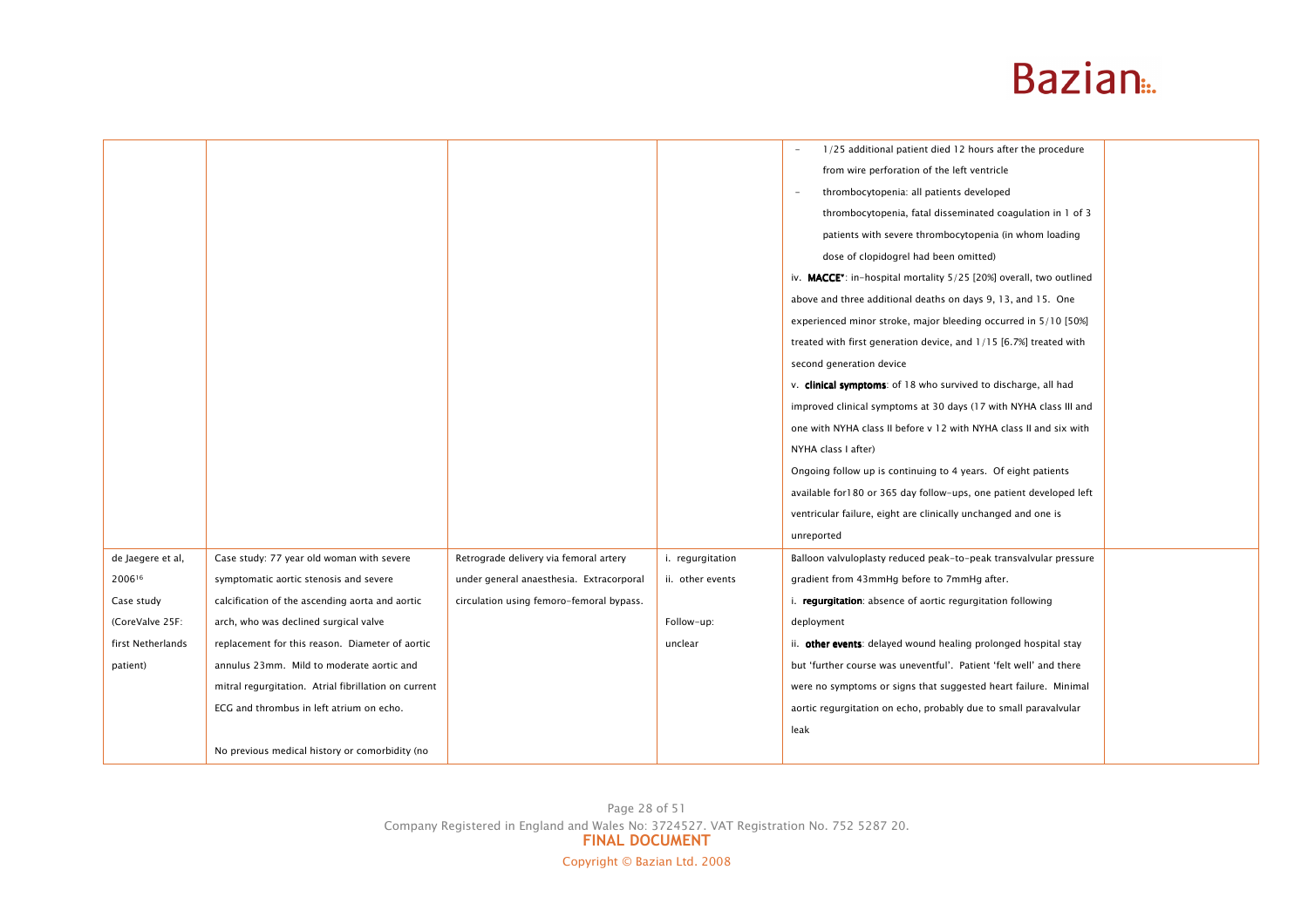|                                 | significant CAD).                                                 |                                             |                          |                                                                             |                                |
|---------------------------------|-------------------------------------------------------------------|---------------------------------------------|--------------------------|-----------------------------------------------------------------------------|--------------------------------|
|                                 |                                                                   |                                             |                          |                                                                             |                                |
| de Jaegere et al,               | Case series : 4 patients underwent the                            | Retrograde delivery via femoral artery      | i. peak velocity over    | i. peak velocity: reduction in peak velocity over valve in first            | This study describes the first |
| 200723                          | procedure. The first an 89 year old woman with                    | under sedation and local anaesthesia.       | valve                    | patient by day five (4.8m/sec before v 2.0m/sec after)                      | truly percutaneous approach    |
| Case series                     | severe symptomatic aortic stenosis (peak velocity                 | Left-atrial-femoral artery circulatory      | ii. peak transvalvular   | ii. peak gradient: reduced by day 5 in first patient (92mmHg                | to implantation of the         |
| (CoreValve 18F:                 | 4.8m/sec, peak transvalvular pressure gradient                    | support using TandemHeart.                  | gradient                 | before v 16mmHg after)                                                      | CoreValve. Though there        |
| first 'true                     | 92mmHg), moderately impaired systolic LVF.                        |                                             |                          |                                                                             | were four patients in the      |
| percutaneous                    | Considered high risk because of age, renal                        |                                             | Follow-up:               |                                                                             | series, results are only given |
| implantation' of                | function, so rejected for surgery. Logistic                       |                                             | to discharge (day five)  |                                                                             | for one patient and even       |
| CoreValve)                      | EuroScore of one participant: 19.3%. No                           |                                             |                          |                                                                             | these are limited.             |
|                                 | significant aortic or mitral regurgitation. No                    |                                             |                          |                                                                             |                                |
| Very limited                    | CAD.                                                              |                                             |                          |                                                                             |                                |
| results given                   |                                                                   |                                             |                          |                                                                             |                                |
|                                 | No previous medical history aside from a hip                      |                                             |                          |                                                                             |                                |
|                                 | replacement. Referred for AVR because of rapid                    |                                             |                          |                                                                             |                                |
|                                 | progressing symptoms.                                             |                                             |                          |                                                                             |                                |
|                                 |                                                                   |                                             |                          |                                                                             |                                |
|                                 | No details about the remaining 3 patients.                        |                                             |                          |                                                                             |                                |
| Berry et al, 200720             | Case series: 11 patients with severe symptomatic                  | Retrograde delivery. Authors define some    | i. insertion success     | i. insertion success: 11/11 (100%)                                          | In a separate publication,     |
| Case series                     | aortic stenosis (NYHA class III and IV), average                  | 'novel adjunctive procedural techniques':   | ii. mortality at 30 days | ii. <b>30-day mortality</b> : $2/11$ (18%)                                  | Berry et al describe outcomes  |
| (CoreValve 21F)                 | age 82 years, 'believed to be nonsurgical                         | peripheral transluminal angioplasty (to     | iii. symptoms            | iii: symptoms: improved at 30 days compared to baseline (by                 | for an 85 year old man who     |
|                                 | candidates or who had been declined surgical                      | predilate nonpermissive ilio-femoral        | iv. aortic valve area    | NYHA functional classes in one patient and by one functional class          | underwent PAVR. Severe         |
| Berry, Cartier &                | aortic valve replacement'. Mean (SD) AV area                      | arteries), ad hoc PCI in one patient, novel | v. pressure gradient     | in all others; $p=0.006$ )                                                  | resistance was encountered     |
| Bonan, 2007 <sup>19</sup>       | 0.56cm <sup>2</sup> (+/-0.19cm <sup>2</sup> ), mean LVEF 49% (+/- | anaesthetic management (intubation with     | vi. in-hospital          | iv. <b>aortic valve area</b> : significant improvement in valve area at one | while advancing delivery       |
| (detailed report of             | 17%). One patient underwent AVR combined                          | patient 'asleep' except in one using        | mortality                | month $(0.56+/-0.19cm^2$ before v 1.3+/- 0.4cm <sup>2</sup> at one month;   | catheter through left iliac    |
| one fatality in this            | with simultaneous PCI. Median logistic                            | topical local anaesthesia to permit         | vii. complications       | $p < 0.0001$ )                                                              | artery (despite predilation).  |
| series)                         | EuroSCORE 36% $(5-48%)$ ; 77% with a logistic                     | intubation while awake), TandemHeart        |                          | v. <b>pressure gradient</b> : significant improvement in transvalvular      | PAVR was achieved promptly     |
|                                 | EuroSCORE > 20%                                                   | was used to maintain extracorporeal         | Follow-up:               | gradient at one month $(51+/-19$ mmHg before v 9+/-4mmHg at                 | after that. However,           |
| Berry et al, 2006 <sup>18</sup> |                                                                   | circulation.                                | 30 days, until study     | one month; p<0.00001)                                                       | following subsequent           |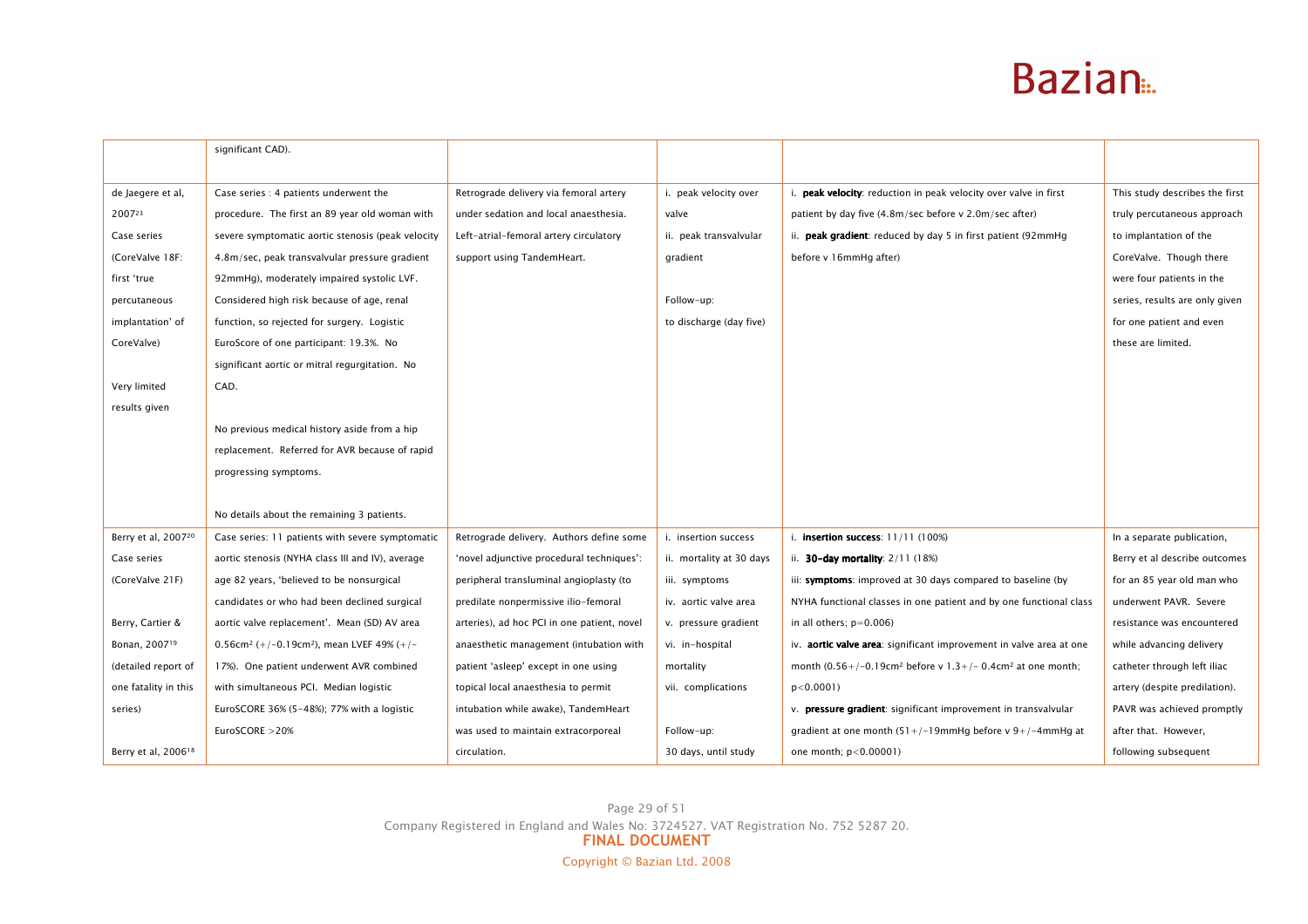| (detailed report of |                                                                |                                         | end (Feb 20, 2007) or    | vi. in-hospital mortality: 1/11 [9%]                                 | percutaneous manipulation to    |
|---------------------|----------------------------------------------------------------|-----------------------------------------|--------------------------|----------------------------------------------------------------------|---------------------------------|
| one combined        |                                                                |                                         | death (unclear how       | vi. complications: after the procedure, one patient had high peak    | remove a left ventricular       |
| PAVR and coronary   |                                                                |                                         | many cases were          | creatinine kinase MB mass concentration (86ug/L) associated with     | mass, an embolism of iliac      |
| artery              |                                                                |                                         | available at each stage) | new, persistent left bundle branch block and drop in platelets.      | vascular tissue occluded the    |
| revascularisation   |                                                                |                                         |                          | Another patient experienced femoral access site infection            | left subclavian artery and      |
| in this series)     |                                                                |                                         |                          | requiring antibiotics                                                | resulted in a fatal right       |
|                     |                                                                |                                         |                          |                                                                      | cerebral stroke.                |
|                     |                                                                |                                         |                          |                                                                      |                                 |
|                     |                                                                |                                         |                          |                                                                      | In a further publication, Berry |
|                     |                                                                |                                         |                          |                                                                      | et al. describe the case of     |
|                     |                                                                |                                         |                          |                                                                      | combined PAVR and coronary      |
|                     |                                                                |                                         |                          |                                                                      | artery revascularization in an  |
|                     |                                                                |                                         |                          |                                                                      | 85 year old woman with          |
|                     |                                                                |                                         |                          |                                                                      | significant comorbidities.      |
|                     |                                                                |                                         |                          |                                                                      | Prior to anaesthesia, stenosis  |
|                     |                                                                |                                         |                          |                                                                      | in mid-distal segment of left   |
|                     |                                                                |                                         |                          |                                                                      | anterior descending artery      |
|                     |                                                                |                                         |                          |                                                                      | was observed during coronary    |
|                     |                                                                |                                         |                          |                                                                      | angiography. Decision was       |
|                     |                                                                |                                         |                          |                                                                      | made to intervene and lesion    |
|                     |                                                                |                                         |                          |                                                                      | was predilated and then         |
|                     |                                                                |                                         |                          |                                                                      | treated with drug-eluting       |
|                     |                                                                |                                         |                          |                                                                      | stent.                          |
| Grube et al,        | Case series: 86 patients (50 with 21F, 36 with                 | Retrograde, transvascular approach.     | i. insertion success     | i. <b>insertion success</b> : 76/86 [88%]. Six patients converted to | Several of the procedures that  |
| 200726              | 18F), severe symptomatic aortic stenosis (83%                  | Initially the 21F device was used in 50 | ii. procedural success   | operative valve replacement, in two the device could not cross the   | used the 18F catheter were      |
| Case series         | with NYHA class III or IV), mean age 82 years.                 | patients (between Aug 2005 and Sept     | rate (no MACCE within    | heavily calcified valve, in another two placement was suboptimal     | 'truly' percutaneous, i.e. did  |
| (CoreValve 21F      | Mean AV area $0.60$ cm <sup>2</sup> (+/-0.16cm <sup>2</sup> ), | 2006). The 18F device was used from     | 48h after implantation)  | and a second device was inserted (prosthesis-in-prosthesis)          | not require surgical cutdown.   |
| and $18F$ ;         | transvalvular pressure gradient 43.7mmHg $(+/-)$               | Sept 2006 onwards. Arterial access      | iii. 30-day mortality    | ii. <b>procedural success</b> : 74% (five deaths occurred during the |                                 |
| several of the      | 15.4mmHg), peak transvalvular pressure                         | through standard cutdown of common      | iv. symptoms             | procedure)                                                           |                                 |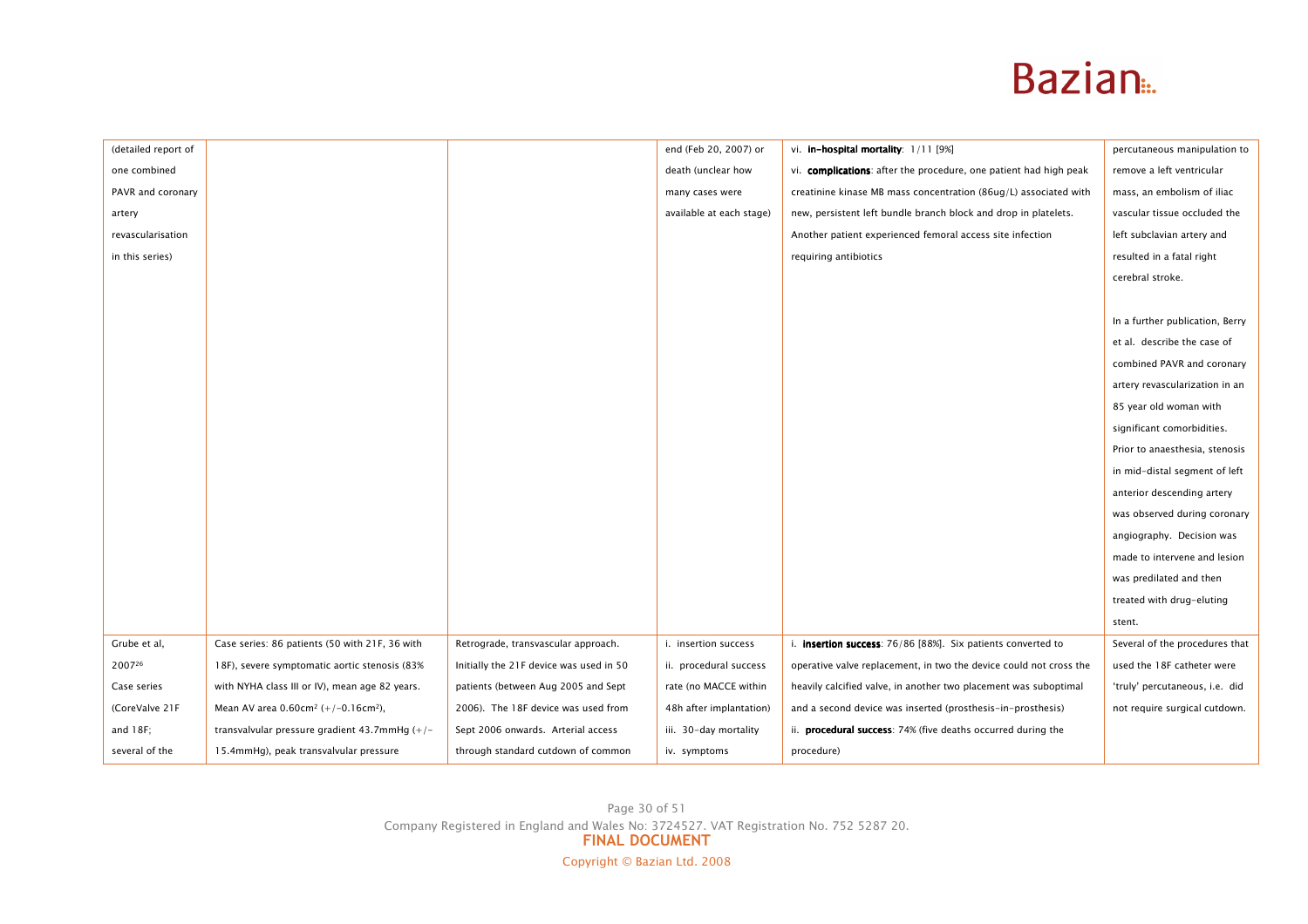| procedures with | gradient 70.9 mmHg $(+/-22.8)$ , mean LVEF       | iliac, common femoral or subclavian        | v. echocardiographic  | iii. 30-day mortality: 12% (combined rate of death, stroke and MI,    |                               |
|-----------------|--------------------------------------------------|--------------------------------------------|-----------------------|-----------------------------------------------------------------------|-------------------------------|
| an 18F catheter | 54.1% $(+/-16.3)$ , mean logistic EuroSCORE      | artery. Either under general anaesthetic   | results               | 22%) in intention to treat population                                 |                               |
| were truly      | $21.7\% (+/- 12.6\%).$                           | or local with sedative treatment. Use of   | vi. comparison        | iv. symptoms: decline in mean NYHA functional class at 30 days        |                               |
| percutaneous.)  |                                                  | TOE and type of haemodynamic support       | between 21F and 18F   | $(2.85+/-0.73$ before v 1.85+/- 0.60 after; p<0.001)                  |                               |
|                 |                                                  | left to the operator's discretion.         | catheters             | v. echocardiographic results: immediate improvement in                |                               |
|                 |                                                  |                                            | vii. regurgitation    | transvalvular pressure gradient (mean: 43.7mmHg before v              |                               |
|                 |                                                  |                                            |                       | 9.0mmHg after; p<0.001). Aortic regurgitation grade unchanged.        |                               |
|                 |                                                  |                                            | Follow-up:            | No report of valve pressure gradient at 30 days                       |                               |
|                 |                                                  |                                            | post-procedure,       | vi. 21F v 18F: more procedures performed under local anesthesia       |                               |
|                 |                                                  |                                            | discharge, 30 days    | with 18F ( $p < 0.001$ ); implantations without surgical cutdown more |                               |
|                 |                                                  |                                            |                       | common with $18F$ ( $p=0.001$ ); less requirement for haemodynamic    |                               |
|                 |                                                  |                                            |                       | support with $18F (p<0.001)$ ; significantly reduced procedural time  |                               |
|                 |                                                  |                                            |                       | with 18F (because of not needing cardiac assist; $p=0.002$ ); no      |                               |
|                 |                                                  |                                            |                       | difference in overall success between devices                         |                               |
|                 |                                                  |                                            |                       | vii. aortic regurgitation: in 66% of patients aortic regurgitation    |                               |
|                 |                                                  |                                            |                       | remained the same. 20% of patients experienced worsening of           |                               |
|                 |                                                  |                                            |                       | requrgitation (to grade $2+$ ) and 14% from 0 to grade $1+$ . All of  |                               |
|                 |                                                  |                                            |                       | these were due to paravalvular leakages.                              |                               |
| Marcheix et al, | Case series: 10 patients with severe symptomatic | PAVR with CoreValve, using                 | i. valve insertion    | i. <b>insertion success</b> : 100%                                    | Authors conclude that         |
| 200724          | aortic stenosis (three with NYHA IV, others in   | extracorporeal cardiopulmonary bypass      | ii. mortality (in-    | ii. mortality: in-hospital mortality: 30%; 30-day: 20%; 3-month       | mortality was as predicted by |
| Case series     | class III) referred for percutaneous procedures  | support with femoro-femoral bypass.        | hospital 30-day, 30-  | mortality: 30%                                                        | Euro and other scores.        |
| Corevalve (21F) | because of a 'high or prohibitive risk with      | Intraprosthetic balloon dilatation was     | month)                | iii. echocardiographic results: immediate improvement in aortic       |                               |
|                 | conventional surgery'. Mean age 81.3 years, 50%  | performed during surgery if there was      | iii. post-procedure   | valve area (0.57+/- 0.19cm2 before v 1.2 +/- 0.35cm2;                 |                               |
|                 | male, significant comorbidities (COPD,           | significant leaking around the valve after | echocardiographic and | $p=0.00001$ ); decrease in transvalvular pressure gradient (mean:     |                               |
|                 | hypertension, renal insufficiency, CAD, prior    | insertion.                                 | angiography           | $51+/- 19$ mmHg before to $11+/- 3$ mmHg; p<0.001)                    |                               |
|                 | CABG, prior mitral valve replacement), median    |                                            | iv. symptoms          | iv. symptoms: NYHA improved by at least one functional class in       |                               |
|                 | logistic EuroSCORE 32%; 80% with logistic        |                                            | v. complications      | all surviving patients at 30 days                                     |                               |
|                 | EuroSCORE > 20%                                  |                                            | vi. valve leak        | v. complications:                                                     |                               |
|                 |                                                  |                                            |                       | - two patients required percutaneous angioplasty of the               |                               |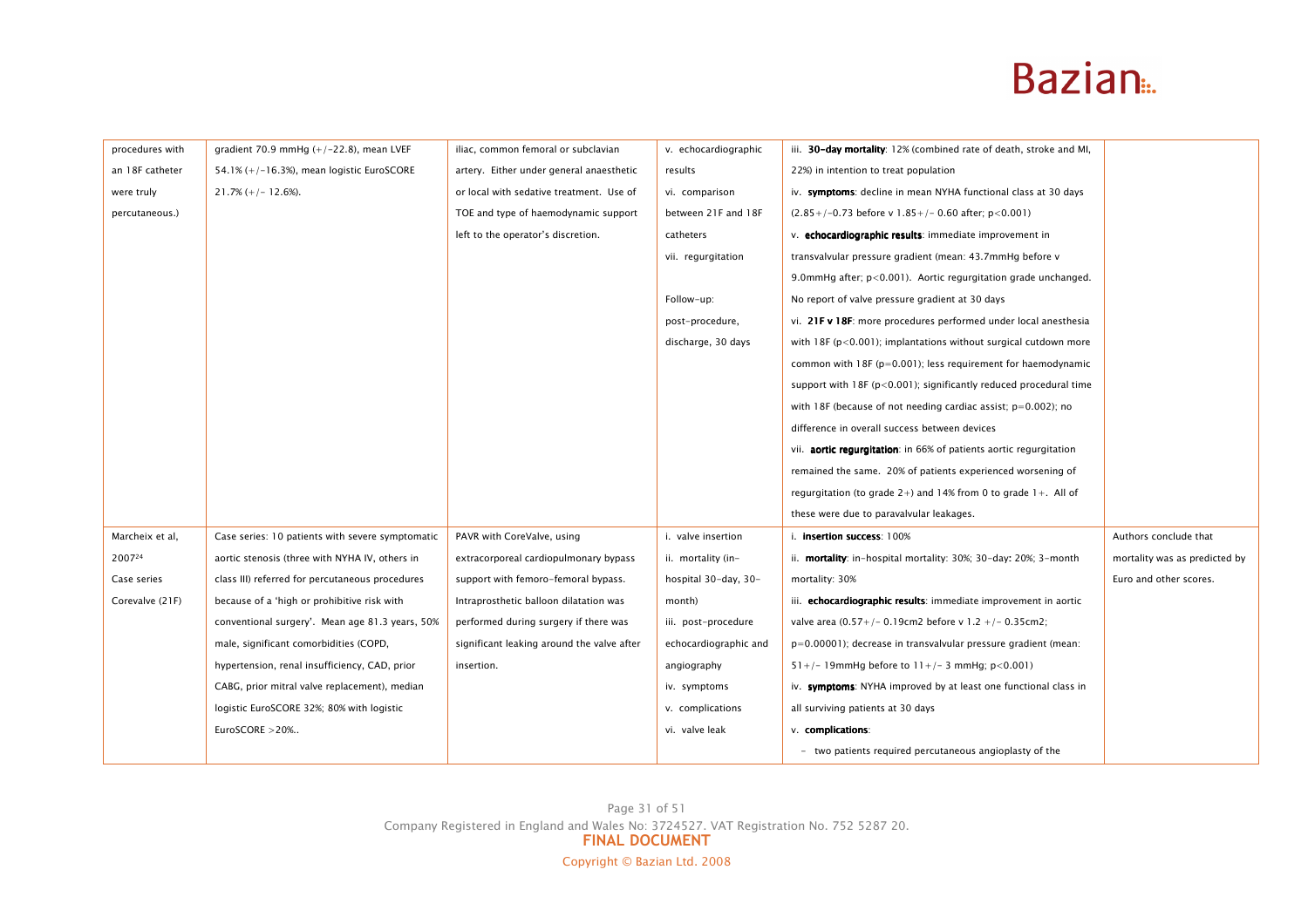|                                                                |                                         |                        | common iliac artery to allow progression of the sheath                        |  |
|----------------------------------------------------------------|-----------------------------------------|------------------------|-------------------------------------------------------------------------------|--|
|                                                                |                                         | Follow-up:             | - one patient had intraoperative complications and                            |  |
|                                                                |                                         | 24 hours, 10 days, one | displacement of iliac artery tissue by catheter advancement;                  |  |
|                                                                |                                         | month                  | this patient died on day seven after a massive ischeemic                      |  |
|                                                                |                                         |                        | stroke                                                                        |  |
|                                                                |                                         |                        | - every patient had mild or moderate aortic regurgitation                     |  |
|                                                                |                                         |                        | - one patient had postoperative ophthalmoplegia (due to                       |  |
|                                                                |                                         |                        | embolic event)                                                                |  |
|                                                                |                                         |                        | - three had transient confusion                                               |  |
|                                                                |                                         |                        | - two required pacemaker implantation (persistent                             |  |
|                                                                |                                         |                        | atrioventricular block)                                                       |  |
|                                                                |                                         |                        | - two had paroxysmal atrial fibrillation                                      |  |
|                                                                |                                         |                        | - five patients had vascular access complications (haematoma,                 |  |
|                                                                |                                         |                        | lymphoceles, required femoral arterial reconstructions)                       |  |
|                                                                |                                         |                        | - reoperation was required in two patients (intra-abdominal                   |  |
|                                                                |                                         |                        | bleeding related to pericardial and hepatic puncture and                      |  |
|                                                                |                                         |                        | another for an infected inguinal lymphocele)                                  |  |
|                                                                |                                         |                        | vi. valve leak: aortic valve regurgitation remained mild                      |  |
|                                                                |                                         |                        | immediately AVR and during follow up.                                         |  |
| Case study: 64 year old woman with critical                    | Retrograde delivery via right femoral   | i echocardiographic    | i. echocardiographic results: improved aortic valve area (0.62cm <sup>2</sup> |  |
| symptomatic aortic stenosis (NYHA class IV),                   | artery under local anaesthesia. Use of  | results                | before v 1.4cm <sup>2</sup> after), improved LVEF (20% before v 35% after)    |  |
| aortic valve area 0.61 cm <sup>2</sup> , depressed LVEF (20%), | femoro-femoral cardiopulmonary bypass   | ii. discharge from     | ii. discharge: patient discharged on day nine                                 |  |
| pulmonary hypertension. Predicted operative                    | necessitated exposure of both left and  | hospital               | iii. symptoms: by three months, 'clinical status was improved but             |  |
| mortality 10-25%: unfit for surgery.                           | right femoral arteries and left femoral | iii. symptoms          | dependent of her pulmonary condition'                                         |  |
|                                                                | vein.                                   |                        |                                                                               |  |
|                                                                |                                         | Follow-up:             |                                                                               |  |
|                                                                |                                         | immediately post-      |                                                                               |  |
|                                                                |                                         | procedure, three       |                                                                               |  |
|                                                                |                                         | months                 |                                                                               |  |
|                                                                |                                         |                        |                                                                               |  |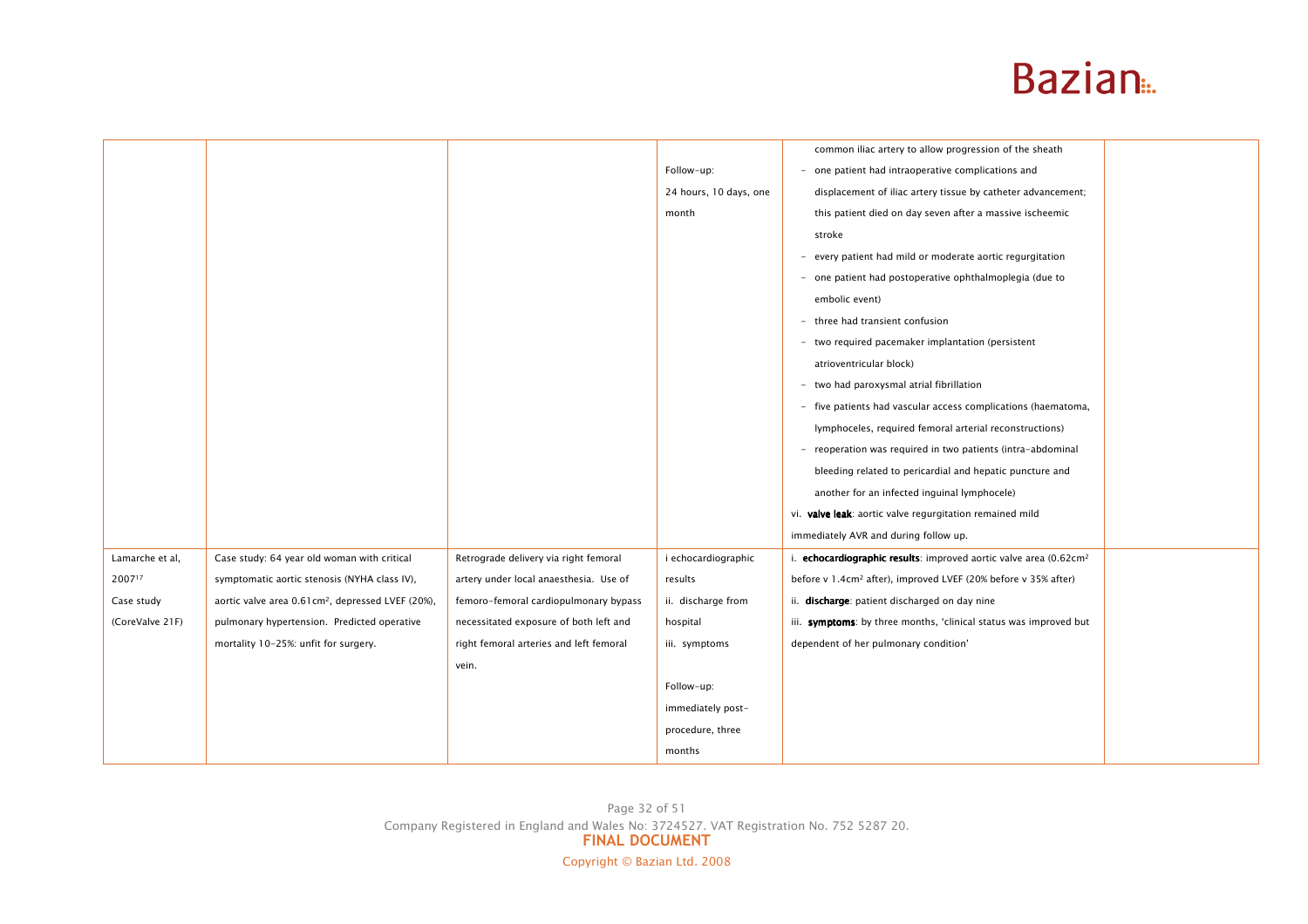

### 2.5 Table of excluded studies

| <b>Study</b>                       | <b>Reasons for exclusion</b>                             | <b>Notes</b>                                                                                              |
|------------------------------------|----------------------------------------------------------|-----------------------------------------------------------------------------------------------------------|
| Bauer et al, 2004 <sup>28</sup>    | Doesn't give any results separately for the retrograde v | Case series: 8 patients with severe aortic stenosis. Significant reduction in mean                        |
| Case study                         | antegrade approach                                       | transvalvular pressure gradient at 24 hours (46mmHg before v 8mmHg after;                                 |
|                                    |                                                          | $p$ <0.0001). Significant increase in valve area (0.59cm <sup>2</sup> before v 1.69cm <sup>2</sup> after; |
|                                    |                                                          | $p < 0.0001$ )                                                                                            |
| Brinster et al, 2006 <sup>29</sup> | Irrelevant procedure; discusses 'hybrid approach' which  |                                                                                                           |
|                                    | is same day PCI and minimally invasive aortic valve      |                                                                                                           |
|                                    | replacement (not percutaneous)                           |                                                                                                           |
| Byrne et al, 2005 <sup>30</sup>    | Irrelevant procedure; discusses 'hybrid approach' which  |                                                                                                           |
|                                    | is same day PCI and minimally invasive aortic valve      |                                                                                                           |
|                                    | replacement (not percutaneous)                           |                                                                                                           |
| Cerillo et al, 200731              | Discusses outcomes of AVR in the elderly, but doesn't    |                                                                                                           |
| Retrospective record               | offer breakdown by open heart / percutaneous (unlikely   |                                                                                                           |
| review                             | to have included PAVR)                                   |                                                                                                           |
| Cribier et al, 2002 <sup>32</sup>  | Wrong procedural technique - antegrade rather than       | Balloon valvuloplasty was intended treatment for this patient (20mm; until pressure                       |
| Case study (first human            | retrograde approach                                      | gradient reduced to 13mmHg and valve area increased to 1.06cm <sup>2</sup> ). However,                    |
| implantation of Cribier-           |                                                          | deteriorating condition in week following led to first use of PAVR using mild sedation                    |
| Edwards valve)                     |                                                          | and local anaesthesia                                                                                     |
| Cribier et al, 200433              | Wrong procedural technique - antegrade rather than       | Case series. Six patients with severe calcific aortic stenosis and multiple                               |
| Case series                        | retrograde approach                                      | comorbidities. Successful implantation in five, though three subsequently died of                         |
|                                    |                                                          | 'non-cardiac cause'. No residual pressure gradient, increased valve area, some                            |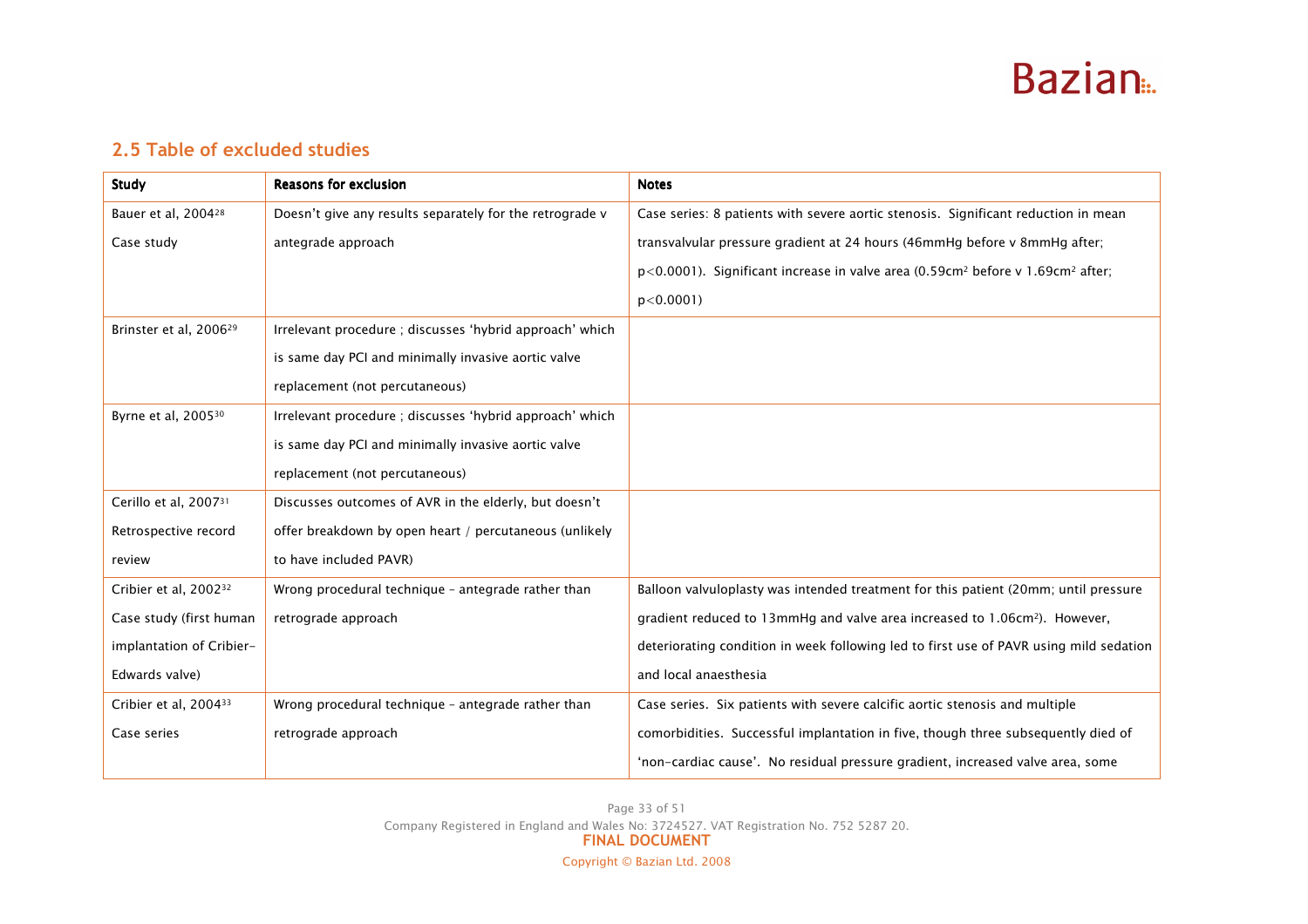|                                   |                                                                     | regurgitation                                                                         |
|-----------------------------------|---------------------------------------------------------------------|---------------------------------------------------------------------------------------|
| Cribier et al, 2006 <sup>34</sup> | Reject; results are duplicates of Cribier et al, 2006 <sup>21</sup> |                                                                                       |
| Dalby et al, 2003 <sup>35</sup>   | Case series (4 patients): antegrade approach                        |                                                                                       |
| Eltchaninoff et al,               | Not a full report - abstract only                                   |                                                                                       |
| 200636                            |                                                                     |                                                                                       |
| Case series                       |                                                                     |                                                                                       |
| Laborde et al, 2006 <sup>37</sup> | Not a study. A narrative discussion of the technology               |                                                                                       |
| Murtuza et al, 2008 <sup>38</sup> | Irrelevant meta-analysis; not limited to percutaneous               |                                                                                       |
|                                   | procedures - i.e. discusses minimal access aortic valve             |                                                                                       |
|                                   | replacement                                                         |                                                                                       |
| Pai et al, 200739                 | Study assesses survival after surgical aortic valve                 |                                                                                       |
|                                   | replacement, not percutaneous                                       |                                                                                       |
| Paniagua et al, 200540            | Wrong device - study considers the Paniagua valve                   | Case study in 62 year old man with 'inoperable calcific aortic stenosis' using        |
| Case study                        |                                                                     | retrograde approach and predilation with 18mm valvuloplasty balloon. Paniagua         |
|                                   |                                                                     | valve is balloon expandable and can be inserted with an 11F or 16F introducer. It     |
|                                   |                                                                     | has been tested in animals. This case study was technically successful and valve      |
|                                   |                                                                     | area increased, transvalvular pressure gradient decreased, though LVEF remained       |
|                                   |                                                                     | poor. On the third day there was respiratory distress, and increase in systolic       |
|                                   |                                                                     | pressure. Patient died on day five after implantation after biventricular failure and |
|                                   |                                                                     | refractory hypotension                                                                |
| Panigua et al, 2006 <sup>41</sup> | Wrong device - study considers the Paniagua valve                   | Describes first retrograde transcatheter implantation of Paniagua valve. Uses 16F     |
|                                   |                                                                     | sheath following predilation with 18mm valvuloplasty balloon. Transvalvular           |

Page 34 of 51 Company Registered in England and Wales No: 3724527. VAT Registration No. 752 5287 20.<br>FINAL DOCUMENT Copyright © Bazian Ltd. 2008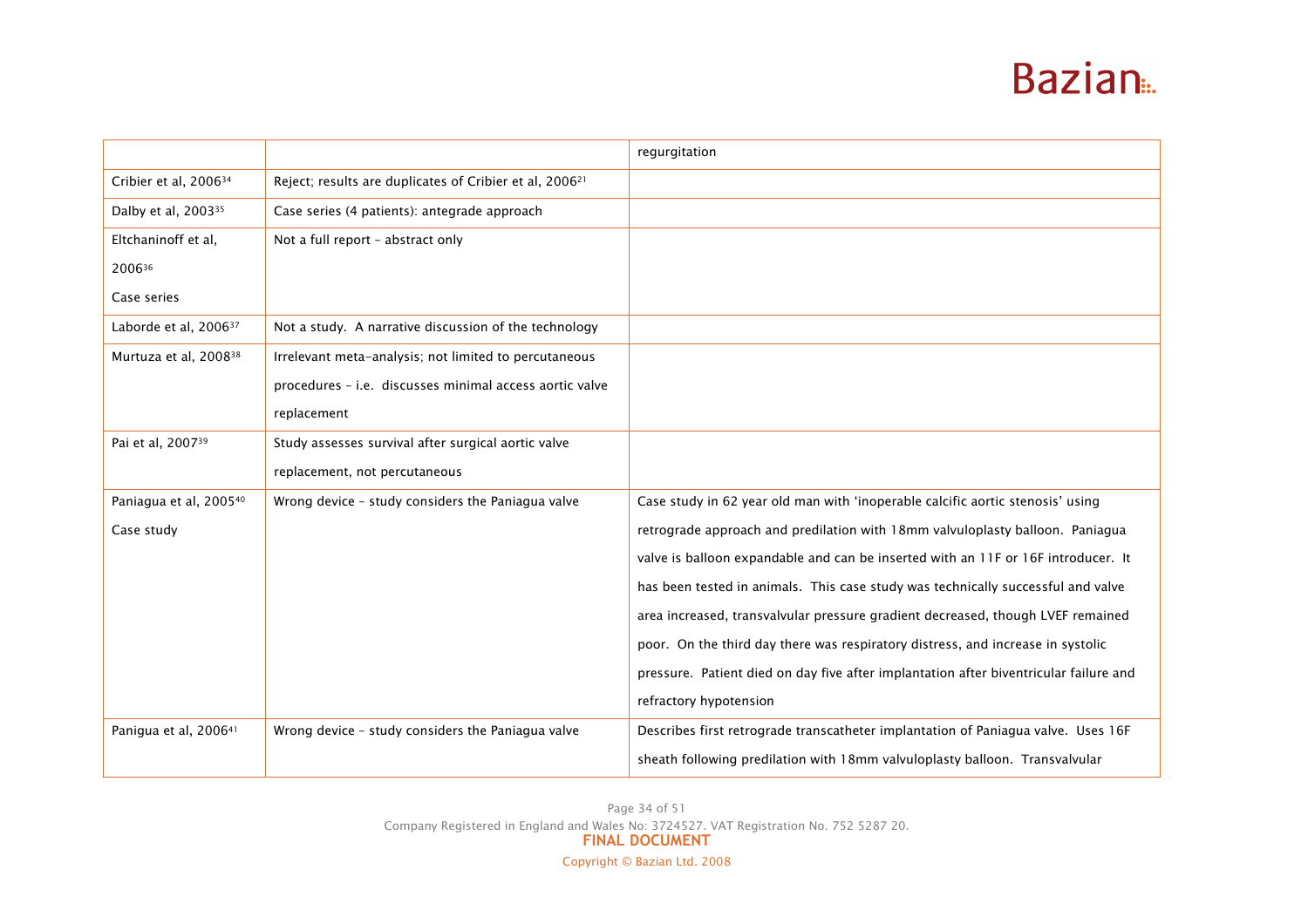|                                     |                                                          | pressure gradient reduced, cardiac output increased. Death followed on day            |
|-------------------------------------|----------------------------------------------------------|---------------------------------------------------------------------------------------|
|                                     |                                                          | fiveafter respiratory distress, biventricular failure and refractory hypotension      |
| Quaden et al, 2007 <sup>42</sup>    | Irrelevant; in vitro study                               |                                                                                       |
| Wenaweser et al,                    | Not specifically about success of PAVR                   | Describes successful percutaneous valve replacement in 80 year old man who had        |
| 200743                              |                                                          | prior surgical valve replacement for severe aortic valve stenosis. Procedure involved |
|                                     |                                                          | retrograde insertion via surgical cut down of right femoral artery                    |
| Webb et al, 2006 <sup>27</sup> Case | Presents 6 month results from a case series that is more |                                                                                       |
| series                              | fully reported by Webb et al, 2007 <sup>25</sup>         |                                                                                       |
| Zajarias, Eltchaninoff              | Not specifically about success of PAVR                   | Describes successful coronary intervention following percutaneous aortic valve        |
| and Cribier, 200744                 |                                                          | replacement in an 85 year old man                                                     |
| Zegdi et al, 2008 <sup>45</sup>     | Not a full report - comment/letter                       |                                                                                       |
| Zegdi et al, 2008 <sup>46</sup>     | Not a full report - images                               |                                                                                       |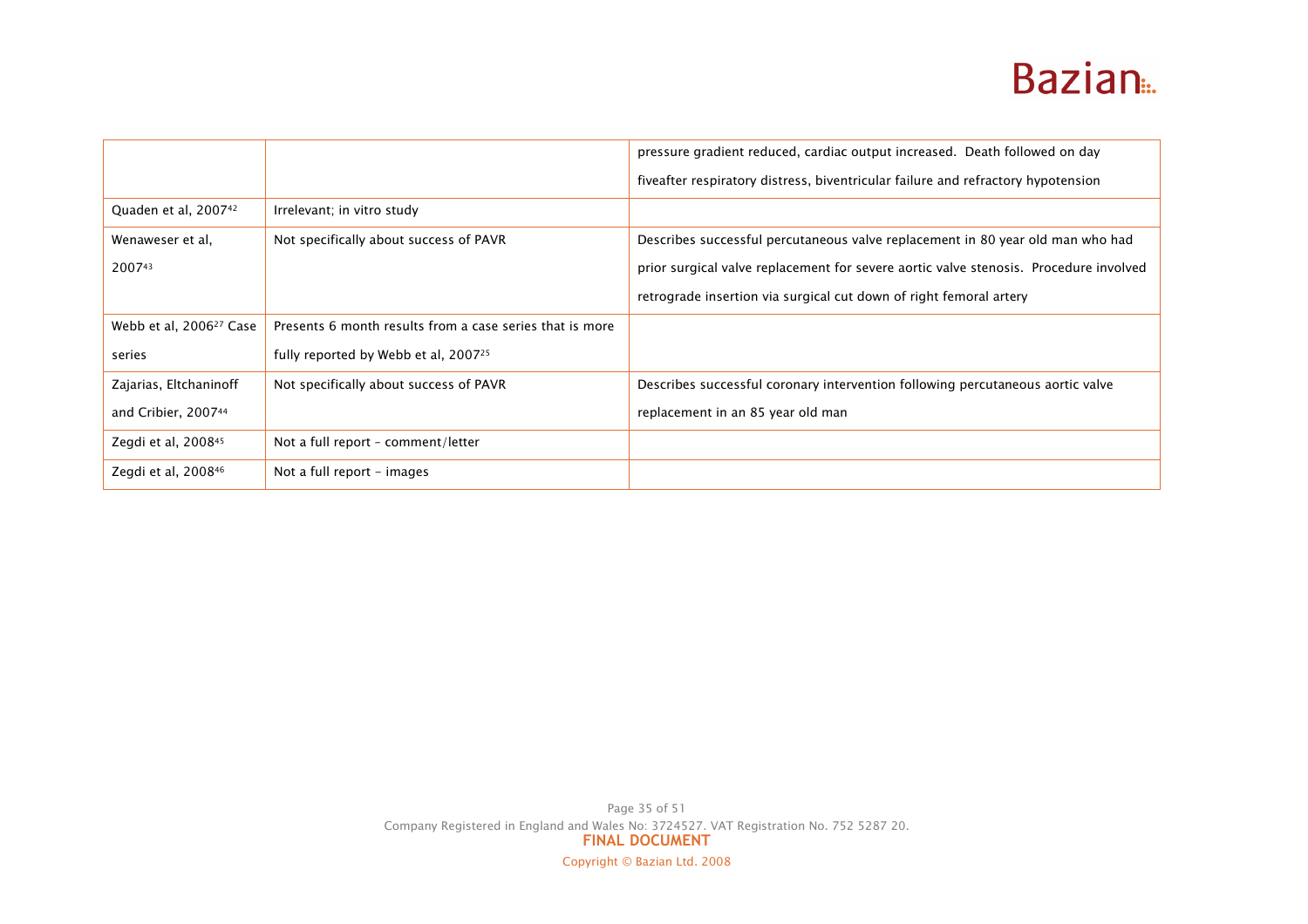Section 3 – The Impact

Page 36 of 51 Company Registered in England and Wales No: 3724527. VAT Registration No. 752 5287 20. FINAL DOCUMENT Copyright © Bazian Ltd. 2008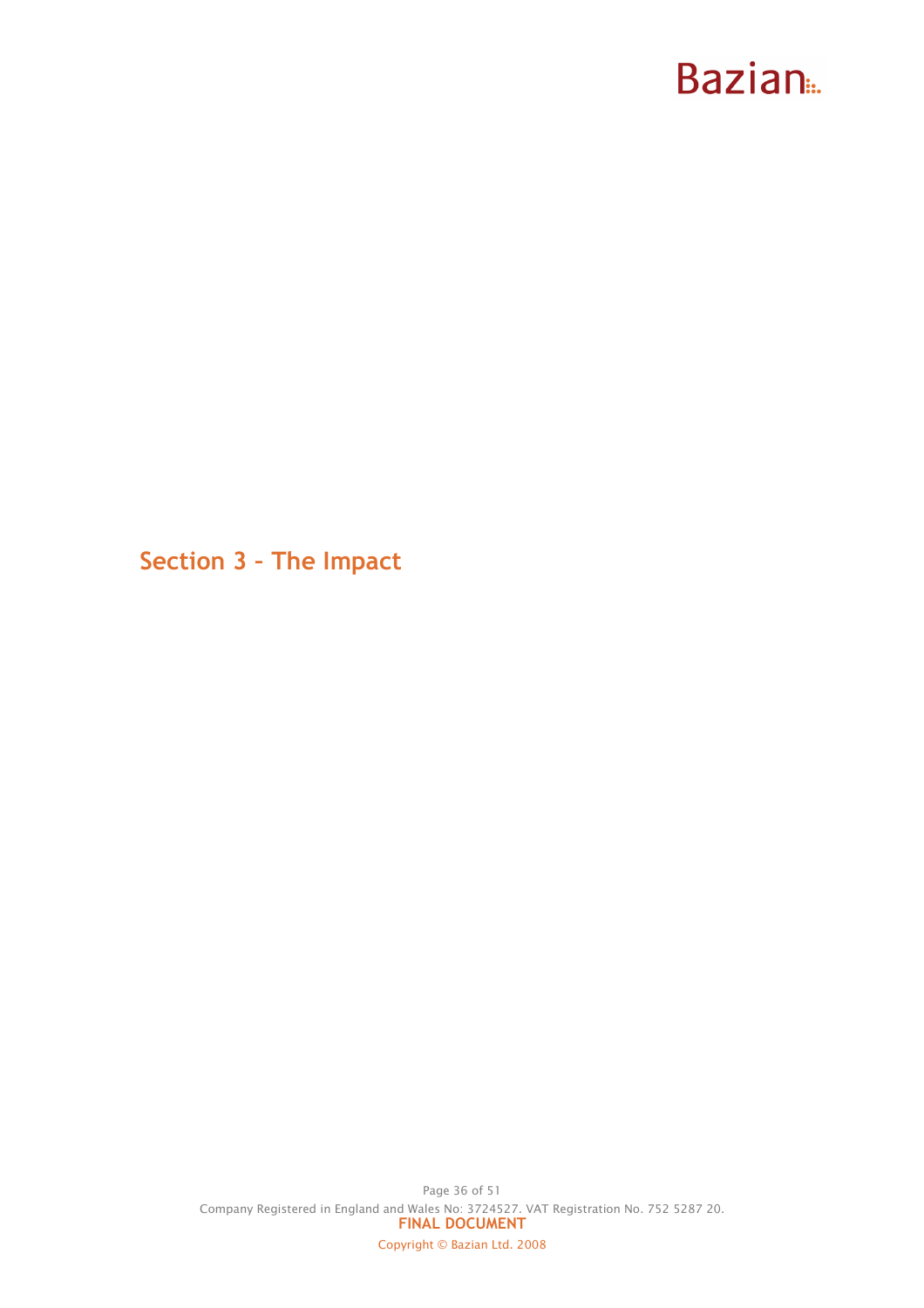### 3.1 Demand

 $\overline{a}$ 

Bazian has modelled the demand for percutaneous aortic valve replacements in the East Midlands SCG region<sup>\*</sup> and across England in current nonsurgical candidates aged over 75 years.

Sources suggest that up to one third of patients aged over 75 years old with severe aortic stenosis are not referred for surgery because of severe symptoms and comorbidities.47 In light of this we assume that the number of open heart valve replacements performed in England in this age group represent 2/3 of the people for whom replacement is indicated. We also assume that the remaining one third of patients are candidates for PAVR.

On this basis, Bazian estimates that 50 patients aged over 75 years will be suitable for PAVR each year in the East Midlands SCG region. This amounts to 600 cases across the whole of England. This demand will be shared between providers in the North and South.

If in future PAVR is also extended to those who are currently offered open surgery, then our model suggests that 1,800 people over 75 years will be candidates for PAVR each year across England. 155 of them will be from the East Midlands SCG region. We believe it unlikely that there will be calls to extend PAVR to such a broad population in the short to medium term.

These estimates are based on the following calculation:

Total number of  $>75$  year olds living in England (mid 2006): 3.914.500.<sup>48</sup> Number of  $>75$  year olds living in the East Midlands SCG (mid 2006): 339,000.<sup>48</sup> Number of aortic valve replacements<sup> $\text{*}$  in >75 year olds in 2005/2006: 1,194.<sup>49</sup></sup>

Based on the assumption that the current number of surgical procedures being performed in this age group represents 2/3 of the total in whom replacement is indicated, $^*$  the true number needing aortic valve replacement in England is 1194 x  $3/2 = 1.791$ . This represents 0.046% (1791/3914500) of 75 year olds in England.

<sup>♣</sup> includes the following PCOs: Bassetlaw, Derby City, Derbyshire County, Leicester City, Leicestershire County and Rutland, Lincolnshire, Northamptonshire, Nottingham City, Nottinghamshire County

<sup>♠</sup> includes finished consultations for codes K26.1 (allograft replacement of aortic valve), K26.2 (xenograft replacement of aortic valve), K26.3 (prosthetic replacement of aortic valve), K26.4 (replacement of aortic valve not elsewhere classified) and assumes that the overwhelming majority of these (in this age group) will be for aortic stenosis

<sup>♦</sup> based on EuroHeart Survey which suggest that 32% of patients with severe, symptomatic single valve disease do not undergo intervention2,47).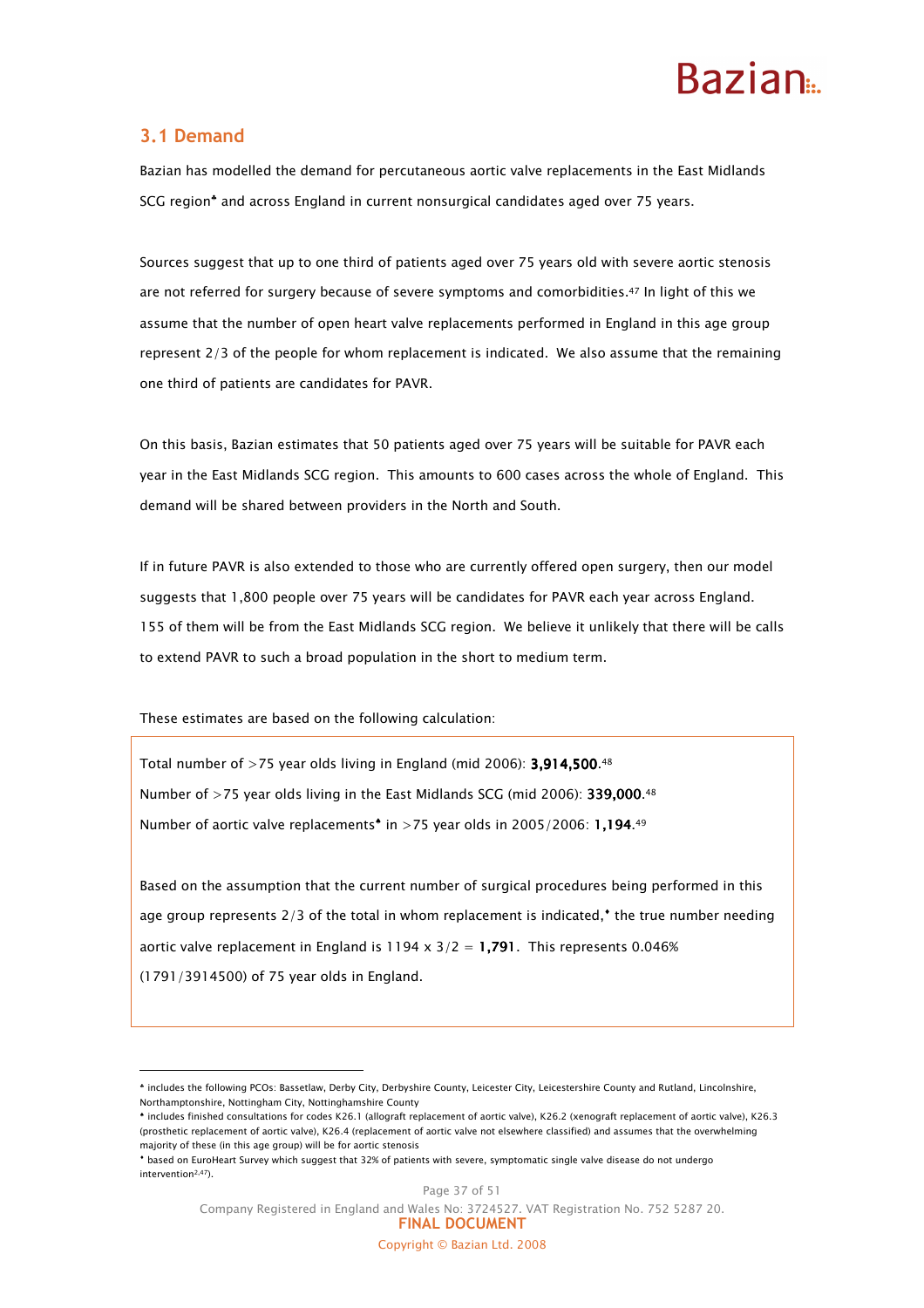### **Razian**

If PAVR is only offered to current nonsurgical candidates (i.e. one third of 1791), 597 patients aged over 75 are suitable for PAVR in England each year.

339,000 of England's 3,914,500 over 75 year olds live in the East Midlands meaning that there are about 51 current nonsurgical candidates in the East Midlands SCG region who are suitable for PAVR.

If the indication is also extended to those who are current surgical candidates, all 1,791 patients over 75 years are potential candidates for PAVR across England each year. 155 of them will come from the East Midlands SCG region. This estimates the maximum demand for the procedure if used in all adults who require valve replacement. PAVR is unlikely to be used in this way in the medium term.

### 3.2 Economics

#### 3.2.1 Cost effectiveness

We found no published studies or models that have assessed the cost effectiveness of this procedure.

#### 3.2.2 Cost

 $\overline{a}$ 

We have modelled the annual cost of the procedure in the SCG, based on the estimated number of candidates who may be suitable for the procedure. Caveats apply due to the assumptions we have made in our calculations (see section 3.3).

In the East Midlands SCG region, it will cost approximately £900,000 per annum to meet the demand for PAVR in current nonsurgical candidates over 75 years old. This is based on an approximate cost of £18,000 for the procedure: valve  $(£11,750)$ , catheter lab team and non-pay costs (£3,188), CHDU costs (one day at £738), and stay on cardiology ward (five days at £375/day).<sup>▲</sup> Overall, costs will increase if referrals are accepted from outside the PCOs considered here, if patients come from the younger age groups (under 75) or if the indication is extended to those patients who are currently candidates for surgical valve replacement.

Page 38 of 51 Company Registered in England and Wales No: 3724527. VAT Registration No. 752 5287 20. FINAL DOCUMENT Copyright © Bazian Ltd. 2008

<sup>♠</sup> Costs are based on those presented in University Hospitals of Leicester business case, not including cost of pacemaker. The Brompton business case yields a similar overall figure (c£18k), although distribution of costs (associated with in-patient recovery) is somewhat different. It is unclear what 'non-pay costs' include for the catheter lab. Studies indicate that non-pay costs could include general anaesthesia, fluoroscopy, TEE.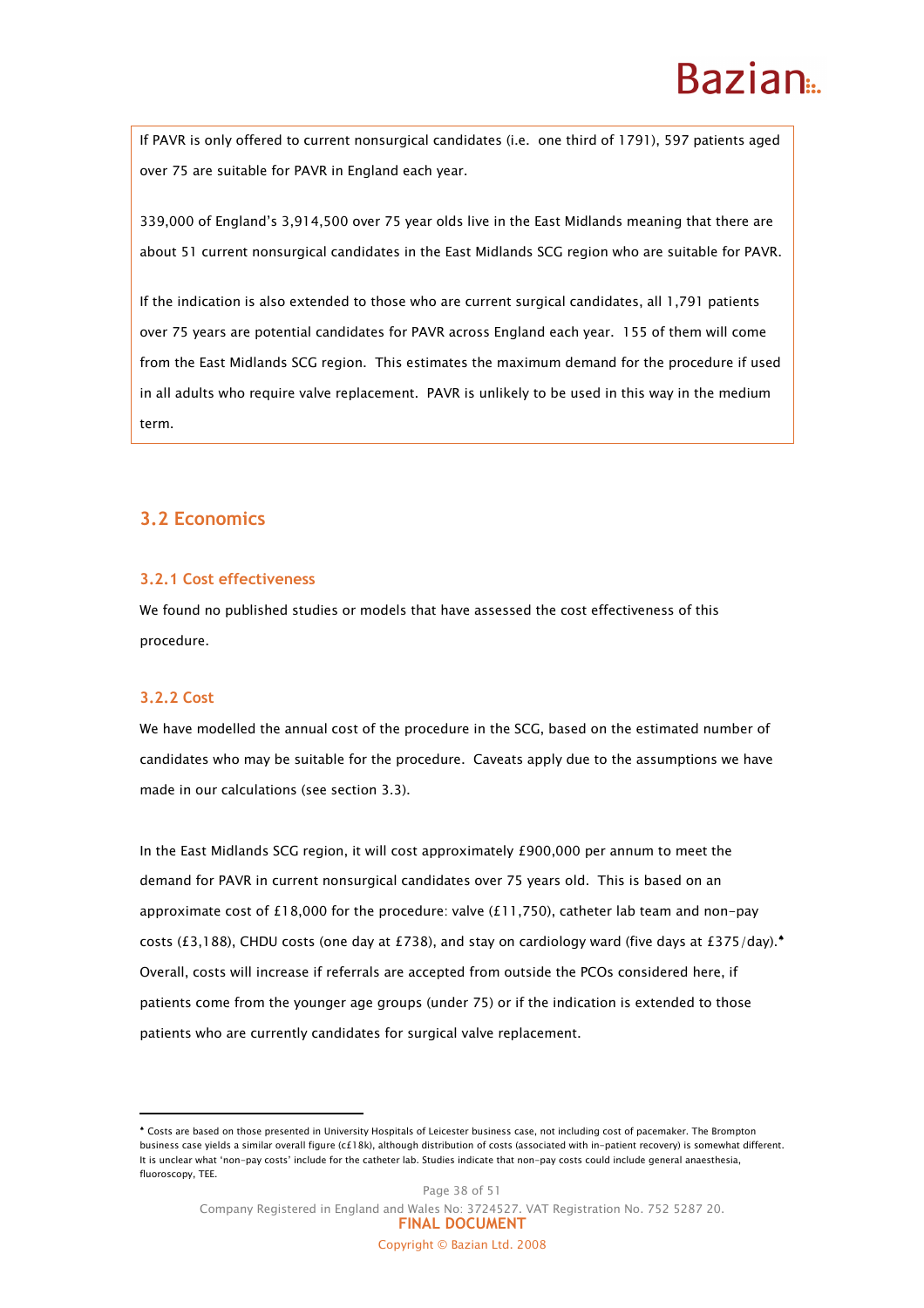Acute sector savings, associated with reduced admissions for complications, may offset some of the cost. From a societal and broader healthcare perspective, there may be savings in the costs of long term medical and social care for this severely disabled elderly patient group. However, we found no data to enable us to estimate the magnitude of such savings.

If the indication were extended to all patients requiring aortic valve replacement, then demand and cost would be three times as high (i.e. 155 patients in East Midlands each year at an annual cost of £2.8 million). Due to the paucity of data about treating this population with PAVR, the direct and offset costs are unclear. Importantly, extension to this wider group is likely to be very gradual so this estimate represents a theoretical maximum that is unlikely to be attained in the foreseeable future.

### 3.3 Caveats and sensitivities

#### 3.3.1 Caveats

- The estimates are based on data for patients aged over 75 years only. We limited our calculations to this age group for the following reasons; nonsurgical candidates are more likely to be from older groups, there is good data from HES, NSO and EuroHeart Survey on aortic valve replacements, population size and referral patterns in this age group, aortic stenosis is more common in people aged over 75 than in the under 75s, patients over 75 are more likely to require valve replacement for a diagnosis of aortic stenosis (younger patients might require replacements for other conditions).
- As hospital episode statistics (from where we take data on number of AVRs per year) do not distinguish between indications, our model assumes that all valve replacements in the over 75 age group are performed for severe, symptomatic aortic stenosis and not for other conditions. As rheumatic stenosis is uncommon and congenital replacements are more usually performed in younger age groups, this assumption is likely to hold, though we could find no data to confirm this.
- Based on findings from the EuroHeart Survey,<sup>2,47</sup> we have assumed that referral patterns in England (and in East Midlands) are similar to those in Europe, i.e. that the number receiving surgical valve replacement for severe symptomatic aortic stenosis represents two thirds of the true number who need them.
- Page 39 of 51 Company Registered in England and Wales No: 3724527. VAT Registration No. 752 5287 20. FINAL DOCUMENT We have assumed that the remaining one third of people who are not receiving surgery could be offered PAVR. Therefore the model does not account for the patients in this

Copyright © Bazian Ltd. 2008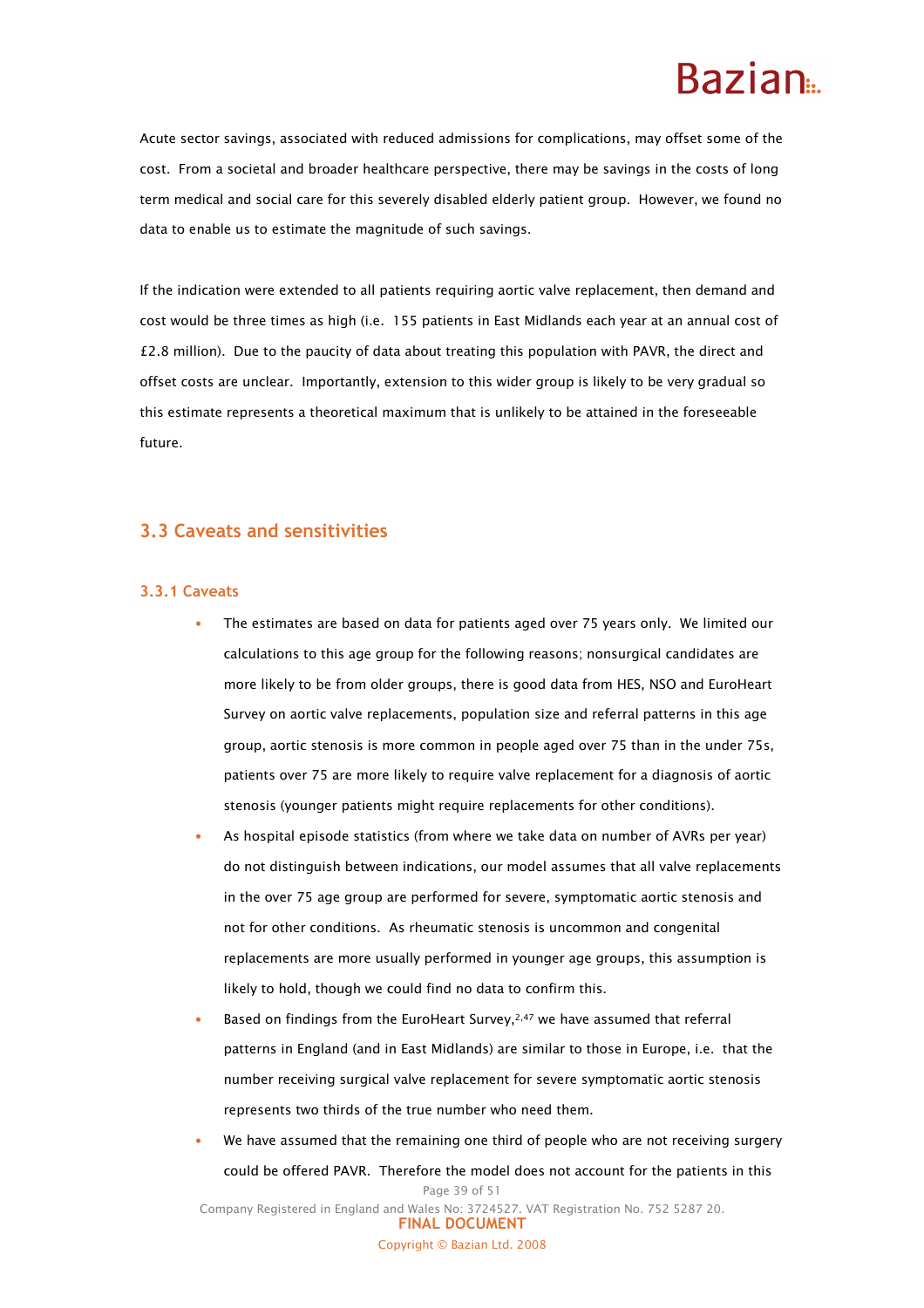# Razian<sub>a</sub>

group who will be unsuitable for percutaneous procedures for practical reasons (e.g. because of atherosclerotic arteries).

- In the model we have assumed that the prevalence of surgical aortic valve replacement at a national level reflects the pattern in East Midlands.
- The demand for any treatment depends on the underlying prevalence of the condition. By basing our calculations on figures from one year (2005/2006) the model does not account for changes in the prevalence of aortic stenosis over time. Similarly, it assumes a fixed population of over 75 year olds in England and in East Midlands based on 2006 data from the national statistics office.
- The demand and cost estimates for the East Midlands region apply to the following PCOs: Bassetlaw, Derby City, Derbyshire County, Leicester City, Leicestershire County and Rutland, Lincolnshire, Northamptonshire, Nottingham City, Nottinghamshire County. Referrals from outside of these areas will alter the figures.
- The costs do not take into account those associated with managing procedure-related complications.

#### 3.3.2 Sensitivities:

- Demand and cost figures will rise if referrals for PAVR come from the younger age groups (under 75 year olds).
- If a significant proportion of the total aortic valve replacements performed in the over 75s (data from hospital episode statistics) are for indications other than aortic stenosis, this reduces the demand in this age group, thereby reducing the demand and cost estimates.
- Demand for the procedure and associated costs will reduce if nonsurgical candidates turn out to be unsuitable for PAVR on practical (e.g. anatomical) grounds.
- The estimates are sensitive to the number of people in the denominator. Cost and demand will increase in response to increasing numbers of people at risk (i.e. growing population of over 75 year olds). It is reasonable to assume that with the ageing population, the demand for treatments for aortic stenosis will increase, though this assumes a fixed incidence rate.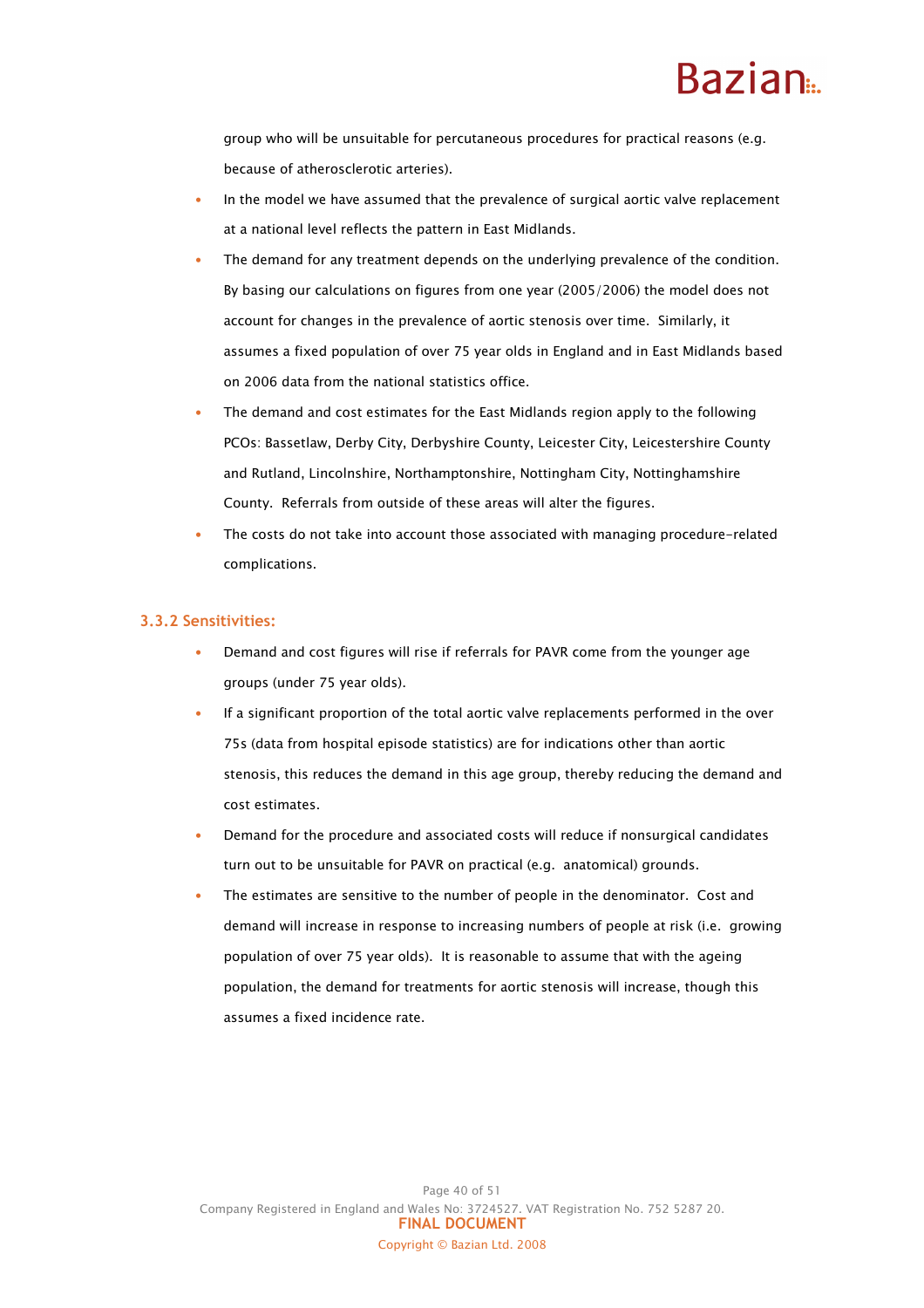Section 4 – Appendix

Page 41 of 51 Company Registered in England and Wales No: 3724527. VAT Registration No. 752 5287 20. FINAL DOCUMENT Copyright © Bazian Ltd. 2008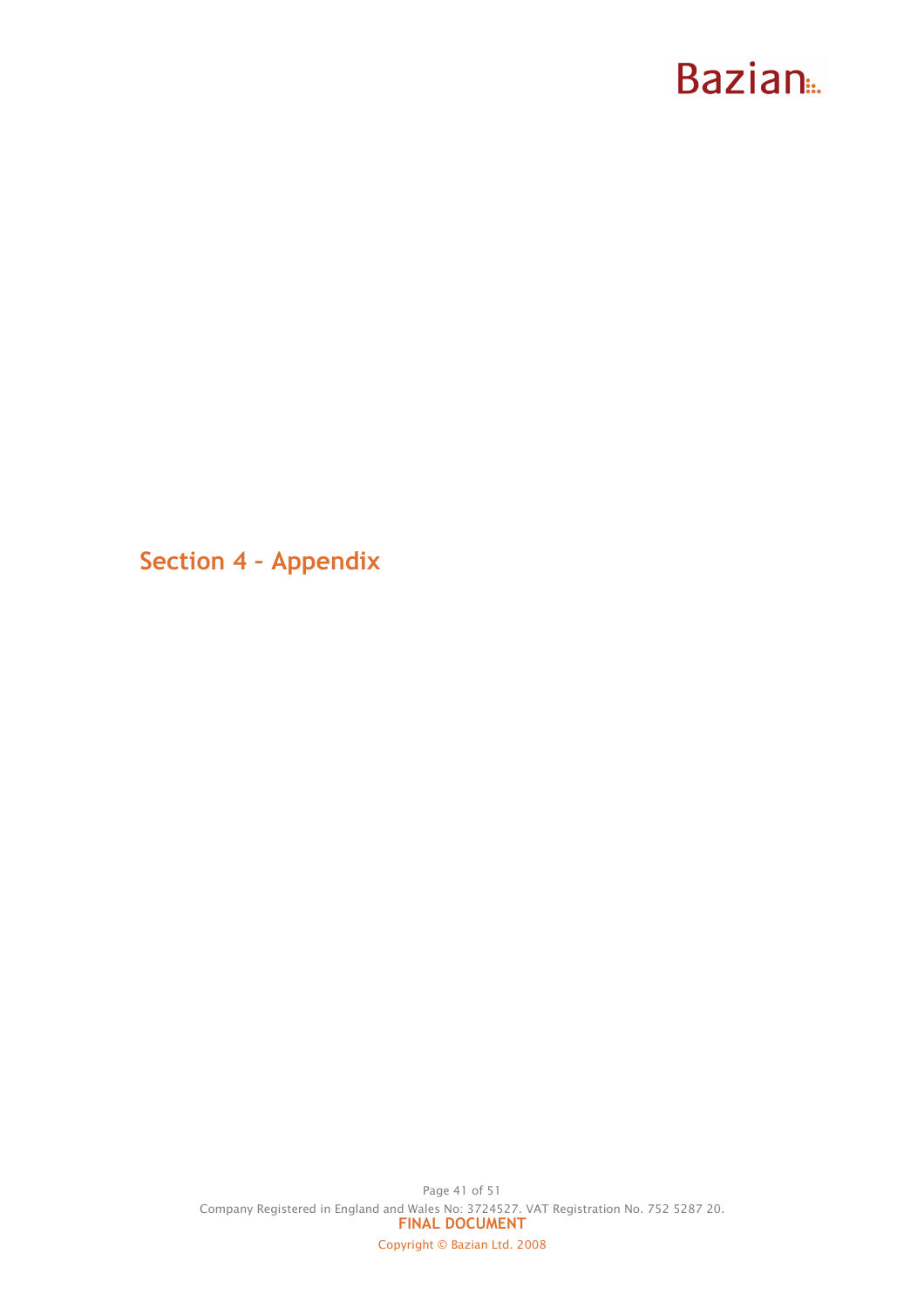### 4.1 Methods

#### 4.1.1 Purpose and overview of reports

This evidence report is designed to examine the evidence regarding clinical and cost-effectiveness of percutaneous aortic valve replacement (PAVR) for severe aortic stenosis to inform local policy. Research has been identified, sourced, appraised, analysed and summarised by senior medical and scientific evidologists. The briefing has been edited for plain English and checked for validity.

#### 4.1.2 Search and appraisal

An experienced evidology informaticist searched a range of databases and guideline sites (see table 1) in order to find articles of any study type relevant to PAVR. Search strings, including key words and sensitivity/specificity filters, are stored and available to users on request; the major search terms used (keywords and indexing terms) are shown in table 2. Studies in languages other than English were not included. All references are stored using the Reference Manager™ bibliographic software.

The initial search found a total of 940 articles. The first pass appraisal of these articles selected a total of 96 articles (for background relevance and potential studies) to proceed for further appraisal. Of these, a second appraisal resulted in 34 studies being identified to source and analyse at full text. Finally, after appraising these 34 full text articles, a total of 14 studies were selected for inclusion in the review (for details of appraisal criteria used see table 3). 13 other articles were included for background reference.

| <b>Databases</b>  | <b>MEDLINE</b>                                                                                                                              |  |  |  |  |
|-------------------|---------------------------------------------------------------------------------------------------------------------------------------------|--|--|--|--|
|                   | <b>EMBASE</b>                                                                                                                               |  |  |  |  |
|                   | Cochrane Central Register of Controlled Trials                                                                                              |  |  |  |  |
|                   | Cochrane Database of systematic reviews                                                                                                     |  |  |  |  |
|                   | Health Technology Assessment Databases                                                                                                      |  |  |  |  |
|                   | NHS Economic Evaluation Database                                                                                                            |  |  |  |  |
|                   | Database of Abstracts of Reviews of Effectiveness (DARE)                                                                                    |  |  |  |  |
|                   | EuroINTERVENTION (The Official Journal of the EuroPCR and the European<br>Association of Percutaneous Cardiovascular Interventions - EAPCI) |  |  |  |  |
| <b>Guidelines</b> | National Library of Guidelines                                                                                                              |  |  |  |  |
|                   | National Guidelines Clearinghouse                                                                                                           |  |  |  |  |
|                   | NZ Guidelines Group                                                                                                                         |  |  |  |  |
|                   | ASERNIP-S                                                                                                                                   |  |  |  |  |

#### Table 1: Sources of literature for Bazian Briefings

Page 42 of 51

Company Registered in England and Wales No: 3724527. VAT Registration No. 752 5287 20.

FINAL DOCUMENT

Copyright © Bazian Ltd. 2008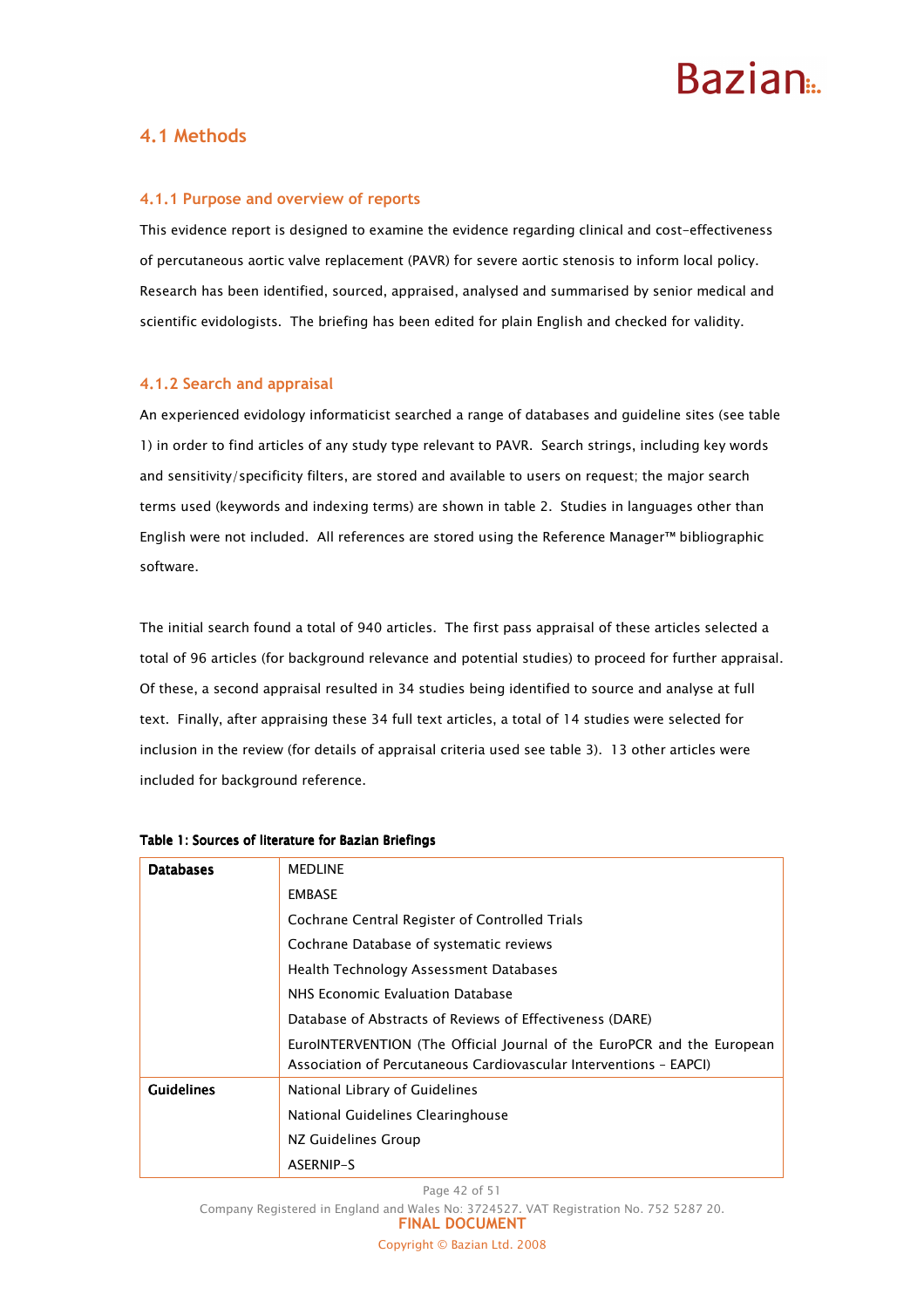| Australian NHMRC                        |
|-----------------------------------------|
| CMA Infobase                            |
| <b>Guidelines International Network</b> |

#### Table 2: Search terms (keywords and thesaurus headings) used

|                                             | Intervention                                                                                                                                           | Condition                                                                                                     |
|---------------------------------------------|--------------------------------------------------------------------------------------------------------------------------------------------------------|---------------------------------------------------------------------------------------------------------------|
| <b>Keywords</b>                             | PAVI OR PAVR OR TAVI OR TAVR OR<br>CoreValve OR Edwards sapien OR<br>(percutan* OR transcathet* OR<br>translumin* OR endovasc*) NEAR valve*            | (Aort* OR heart) AND valve                                                                                    |
| <b>Medline</b><br><b>Thesaurus</b><br>terms | Heart Valve Prosthesis OR Heart Valve<br>Prosthesis Implantation                                                                                       | Heart Valve Diseases OR Aortic Valve<br>OR Aortic Valve Stenosis                                              |
| Embase<br><b>Thesaurus</b><br>terms         | Heart Valve Prosthesis OR Heart Valve<br>Prosthesis Implantation OR Aorta Valve<br>Prosthesis OR Heart Valve Replacement<br>OR Aorta Valve Replacement | Heart Valve Diseases OR Aortic Valve<br>OR Aortic Valve Stenosis OR Aorta Valve<br>Disease OR Aorta Stenosis/ |

#### Table 3: Appraisal criteria

 $\overline{a}$ 

|              | First appraisal<br>(title and<br>abstracts)                                               | Second appraisal<br>(abstracts)                                                       | Third appraisal<br>(full texts)                                                                  | Included <sup>*</sup>                                                                            |
|--------------|-------------------------------------------------------------------------------------------|---------------------------------------------------------------------------------------|--------------------------------------------------------------------------------------------------|--------------------------------------------------------------------------------------------------|
| Publication  | Any                                                                                       | Studies (case<br>studies, case<br>series, cohorts,<br>non-randomised<br>trials, RCTs) | Studies (case<br>studies, case<br>series, cohorts,<br>non-randomised<br>trials, RCTs)            | Studies (case<br>studies, case<br>series, cohorts,<br>non-randomised<br>trials, RCTs)            |
| Population   | Aortic stenosis                                                                           | Aortic stenosis                                                                       | Severe,<br>symptomatic<br>aortic stenosis                                                        | Severe,<br>symptomatic<br>aortic stenosis                                                        |
| Intervention | Percutaenous or<br>minimally<br>invasive<br>procedures for<br>aortic valve<br>replacement | Percutaneous<br>procedures for<br>aortic valve<br>replacement                         | Percutaneous<br>retrograde aortic<br>valve<br>replacements<br>with CoreValve or<br>Edwards valve | Percutaneous<br>retrograde aortic<br>valve<br>replacements<br>with CoreValve or<br>Edwards valve |
| Comparator   | Any                                                                                       | Any                                                                                   | Any                                                                                              | Any                                                                                              |
| Outcome      | Any                                                                                       | Any                                                                                   | Any                                                                                              | Any                                                                                              |

♣ Table does not include appraisal criteria for publications that were included for background reference only.

Page 43 of 51

Company Registered in England and Wales No: 3724527. VAT Registration No. 752 5287 20. FINAL DOCUMENT

Copyright © Bazian Ltd. 2008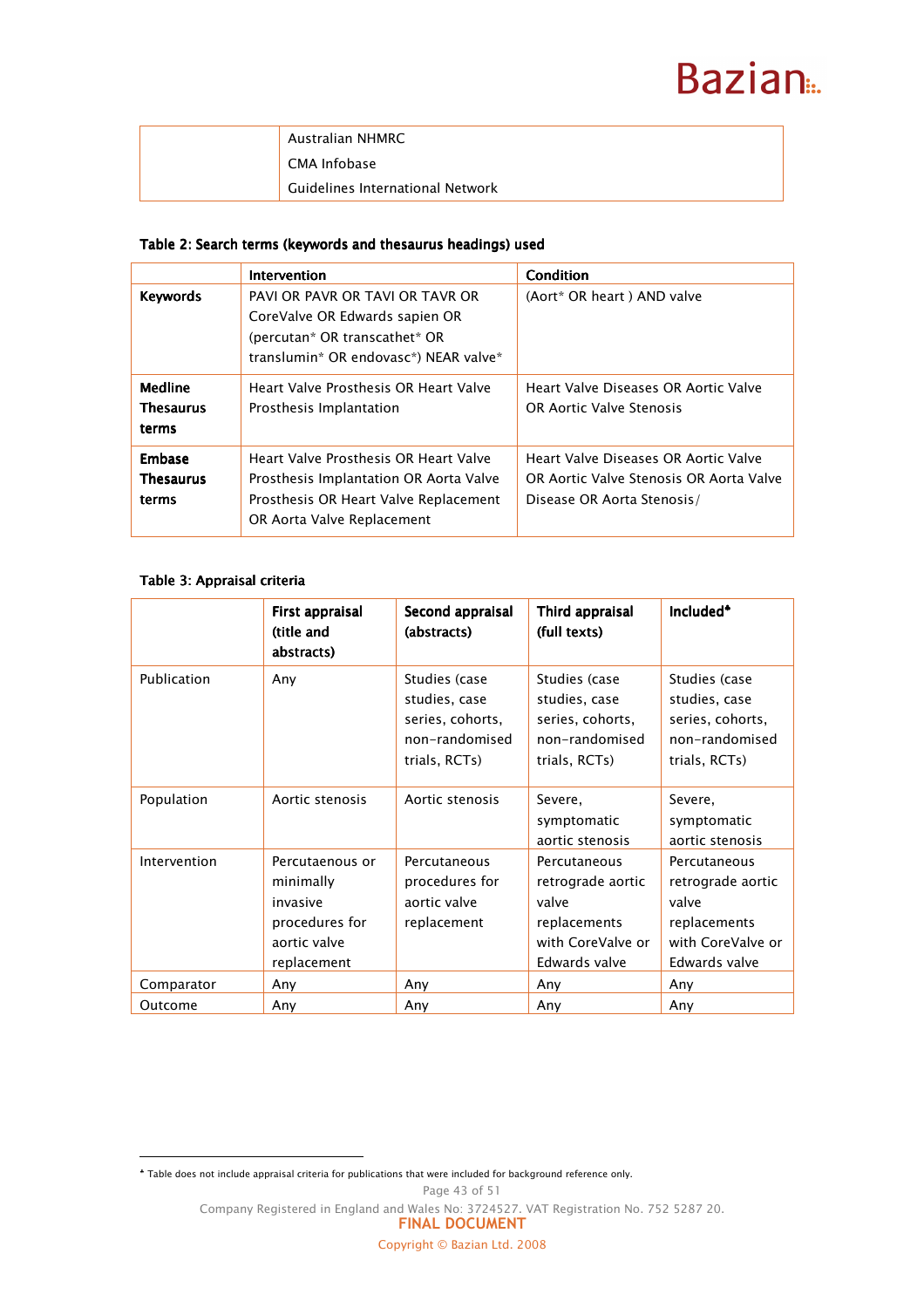#### 4.1.3 Critical appraisal methodology

Bazian uses recognised approaches to appraise studies for inclusion in systematic reviews. In the case of emerging technologies such as percutaneous aortic valve replacements, randomised controlled trials, that we would normally favour for efficacy questions are unavailable. For this reason we did not exclude studies on the basis of their design.

Retrieved articles underwent a three stage appraisal:

- The first appraisal was conducted by an experienced evidology informaticist who applied broad inclusion criteria to all the articles retrieved by the search. Articles that were clearly irrelevant to the review question were excluded at this stage. Exclusion criteria: nonhuman studies, studies in the wrong population (e.g. replacements for congenital disease), percutaneous replacements for other valves (i.e. not aortic), studies solely of surgical valve replacements, studies of vascular procedures that are clearly not percutaneous, studies of percutaneous procedures that are not valve replacements, non English language articles.
- An experienced scientific evidology analyst undertook the second appraisal again at the level of the study abstract, looking in greater depth for:
	- **O** Relevance of study to the question: Studies were only included if they were in patients with aortic stenosis, and used a retrograde percutaneous procedure, with either the Edwards or the CoreValve device. Studies were not excluded on the basis of comparators or outcomes in order to maximise sensitivity.
	- Validity of research design: As high quality evidence was not available, we included lower level evidence of efficacy (e.g. observational studies, case series and case reports). We clearly describe any caveats associated with conclusions and recommendations that are based on these suboptimal study designs.
- Full texts are retrieved for all articles deemed relevant at this stage and for those where more information is needed to make a decision. The third appraisal is based on full texts, using the same criteria as for second appraisal.

#### 4.1.4 Synthesis of studies

Data from the included studies were extracted into tables. In the absence of measures of effect from randomised controlled studies, the results were synthesised narratively rather than by metaanalysis. We discuss whether these results can help answer the policy question, and the implications of the evidence gaps.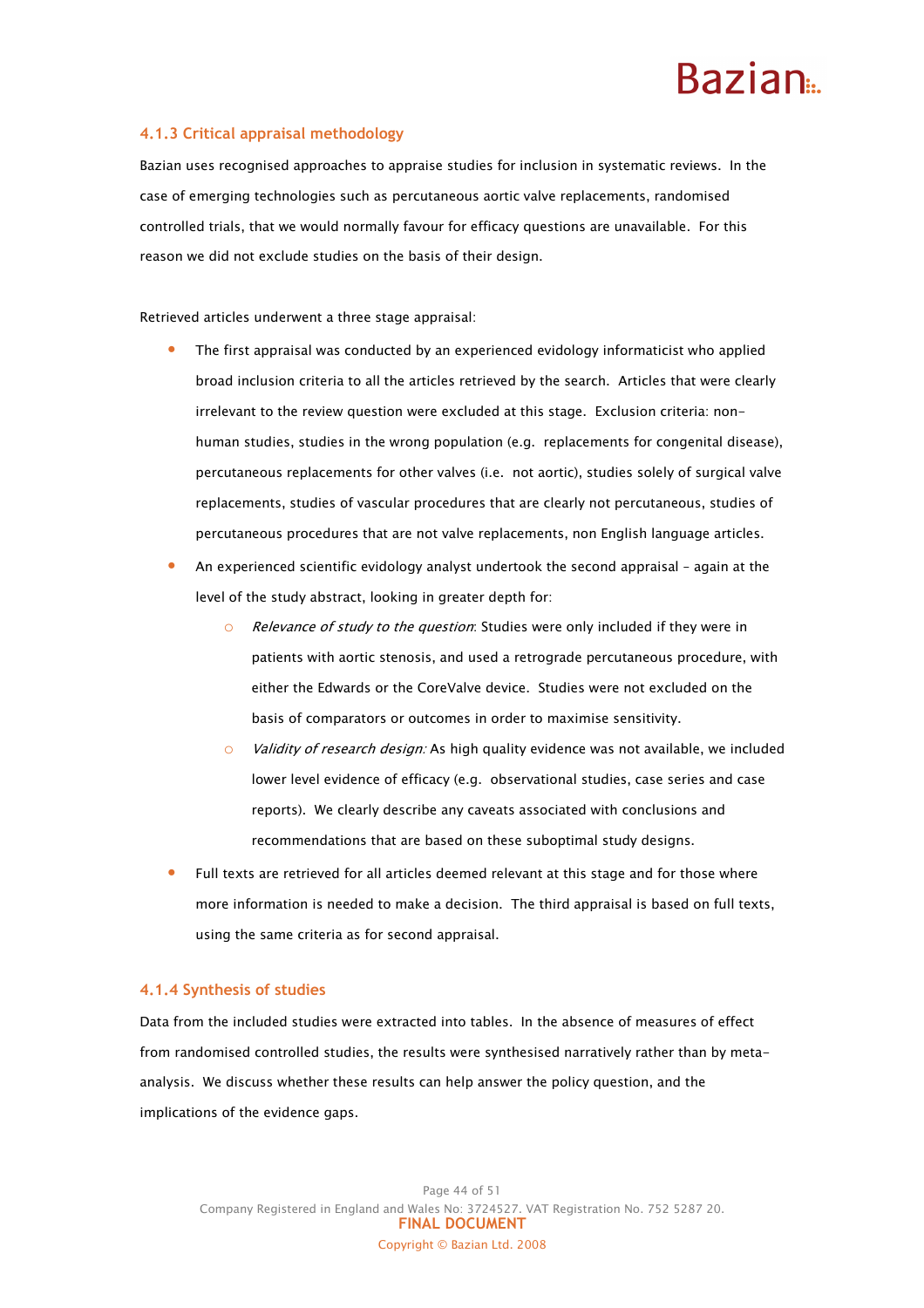#### 4.1.5 Writing up the report

This report was overseen, checked and signed off by Dr Rob Cook who leads the scientific team. Dr Cook is ultimately responsible for all aspects of quality assurance for this project. A scientific evidology analyst wrote the first draft and a clinical analyst checked the accuracy of the data and their interpretation. Other members of the evidology team independently proof read the document to check for sense.

#### 4.1.6 Who is involved in Bazian's reports?

Bazian's scientific team comprises informaticists, scientists, clinicians and editors, all of whom have advanced training in systematic reviewing and policy briefing. All contributors' work is formally assessed and continuously monitored. Further details regarding the team and their experience is available at www.bazian.com.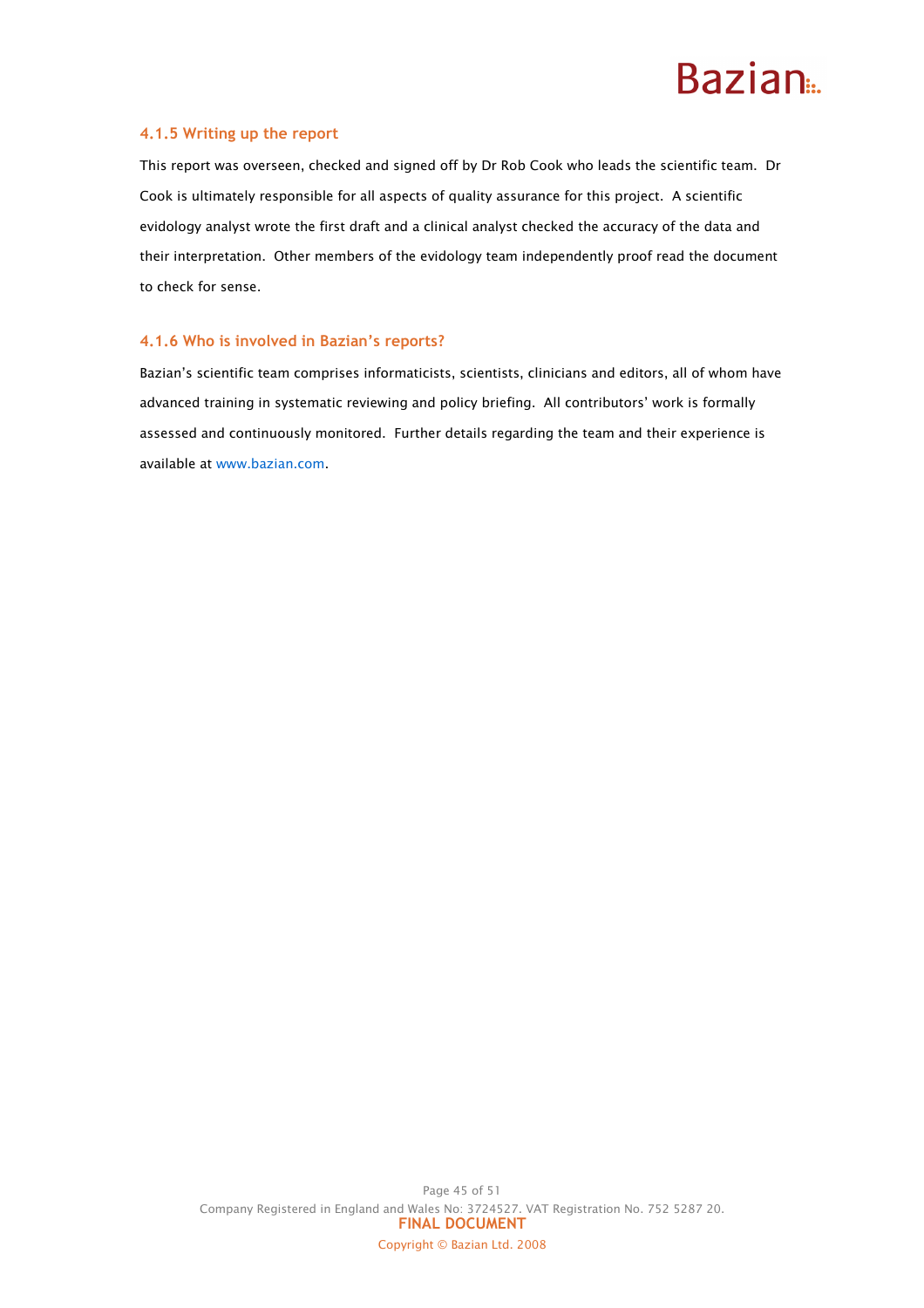

### 4.2 Terms of use

This report has been produced by Bazian Ltd for the East Midlands Specialist Commissioning Group. It is to be used only for, or in connection with, the purposes of the SCG, and must not be accessed, distributed or copied for any other purpose. While Bazian Ltd has taken care in the preparation of this assessment, we do not make any warranty as to its content or will be liable to any person relying on or using it for any purpose.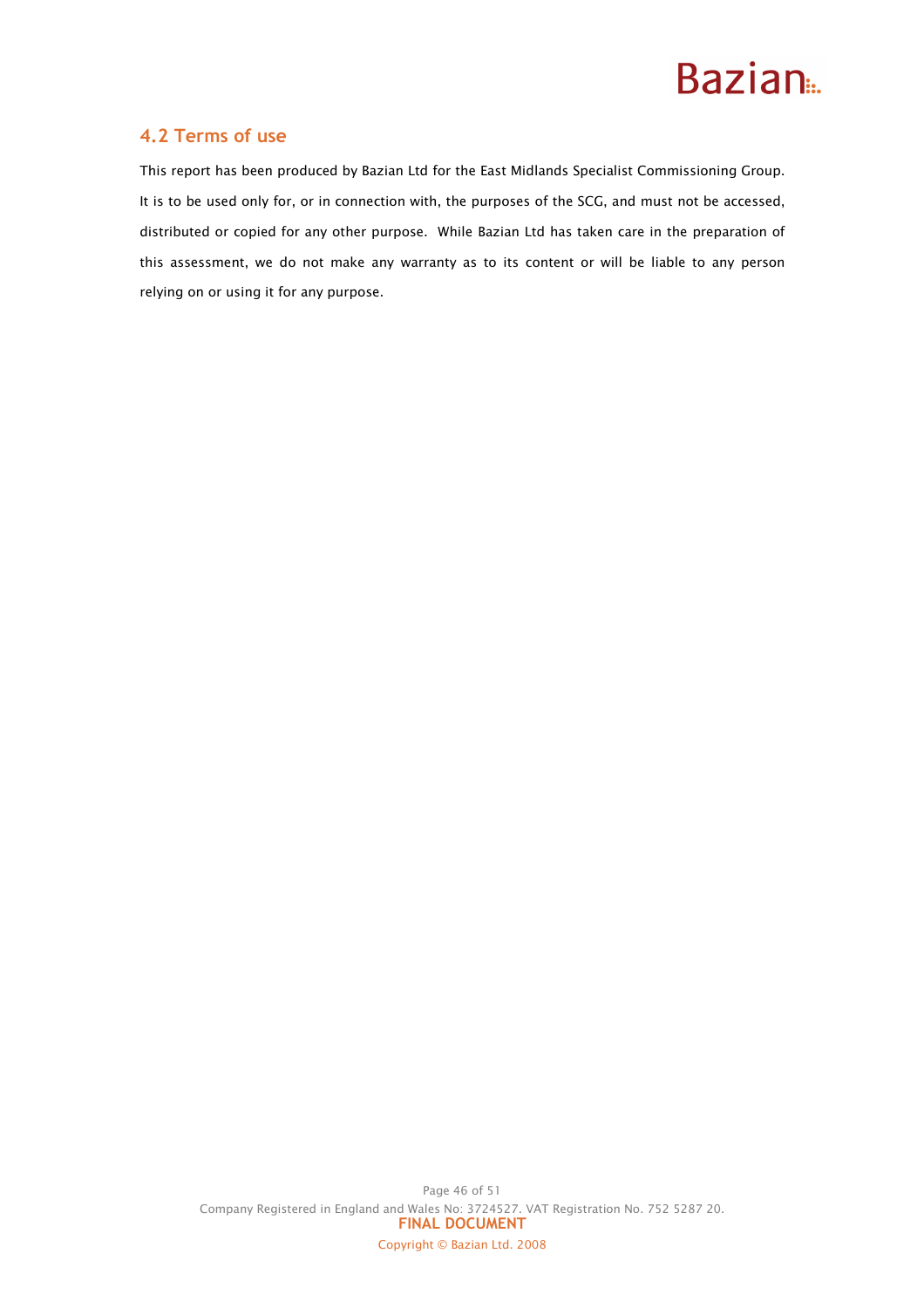## **Razian**

### 4.3 References

- 1. Bonow RO, Carabello BA, Kanu C, de Leon AC Jr, Faxon DP, Freed MD, et al. ACC/AHA 2006 guidelines for the management of patients with valvular heart disease: a report of the American College of Cardiology/American Heart Association Task Force on Practice Guidelines (writing committee to revise the 1998 Guidelines for the Management of Patients With Valvular Heart Disease): developed in collaboration with the Society of Cardiovascular Anesthesiologists: endorsed by the Society for Cardiovascular Angiography and Interventions and the Society of Thoracic Surgeons. Circulation. 2006;114(5):e84-231.
- 2. Iung B, Baron G, Butchart EG, Delahaye F, Gohlke-Bärwolf C, Levang OW, et al. A prospective survey of patients with valvular heart disease in Europe: The Euro Heart Survey on valvular heart disease. Eur Heart J. 2003;24(13):1231-43.
- 3. Aronow WS. Valvular aortic stenosis in the elderly. Cardiol Rev. 2007;15(5):217-25.
- 4. Varadarajan P, Kapoor N, Bansal RC, Pai RG. Clinical profile and natural history of 453 nonsurgically managed patients with severe aortic stenosis.[see comment]. Ann Thorac Surg. 2006;82(6):2111-5.
- 5. NICE [Internet]. London: National Institute for Health and Clinical Excellence; 2007 [updated 2008; cited 2008 Apr 30]. Transcatheter aortic valve implantation for aortic stenosis. In progress. IP Number: 685; [about 1 screen]. Available from: http://www.nice.org.uk/guidance/index.jsp?action=byID&o=11914
- 6. HESonline [database on the internet]. [Leeds]: The NHS Information Centre; [updated 2007; cited 2008 Apr 30]. Primary diagnosis: 4 character. Available from: http://152.114.65.240/Ease/servlet/ContentServer?siteID=1937&categoryID=214
- 7. The Society of Thoracic Surgeons. STS National Database: Spring 2002 Executive Summary. Chicago (IL): The Society of Thoracic Surgeons; 2002. Available from: http://www.ctsnet.org/file/2002ExecutiveReport\_Rev.pdf.
- 8. Feldman T, Leon MB. Prospects for percutaneous valve therapies. Circulation. 2007;116(24):2866-77.
- 9. Filsoufi F, Rahmanian PB, Castillo JG, Chikwe J, Silvay G, Adams DH. Excellent early and late outcomes of aortic valve replacement in people aged 80 and older. J Am Geriatr Soc. 2008;56(2):255-61.
- 10. Rosengart TK, Feldman T, Borger MA, Vassiliades T, Gillinov AM, Hoercher K, et al. Percutaneous and minimally invasive valve procedures. A scientific statement from the American Heart Association Council on Cardiovascular Surgery and Anesthesia, Council on Clinical Cardiology, Functional Genomics and Translational Biology Interdisciplinary Working Group, and Quality of Care and Outcomes Research Interdisciplinary Working Group. Circulation. 2008;117(13):1750- 67.
- 11. Martinez-Selles M, Hortal J, Barrio JM, Ruiz M, Bueno H. Treatment and outcomes of severe cardiac disease with surgical indication in very old patients. Int J Cardiol. 2007;119(1):15-20.
- 12. Grossi EA, Schwartz CF, Yu PJ, Jorde UP, Crooke GA, Grau JB, et al. High-risk aortic valve replacement: are the outcomes as bad as predicted? Ann Thorac Surg. 2008;85(1):102-6.
- 13. Chandavimol M, McClure SJ, Carere RG, Thompson CR, Ricci DR, Mackay MH, et al. Percutaneous aortic valve implantation: a case report. Can J Cardiol. 2006;22(13):1159-61.

Page 47 of 51 Company Registered in England and Wales No: 3724527. VAT Registration No. 752 5287 20. FINAL DOCUMENT Copyright © Bazian Ltd. 2008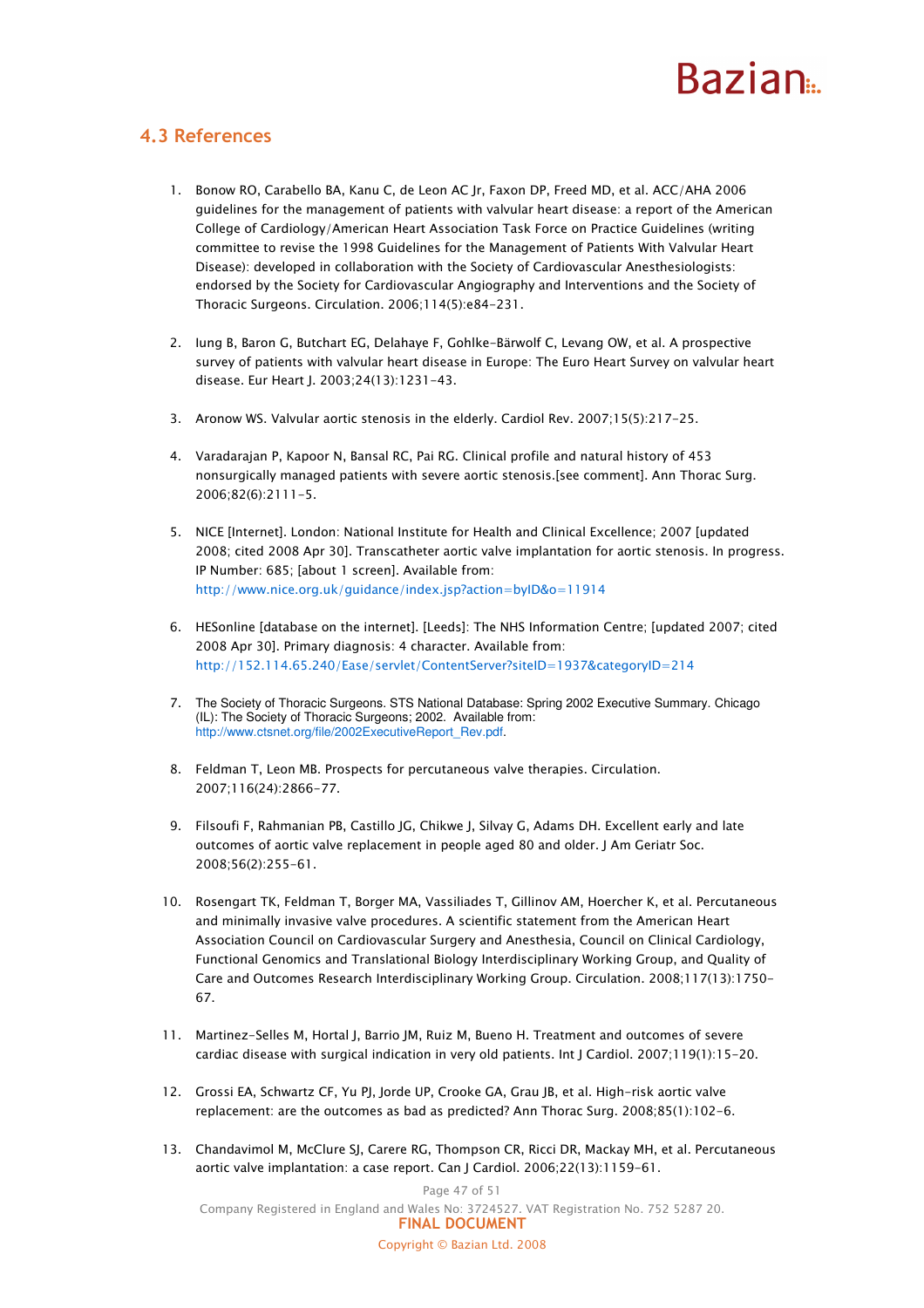## **Razian**

- 14. Grube E, Laborde JC, Zickmann B, Gerckens U, Felderhoff T, Sauren B, et al. First report on a human percutaneous transluminal implantation of a self-expanding valve prosthesis for interventional treatment of aortic valve stenosis. Catheter Cardiovasc Interv. 2005;66(4):465-9.
- 15. Hanzel GS, Harrity PJ, Schreiber TL, O'Neill WW. Retrograde percutaneous aortic valve implantation for critical aortic stenosis. Catheter Cardiovasc Interv. 2005;64(3):322-6.
- 16. Jaegere P, Kappetein AP, Knook M, Ilmer B, van der Woerd D, Deryck Y, et al. Percutaneous aortic valve replacement in a patient who could not undergo surgical treatment. A case report with the CoreValve aortic valve prosthesis. EuroInterv. 2006;1:475-9.
- 17. Lamarche Y, Cartier R, Denault AY, Basmadjian A, Berry C, Laborde JC, et al. Implantation of the CoreValve percutaneous aortic valve. Ann Thorac Surg. 2007;83(1):284-7.
- 18. Berry C, Lamarche Y, Laborde JC, Cartier R, Denault A, Basmadjian A, et al. First case of combined percutaneous aortic valve replacement and coronary artery revascularisation. EuroInterv. 2006;2:257-61.
- 19. Berry C, Cartier R, Bonan R. Fatal ischemic stroke related to nonpermissive peripheral artery access for percutaneous aortic valve replacement. Catheter Cardiovasc Interv. 2007;69(1):56-63.
- 20. Berry C, Asgar A, Lamarche Y, Marcheix B, Couture P, Basmadjian A, et al. Novel therapeutic aspects of percutaneous aortic valve replacement with the 21F CoreValve Revalving System. Catheter Cardiovasc Interv. 2007;70(4):610-6.
- 21. Cribier A, Eltchaninoff H, Tron C, Bauer F, Agatiello C, Nercolini D, et al. Treatment of calcific aortic stenosis with the percutaneous heart valve: mid-term follow-up from the initial feasibility studies: the French experience. J Am Coll Cardiol. 2006;47(6):1214-23.
- 22. Grube E, Laborde JC, Gerckens U, Felderhoff T, Sauren B, Buellesfeld L, et al. Percutaneous implantation of the CoreValve self-expanding valve prosthesis in high-risk patients with aortic valve disease: the Siegburg first-in-man study. Circulation. 2006;114(15):1616-24.
- 23. Jaegere P, van Dijk L, Laborde JC, Sianos G, Ramos F, Lighart J, et al. True percutaneous implantation of the CoreValve aortic prosthesis by the combined use of ultrasound guided vascular access, Prostar XL and the TandemHeart. EuroInterv. 2007;2:500-5.
- 24. Marcheix B, Lamarche Y, Berry C, Asgar A, Laborde JC, Basmadjian A, et al. Surgical aspects of endovascular retrograde implantation of the aortic CoreValve bioprosthesis in high-risk older patients with severe symptomatic aortic stenosis. J Thorac Cardiovasc Surg. 2007;134(5):1150-6.
- 25. Webb JG, Pasupati S, Humphries K, Thompson C, Altwegg L, Moss R, et al. Percutaneous transarterial aortic valve replacement in selected high-risk patients with aortic stenosis. Circulation. 2007;116(7):755-63.
- 26. Grube E, Schuler G, Buellesfeld L, Gerckens U, Linke A, Wenaweser P, et al. Percutaneous aortic valve replacement for severe aortic stenosis in high-risk patients using the second- and current third-generation self-expanding CoreValve prosthesis: device success and 30-day clinical outcome. J Am Coll Cardiol. 2007;50(1):69-76.
- 27. Webb JG, Chandavimol M, Thompson CR, Ricci DR, Carere RG, Munt BI, et al. Percutaneous aortic valve implantation retrograde from the femoral artery. Circulation. 2006;113(6):842-50.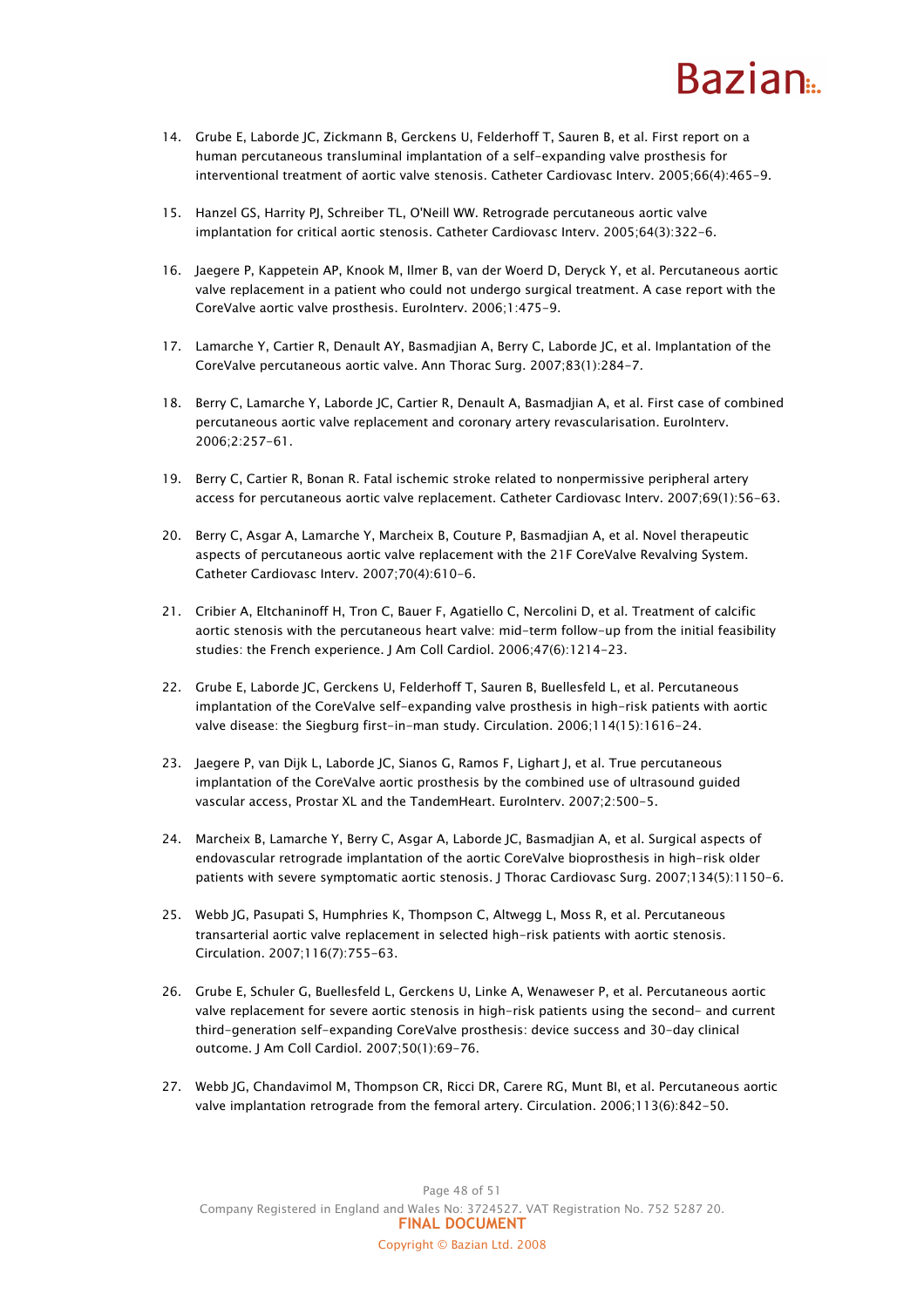## Razian<sub>a</sub>

- 28. Bauer F, Eltchaninoff H, Tron C, Lesault PF, Agatiello C, Nercolini D, et al. Acute improvement in global and regional left ventricular systolic function after percutaneous heart valve implantation in patients with symptomatic aortic stenosis. Circulation. 2004;110(11):1473-6.
- 29. Brinster DR, Byrne M, Rogers CD, Baim DS, Simon DI, Couper GS, et al. Effectiveness of same day percutaneous coronary intervention followed by minimally invasive aortic valve replacement for aortic stenosis and moderate coronary disease ("hybrid approach"). Am J Cardiol. 2006;98(11):1501-3.
- 30. Byrne JG, Leacche M, Unic D, Rawn JD, Simon DI, Rogers CD, et al. Staged initial percutaneous coronary intervention followed by valve surgery ("hybrid approach") for patients with complex coronary and valve disease. J Am Coll Cardiol. 2005;45(1):14-8.
- 31. Cerillo AG, ssal Al KA, Solinas M, Andrea FP, Bevilacqua S, Maffei S, et al. Aortic valve surgery in the elderly patient: a retrospective review. Interact Cardiovasc Thorac Surg. 2007;6(3):308-13.
- 32. Cribier A, Eltchaninoff H, Bash A, Borenstein N, Tron C, Bauer F, et al. Percutaneous transcatheter implantation of an aortic valve prosthesis for calcific aortic stenosis: first human case description. Circulation. 2002;106(24):3006-8.
- 33. Cribier A, Eltchaninoff H, Tron C, Bauer F, Agatiello C, Sebagh L, et al. Early experience with percutaneous transcatheter implantation of heart valve prosthesis for the treatment of end-stage inoperable patients with calcific aortic stenosis. J Am Coll Cardiol. 2004;43(4):698-703.
- 34. Cribier A, Eltchaninoff H, Tron C, Bauer F, Gerber L. Percutaneous implantation of aortic valve prosthesis in patients with calcific aortic stenosis: Technical advances, clinical results and future strategies. J Interv Cardiol. 2006;19 Suppl 1:S87-S96.
- 35. Dalby M, Eltchaninoff H, Cribier A. Non-surgical aortic valve replacement. Br J Cardiol. 2003;10(6):450-2.
- 36. Eltchaninoff H, Tron C, Bauer F, Tapiero S, Brunet D, Baala B, et al. Abstract 3792: Two years follow-up after percutaneous aortic valve replacement with the Cribier-Edwards bioprosthesis: results from the initial feasibility studies in France. Circulation. 2006;114:II\_811.
- 37. Laborde F, Borenstein N, Behr L, Farah B, Fajadet J. Percutaneous implantation of the corevalve aortic valve prosthesis for patients presenting high risk for surgical valve replacement. EuroInterv. 2006;1:472-4.
- 38. Murtuza B, Pepper JR, Stanbridge RD, Jones C, Rao C, Darzi A, et al. Minimal access aortic valve replacement: is it worth it? Ann Thorac Surg. 2008;85(3):1121-31.
- 39. Pai R, Varadarajan P, Kapoor N, Bansal R. Aortic Valve Replacement Improves Survival in Severe Aortic Stenosis Associated With Severe Pulmonary Hypertension. Ann Thorac Surg. 2007;84(1):80-5.
- 40. Paniagua D, Condado JA, Besso J, Velez M, Burger B, Bibbo S, et al. First human case of retrograde transcatheter implantation of an aortic valve prosthesis. Tex Heart Inst J. 2005;32(3):393-8.
- 41. Paniagua D, Condado JA, Mejia C, Induni E, Fish RD. Paniagua heart valve preclinical testing and transcatheter implantation of an aortic valve prosthesis. EuroInterv. 2006;1 Suppl A:A9-A13.
- 42. Quaden R, Klaws GR, Theisen-Kunde D, Lutter G. Percutaneous aortic valve replacement: first endovascular resection of human aortic valves in situ. Eur J Cardiothorac.Surg. 2007;31(2):305.

Page 49 of 51 Company Registered in England and Wales No: 3724527. VAT Registration No. 752 5287 20. FINAL DOCUMENT Copyright © Bazian Ltd. 2008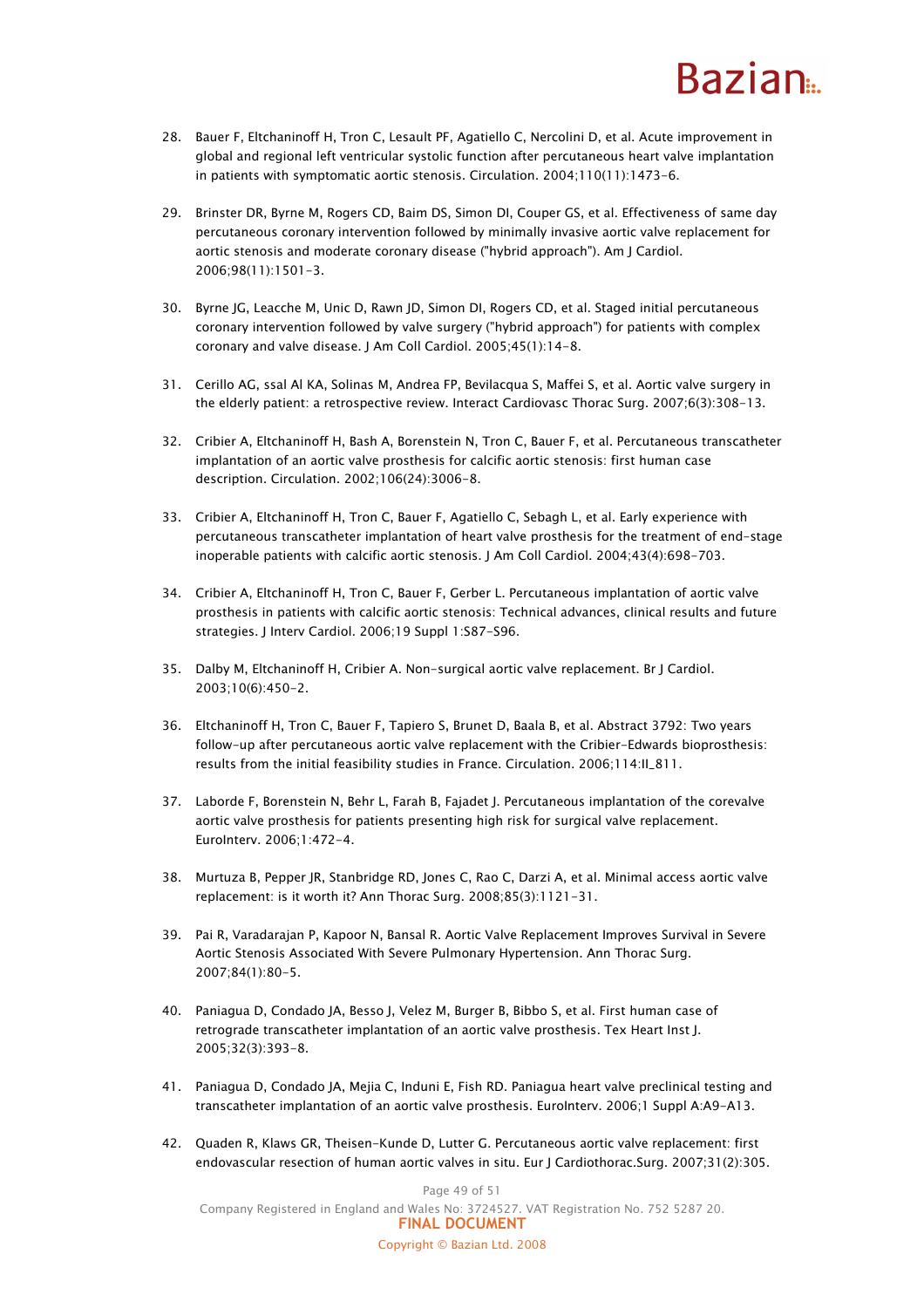## **Razian**

- 43. Wenaweser P, Buellesfeld L, Gerckens U, Grube E. Percutaneous aortic valve replacement for severe aortic regurgitation in degenerated bioprosthesis: the first valve in valve procedure using the Corevalve Revalving system. Catheter Cardiovasc Interv. 2007;70(5):760-4.
- 44. Zajarias A, Eltchaninoff H, Cribier A. Successful coronary intervention after percutaneous aortic valve replacement. Catheter Cardiovasc Interv. 2007;69(4):522-4.
- 45. Zegdi R, Sleilaty G, Lafont A, Fabiani JN. Percutaneous aortic valve replacement with the CoreValve prosthesis. J Am Coll Cardiol. 2008;51(2):170-1.
- 46. Zegdi R, Khabbaz Z, Ciobotaru V, Noghin M, Deloche A, Fabiani JN. Calcific bicuspid aortic stenosis: a questionable indication for endovascular valve implantation? Ann Thorac Surg. 2008;85(1):342.
- 47. Iung B, Cachier A, Baron G, Messika-Zeitoun D, Delahaye F, Tornos P, et al. Decision-making in elderly patients with severe aortic stenosis: why are so many denied surgery? Eur Heart J. 2005;26(24):2714-20.
- 48. National Statistics [database on the internet]. London: Office for National Statistics; 2006 [updated 2007 Oct 23; cited 2008 Apr 30]. T15: Provisional mid-2006 Population Estimates; Quinary age groups and sex for Primary Care Organisations (PCOs) for England; estimated resident population (experimental). On boundaries as at 23 October 2007; [about 1 screen]. Available from: http://www.statistics.gov.uk/statbase/ssdataset.asp?vlnk=9739&More=Y
- 49. HESonline [database on the internet]. [Leeds]: The NHS Information Centre; [updated 2007; cited 2008 Apr 30]. Main procedures and interventions: 4 character. Available from: http://152.114.65.240/Ease/servlet/ContentServer?siteID=1937&categoryID=215